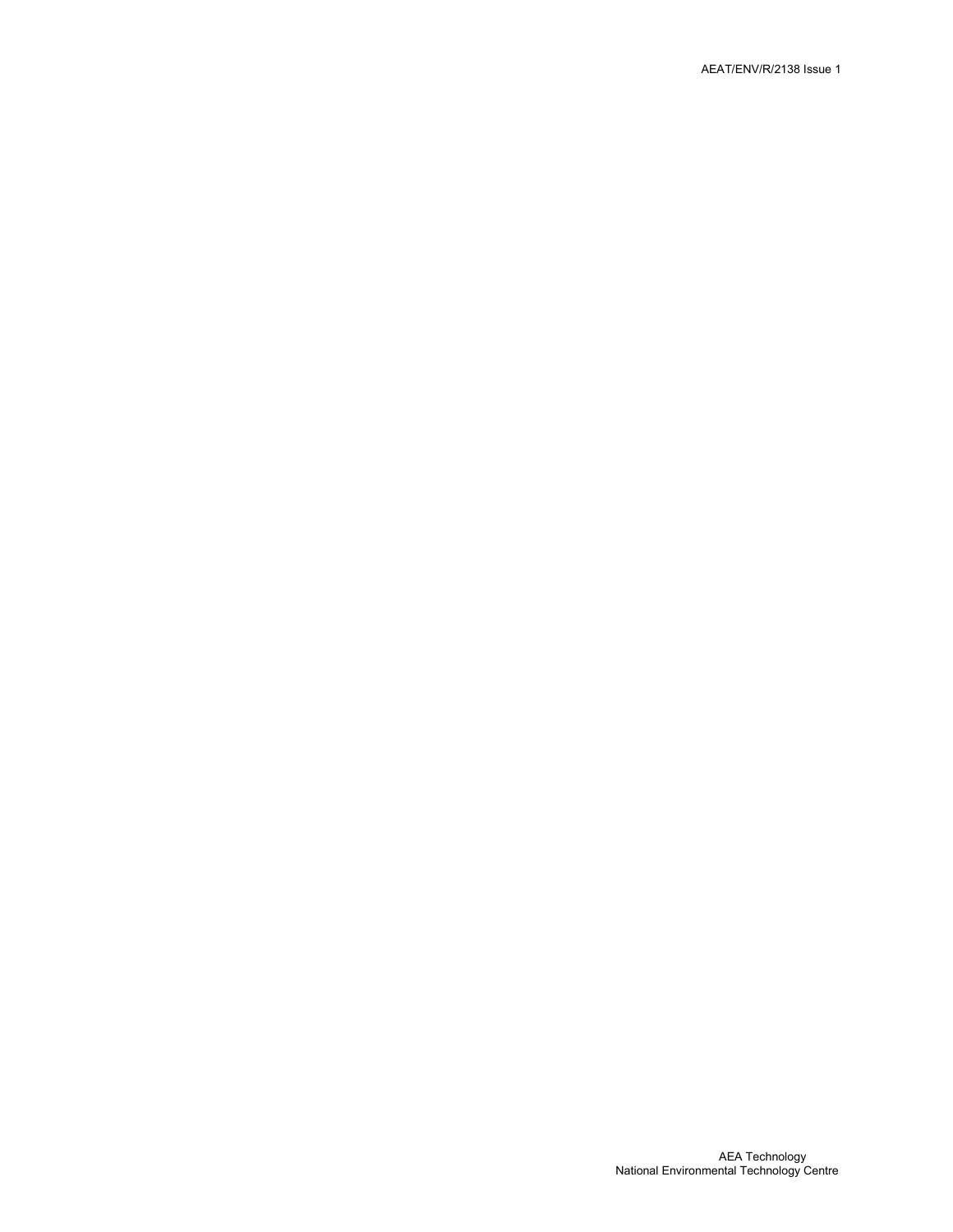#### Notes on Summary Tables

1) Within this appendix, completed IPCC sector tables are included for each country for the base year (1990) and latest year (2004). Note that the IPCC Table 3 "Sectoral report for solvent and other product use" is not included here as the gases considered from solvent and other product use are not direct greenhouse gases (although they are indirect greenhouse gases).

2) To summarise sectoral emissions from intervening years, the appropriate IPCC summary table (Table 7A) is included in this Appendix. For each year and country, "Page 3/3" is not included as this page would list "Memo items" – which are emissions from "International bunkers" – or international aviation and marine. These emissions are not relevant to the country inventories.

3) A number of the tables contain categories which are described as 'other.' Details of the emissions included in these categories are as follows:

- 1A2f This category contains emissions from all industrial combustion sources, excluding iron and steel.
- 1A3e This category is for other transportation, and includes emissions from aircraft support vehicles.
- 2B5 This contains emissions from chemical industries not covered by categories 2C1 to 2C4, including ethylene and methanol<br>2F8 This contains emissions from semiconductors, electrical
- This contains emissions from semiconductors, electrical equipment and the manufacture of sporting goods.

UK tables presented here are consistent with figures presented for each of the DA's but are inconsistent with approved national totals. This is because landfill methane in the UK inventory was revised after the compilation of the DA inventory for 1990-2004. The revised UK national totals can be viewed on the CD accompanying this report.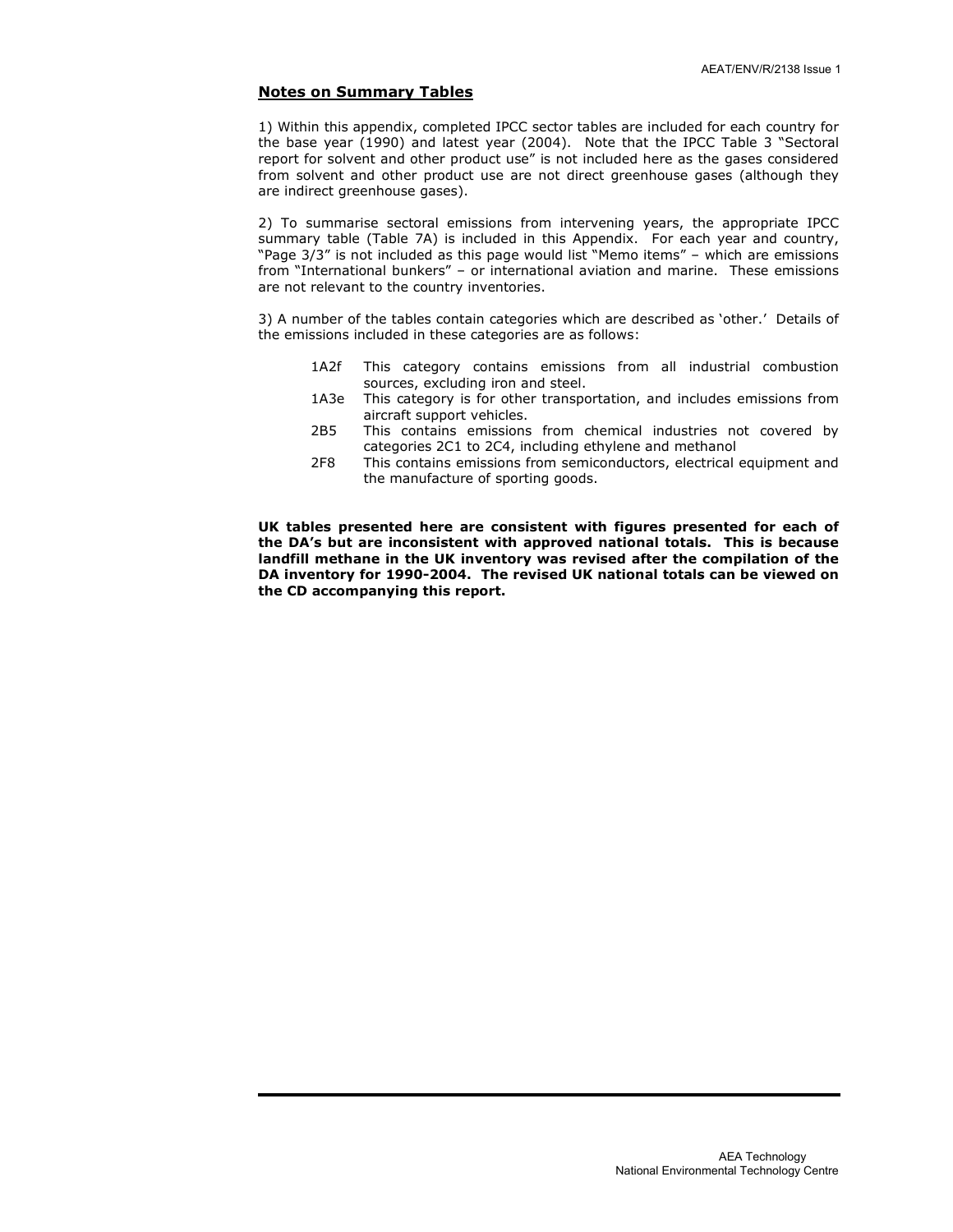#### Table 1 Sectoral Report for Energy (England, 1990)

| <b>GREENHOUSE GAS SOURCE AND SINK CATEGORIES</b>          | CO <sub>2</sub> | CH <sub>4</sub> | $N_2$ O |  |  |  |
|-----------------------------------------------------------|-----------------|-----------------|---------|--|--|--|
|                                                           | (Gg)            |                 |         |  |  |  |
| <b>Total Energy</b>                                       | 454,061         | 1,223           | 15      |  |  |  |
| A. Fuel Combustion Activities (Sectoral Approach)         | 453,137         | 88.80           | 15.02   |  |  |  |
| 1. Energy Industries                                      | 186,752         | 3.68            | 4.92    |  |  |  |
| a. Public Electricity and Heat Production                 | 172,443         | 2.09            | 4.64    |  |  |  |
| b. Petroleum Refining                                     | 11,779          | 0.28            | 0.21    |  |  |  |
| c. Manufacture of Solid Fuels and Other Energy Industries | 2,530           | 1.31            | 0.06    |  |  |  |
| 2. Manufacturing Industries and Construction              | 75,861          | 9.98            | 4.24    |  |  |  |
| a. Iron and Steel                                         | 13,185          | 5.48            | 0.24    |  |  |  |
| b. Non-Ferrous Metals                                     | IE              | IE              | IE      |  |  |  |
| c. Chemicals                                              | IE              | IE              | IE      |  |  |  |
| d. Pulp, Paper and Print                                  | IE              | IE              | IE      |  |  |  |
| e. Food Processing, Beverages and Tobacco                 | IE              | IE.             | IE      |  |  |  |
| f. Other (please specify)                                 | 62,676          | 4.50            | 4.00    |  |  |  |
| 3. Transport                                              | 97,144          | 25.25           | 3.58    |  |  |  |
| a. Civil Aviation                                         | 1,049           | 0.10            | 0.03    |  |  |  |
| b. Road Transportation                                    | 91,816          | 24.86           | 2.74    |  |  |  |
| c. Railways                                               | 1,474           | 0.05            | 0.56    |  |  |  |
| d. Navigation                                             | 2,585           | 0.23            | 0.16    |  |  |  |
| e. Other Transportation (please specify)                  | 219             | 0.01            | 0.09    |  |  |  |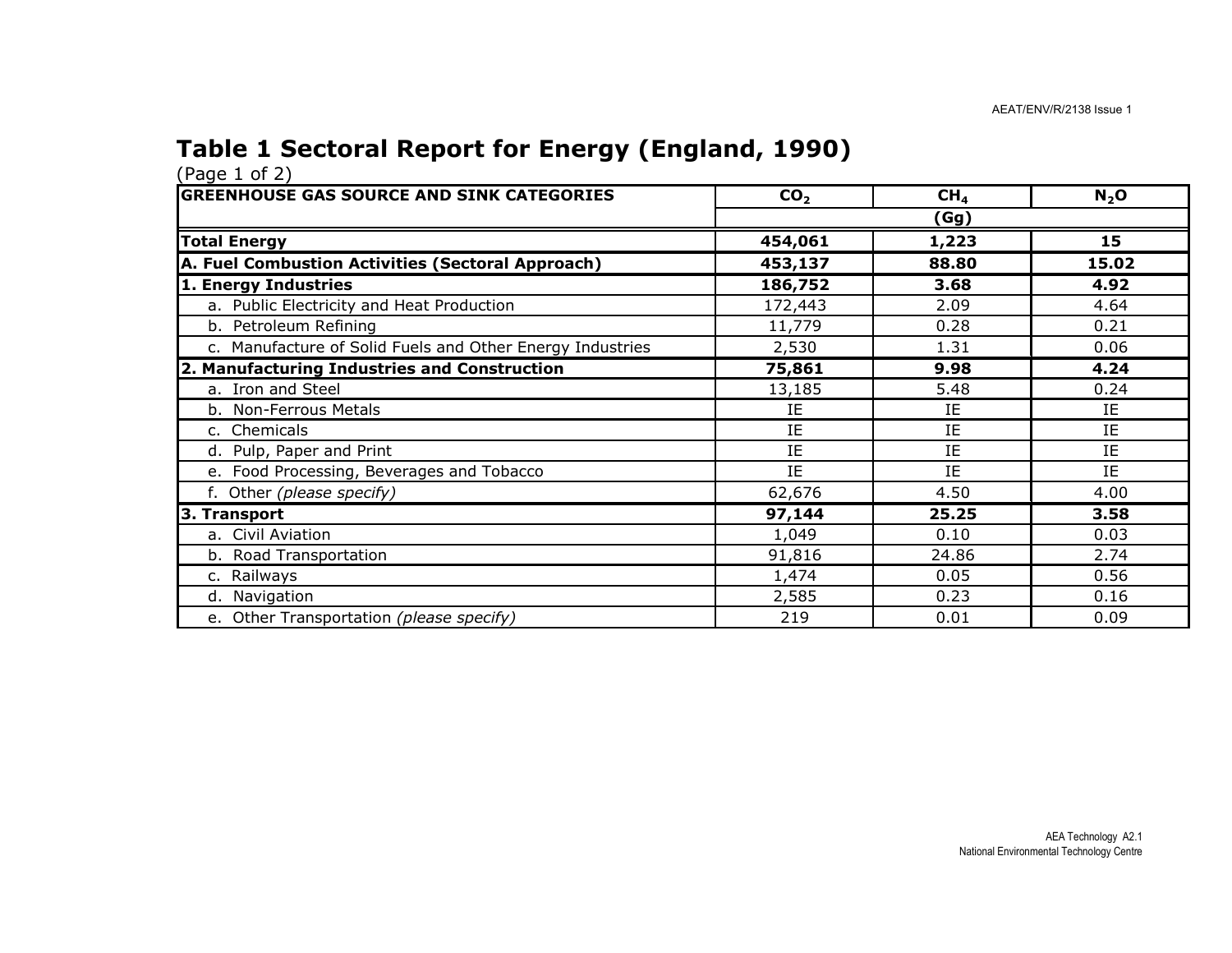#### Table 1 Sectoral Report for Energy (England, 1990)

| <b>GREENHOUSE GAS SOURCE AND SINK CATEGORIES</b> | CO <sub>2</sub> | CH <sub>4</sub> | N <sub>2</sub> O |  |  |
|--------------------------------------------------|-----------------|-----------------|------------------|--|--|
|                                                  | (Gg)            |                 |                  |  |  |
| 4. Other Sectors                                 | 88,805          | 49.67           | 2.10             |  |  |
| a. Commercial/Institutional                      | 21,797          | 2.70            | 0.25             |  |  |
| b. Residential                                   | 63,418          | 45.93           | 0.56             |  |  |
| c. Agriculture/Forestry/Fisheries                | 3,590           | 1.05            | 1.29             |  |  |
| 5. Other (Military Aircraft and Naval Vessels)   | 4,575           | 0.22            | 0.18             |  |  |
| <b>B. Fugitive Emissions from Fuels</b>          | 923             | 1,134.04        | 0.01             |  |  |
| 1. Solid Fuels                                   | 683             | 787.92          | 0.00             |  |  |
| a. Coal Mining                                   | $\Omega$        | 787.38          | 0.00             |  |  |
| b. Solid Fuel Transformation                     | 683             | 0.54            | 0.00             |  |  |
| c. Other (please specify)                        | <b>NO</b>       | <b>NO</b>       | <b>NO</b>        |  |  |
| 2. Oil and Natural Gas                           | 241             | 346.12          | 0.01             |  |  |
| a. Oil                                           | 58              | 5.62            | 0.00             |  |  |
| b. Natural Gas                                   | $\Omega$        | 335.62          | <b>NO</b>        |  |  |
| c. Venting and Flaring                           | 183             | 4.89            | 0.01             |  |  |
| Flaring                                          | 183             | 1.23            | 0.01             |  |  |
| Venting                                          | $\mathbf{0}$    | 3.65            | NO.              |  |  |
| Memo Items: (2)                                  |                 |                 |                  |  |  |
| <b>International Bunkers</b>                     | <b>NA</b>       | <b>NA</b>       | <b>NA</b>        |  |  |
| Aviation                                         | <b>NA</b>       | <b>NA</b>       | <b>NA</b>        |  |  |
| Marine                                           | <b>NA</b>       | <b>NA</b>       | <b>NA</b>        |  |  |
| CO <sub>2</sub> Emissions from Biomass           | <b>NE</b>       |                 |                  |  |  |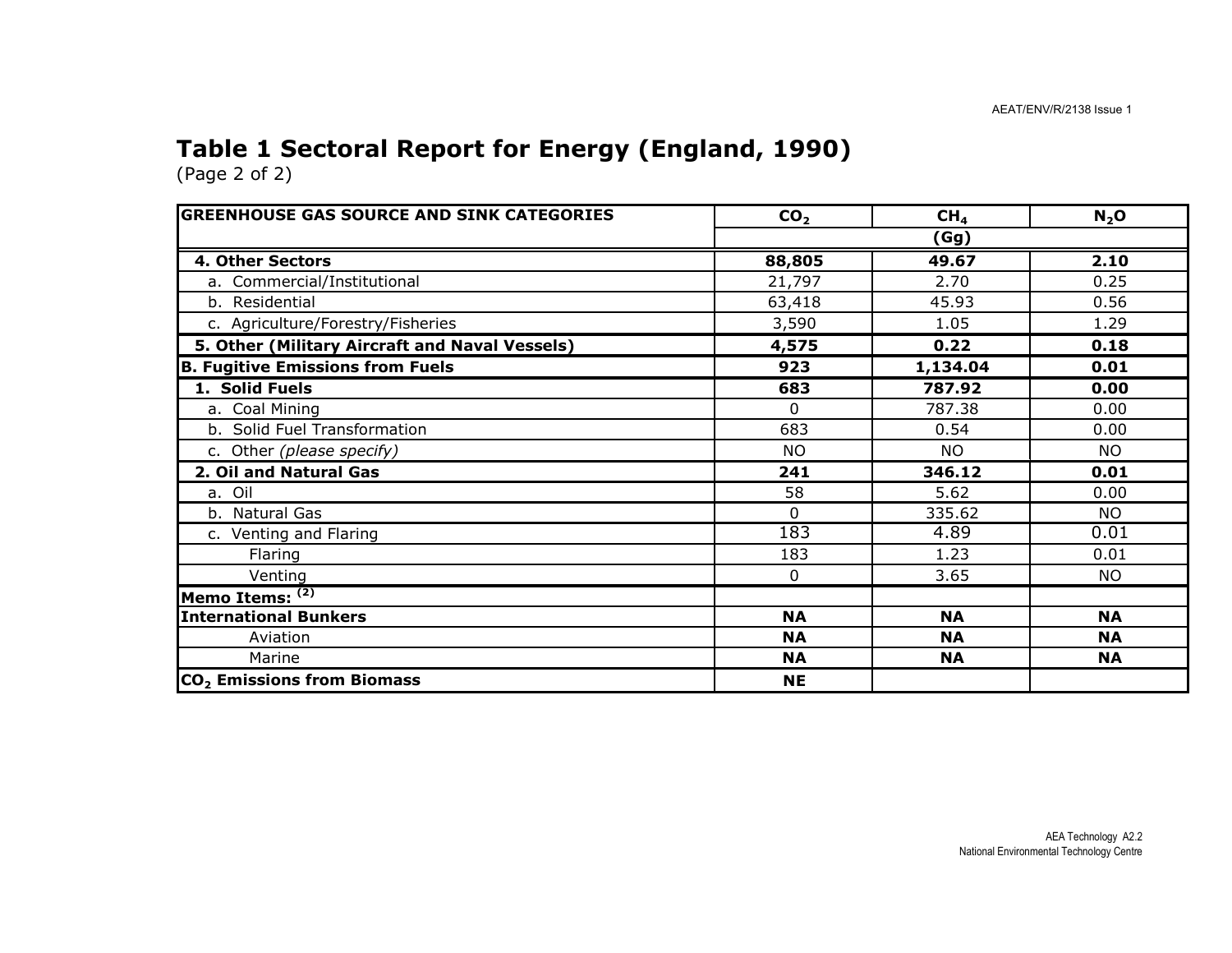#### Table 2(I) Sectoral Report for Industrial Processes (England, 1990) (Page 1 of 2)

| <b>GREENHOUSE GAS SOURCE AND SINK CATEGORIES</b>             | CO <sub>2</sub> | CH <sub>4</sub> | $N_2$ O   | <b>HFCs</b> | <b>PFCs</b>              | SF <sub>6</sub> |
|--------------------------------------------------------------|-----------------|-----------------|-----------|-------------|--------------------------|-----------------|
|                                                              |                 | (Gg)            |           |             | <b>Gg CO2 Equivalent</b> | Gg              |
| <b>Total Industrial Processes</b>                            | 10,069          | 7.17            | 91.92     | 11,375.11   | 972.79                   | 0.04            |
| A. Mineral Products                                          | 7,546           | 1.07            | 0.00      | 0.00        | 0.00                     | 0.00            |
| 1. Cement Production                                         | 5,288           | <b>NO</b>       | <b>NO</b> | <b>NO</b>   | <b>NO</b>                | <b>NO</b>       |
| 2. Lime Production                                           | 1,192           | N <sub>O</sub>  | <b>NO</b> | <b>NO</b>   | <b>NO</b>                | <b>NO</b>       |
| 3. Limestone and Dolomite Use                                | 761             | <b>NO</b>       | <b>NO</b> | <b>NO</b>   | <b>NO</b>                | <b>NO</b>       |
| 4. Soda Ash Production and Use                               | 140             | <b>NO</b>       | <b>NO</b> | <b>NO</b>   | <b>NO</b>                | <b>NO</b>       |
| 5. Asphalt Roofing                                           | <b>NE</b>       | N <sub>O</sub>  | <b>NO</b> | <b>NO</b>   | <b>NO</b>                | <b>NO</b>       |
| 6. Road Paving with Asphalt                                  | <b>NE</b>       | N <sub>O</sub>  | NO.       | <b>NO</b>   | <b>NO</b>                | <b>NO</b>       |
| 7. Other (fletton bricks)                                    | 167             | 1.07            | <b>NO</b> | <b>NO</b>   | <b>NO</b>                | <b>NO</b>       |
| <b>B. Chemical Industry</b>                                  | 1,322           | 5.68            | 91.90     | 0.00        | 0.00                     | 0.00            |
| 1. Ammonia Production                                        | 1,322           | <b>NE</b>       | NO.       | <b>NO</b>   | N <sub>O</sub>           | <b>NO</b>       |
| 2. Nitric Acid Production                                    | <b>NO</b>       | <b>NO</b>       | 10.81     | <b>NO</b>   | <b>NO</b>                | <b>NO</b>       |
| 3. Adipic Acid Production                                    | <b>NO</b>       | N <sub>O</sub>  | 81.09     | <b>NO</b>   | N <sub>O</sub>           | <b>NO</b>       |
| 4. Carbide Production                                        | <b>NO</b>       | <b>NO</b>       | <b>NO</b> | <b>NO</b>   | <b>NO</b>                | <b>NO</b>       |
| 5. Other (please specify)                                    | <b>NO</b>       | 5.68            | <b>NO</b> | <b>NO</b>   | <b>NO</b>                | <b>NO</b>       |
| <b>Metal Production</b>                                      | 1,201           | 0.43            | 0.02      | 0.00        | 932.77                   | 0.02            |
| 1. Iron and Steel Production                                 | 1,015           | 0.43            | 0.02      | <b>NO</b>   | <b>NO</b>                | NO.             |
| 2. Ferroalloys Production                                    | IΕ              | <b>NE</b>       | <b>NO</b> | <b>NO</b>   | <b>NO</b>                | <b>NO</b>       |
| 3. Aluminium Production                                      | 186             | <b>NO</b>       | <b>NO</b> | <b>NO</b>   | 932.77                   | <b>NO</b>       |
| 4. SF <sub>6</sub> Used in Aluminium and Magnesium Foundries | <b>NO</b>       | <b>NO</b>       | <b>NO</b> | <b>NO</b>   | <b>NO</b>                | 0.02            |
| 5. Other (please specify)                                    | <b>NO</b>       | <b>NO</b>       | <b>NO</b> | <b>NO</b>   | <b>NO</b>                | <b>NO</b>       |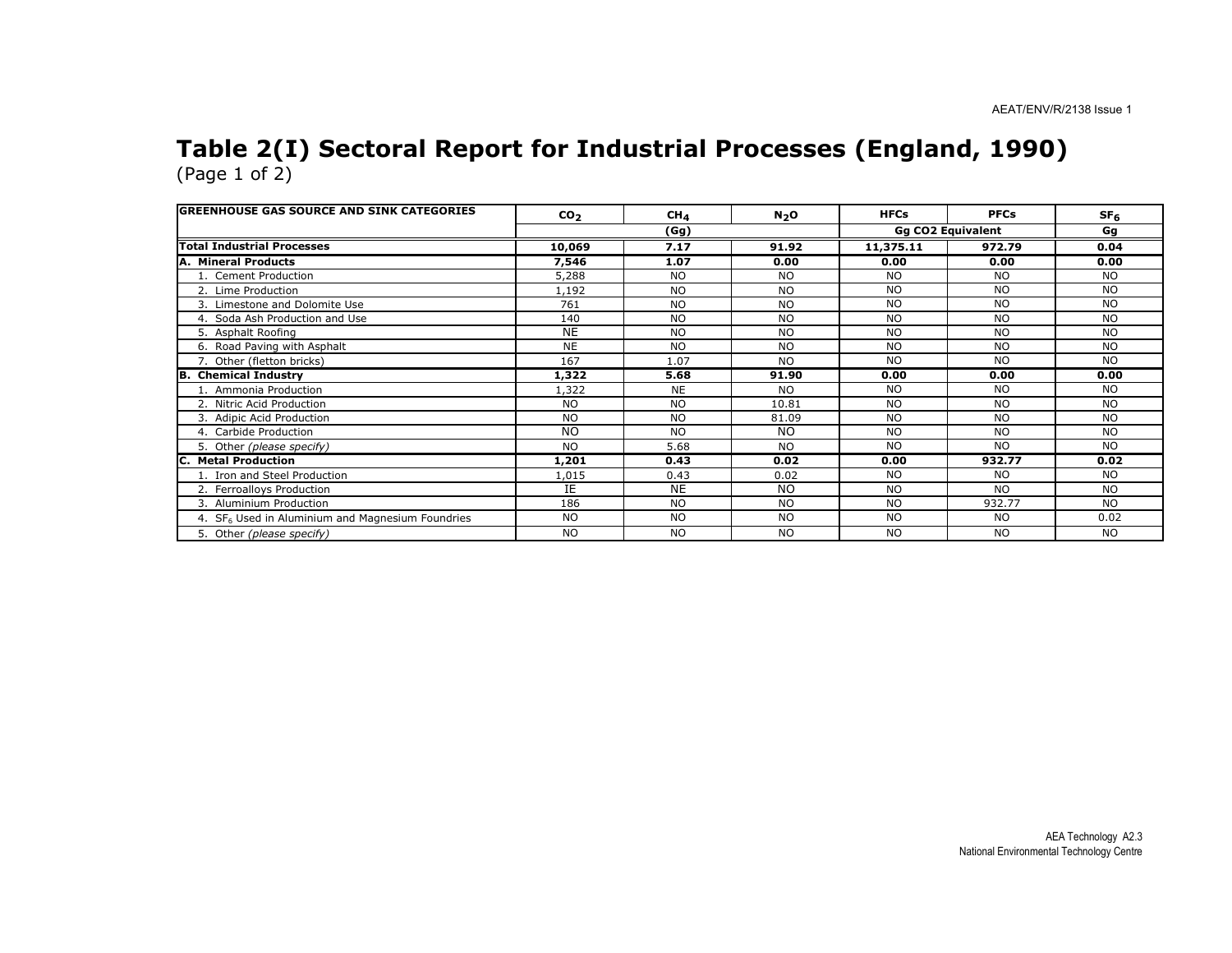# Table 2(I) Sectoral Report for Industrial Processes (England, 1990) (Page 2 of 2)

| <b>IGREENHOUSE GAS SOURCE AND SINK CATEGORIES</b> | CO <sub>2</sub> | $CH_{4}$  | $N_2$ O        | <b>HFCs</b>    | <b>PFCs</b>              | SF <sub>6</sub> |
|---------------------------------------------------|-----------------|-----------|----------------|----------------|--------------------------|-----------------|
|                                                   |                 | (Gg)      |                |                | <b>Gg CO2 Equivalent</b> | Gg              |
| <b>Other Production</b><br>D                      | 0.00            | 0.00      | 0.00           | 0.00           | 0.00                     | 0.00            |
| 1. Pulp and Paper                                 | <b>NO</b>       | <b>NO</b> | <b>NO</b>      | N <sub>O</sub> | <b>NO</b>                | <b>NO</b>       |
| 2. Food and $Drink(2)$                            | IE.             | <b>NO</b> | <b>NO</b>      | N <sub>O</sub> | <b>NO</b>                | <b>NO</b>       |
| IE.<br>Production of Halocarbons and SF6          | 0.00            |           |                | 11,374         | 10.90                    | 0.00            |
| 1. By-product Emissions                           | N <sub>O</sub>  | <b>NO</b> | <b>NO</b>      | 11,374         | NO.                      | <b>NO</b>       |
| 2. Fugitive Emissions                             | <b>NO</b>       | <b>NO</b> | <b>NO</b>      | 0.00           | 10.90                    | <b>NO</b>       |
| 3. Other (please specify)                         | <b>NO</b>       | <b>NO</b> | <b>NO</b>      | <b>NO</b>      | <b>NO</b>                | <b>NO</b>       |
| Consumption of Halocarbons and SF6<br>IF.         | 0.00            | 0.00      | 0.00           | 1.39           | 29.12                    | 0.02            |
| 1. Refrigeration and Air Conditioning Equipment   | <b>NO</b>       | <b>NO</b> | N <sub>O</sub> | <b>NO</b>      | <b>NO</b>                | <b>NO</b>       |
| 2. Foam Blowing                                   | <b>NO</b>       | <b>NO</b> | <b>NO</b>      | N <sub>O</sub> | <b>NO</b>                | <b>NO</b>       |
| 3. Fire Extinguishers                             | <b>NO</b>       | <b>NO</b> | <b>NO</b>      | N <sub>O</sub> | <b>NO</b>                | <b>NO</b>       |
| 4. Aerosols/ Metered Dose Inhalers                | <b>NO</b>       | <b>NO</b> | N <sub>O</sub> | 1.39           | <b>NO</b>                | <b>NO</b>       |
| 5. Solvents                                       | <b>NO</b>       | <b>NO</b> | <b>NO</b>      | N <sub>O</sub> | <b>NO</b>                | <b>NO</b>       |
| Semiconductor Manufacture<br>6.                   | <b>NO</b>       | <b>NO</b> | <b>NO</b>      | <b>NO</b>      | <b>NO</b>                | <b>NO</b>       |
| 7. Electrical Equipment                           | <b>NO</b>       | <b>NO</b> | <b>NO</b>      | N <sub>O</sub> | <b>NO</b>                | <b>NO</b>       |
| 8. Other (please specify)                         | <b>NO</b>       | <b>NO</b> | <b>NO</b>      | <b>NO</b>      | 29.12                    | 0.02            |
| G. Other (please specify)                         | 0.00            | 0.00      | 0.00           | <b>NO</b>      | <b>NO</b>                | <b>NO</b>       |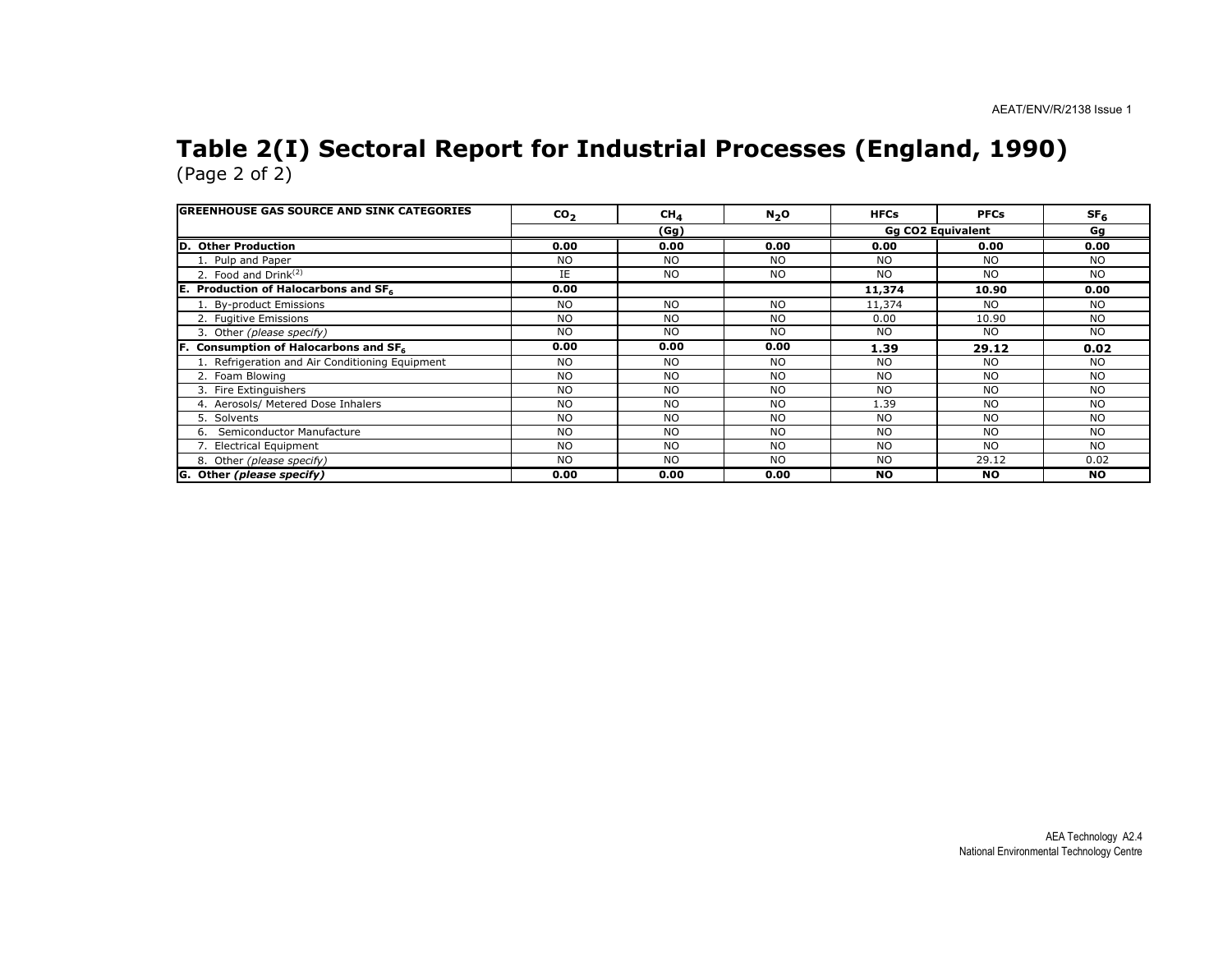#### Table 4 Sectoral Report for Agriculture (England, 1990)

| <b>GREENHOUSE GAS SOURCE AND SINK CATEGORIES</b> | CH <sub>4</sub> | $N2$ O    |
|--------------------------------------------------|-----------------|-----------|
|                                                  |                 | (Gg)      |
| <b>Total Agriculture</b>                         | 607.75          | 68.38     |
| A. Enteric Fermentation                          | 501.64          | 0.00      |
| Cattle<br>1.                                     | 388.37          | <b>NO</b> |
| 2.<br><b>Buffalo</b>                             | <b>NO</b>       | <b>NO</b> |
| 3.<br>Sheep                                      | 94.78           | <b>NO</b> |
| Goats<br>4.                                      | 0.36            | <b>NO</b> |
| 5.<br>Camels and Llamas                          | <b>NO</b>       | <b>NO</b> |
| 6.<br>Horses                                     | 2.76            | <b>NO</b> |
| 7.<br>Mules and Asses                            | <b>NO</b>       | <b>NO</b> |
| 8.<br>Swine                                      | 9.46            | <b>NO</b> |
| 9.<br>Poultry                                    | $\Omega$        | <b>NO</b> |
| 10. Other (Deer)                                 | 5.89            | <b>NO</b> |
| <b>B. Manure Management</b>                      | 94.47           | 3.27      |
| Cattle<br>1.                                     | 64.99           | 0.00      |
| 2.<br><b>Buffalo</b>                             | <b>NO</b>       | <b>NO</b> |
| 3.<br>Sheep                                      | 2.25            | 0.00      |
| Goats<br>4.                                      | 0.01            | 0.00      |
| 5.<br>Camels and Llamas                          | <b>NO</b>       | <b>NO</b> |
| 6.<br>Horses                                     | 0.22            | 0.00      |
| Mules and Asses<br>7.                            | <b>NO</b>       | <b>NO</b> |
| 8.<br>Swine                                      | 18.92           | 0.00      |
| 9.<br>Poultry                                    | 8.07            | 0.00      |
| 9a. Deer                                         | 0.01            | 0.00      |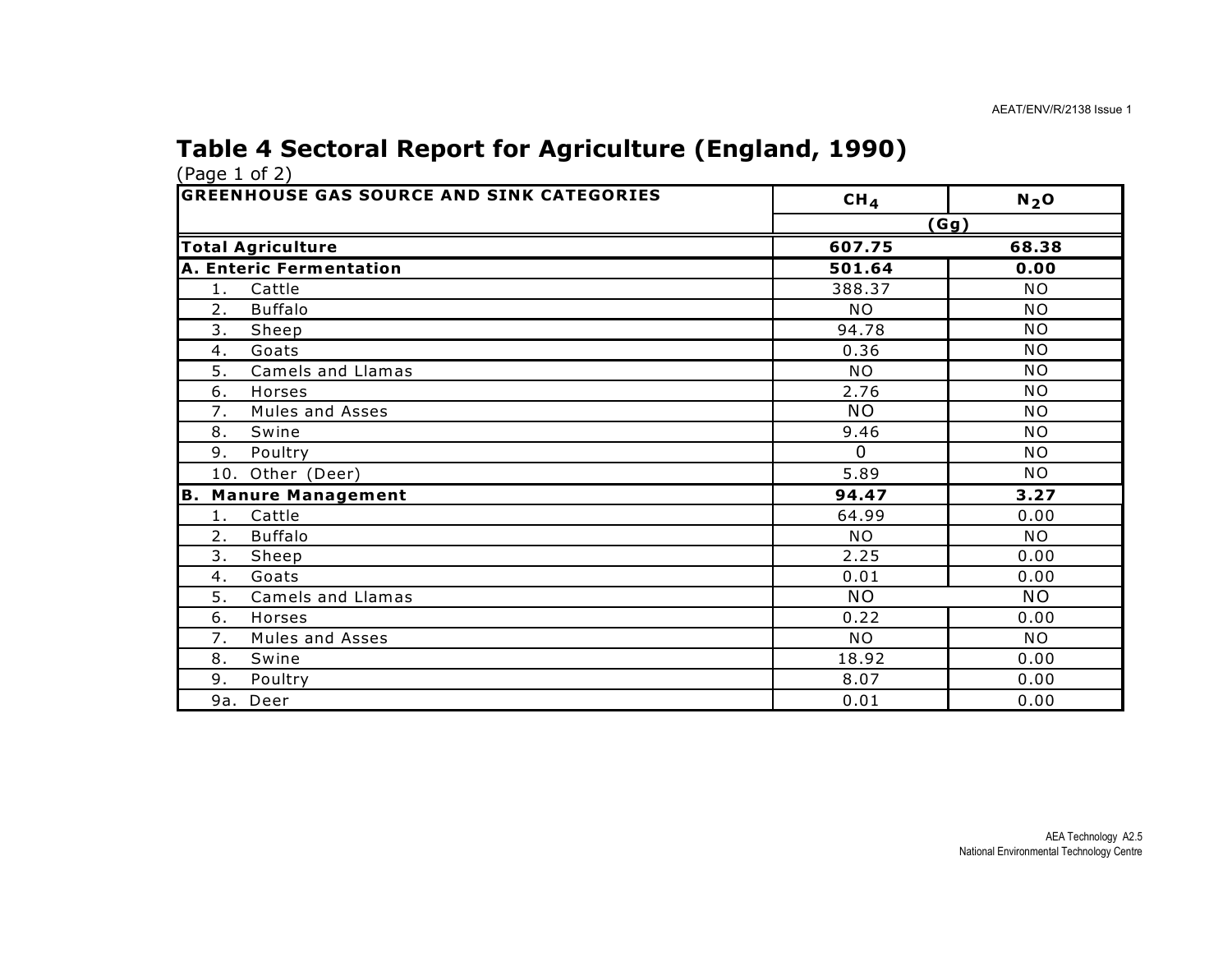### Table 4 Sectoral Report for Agriculture (England, 1990)

| <b>GREENHOUSE GAS SOURCE AND SINK CATEGORIES</b> | CH <sub>4</sub> | N <sub>2</sub> O |
|--------------------------------------------------|-----------------|------------------|
|                                                  |                 | (Gg)             |
| <b>Manure Management (continued)</b><br>B.       |                 |                  |
| 10. Anaerobic Lagoons                            |                 | <b>NO</b>        |
| 11. Liquid Systems                               |                 | 0.13             |
| 12. Solid Storage and Dry Lot                    |                 | 2.61             |
| 13. Other (Poultry Litter, Stables etc)          |                 | 0.53             |
|                                                  |                 |                  |
| <b>Rice Cultivation</b><br>C.                    | <b>NO</b>       | <b>NO</b>        |
| D. Agricultural Soils <sup>(1)</sup>             | <b>NE</b>       | 64.88            |
| <b>Prescribed Burning of Savannas</b><br>Е.      | <b>NO</b>       | <b>NO</b>        |
| F. Field Burning of Agricultural Residues        | 11.64           | 0.23             |
| 1. Cereals                                       | 11.58           | 0.23             |
| 2. Pulse                                         | <b>NO</b>       | <b>NO</b>        |
| 3. Tuber and Root                                | <b>NO</b>       | <b>NO</b>        |
| 4. Sugar Cane                                    | <b>NO</b>       | <b>NO</b>        |
| 5. Other (Linseed)                               | 0.07            | 0.00             |
| <b>Other</b><br>G.                               | 0.00            | 0.00             |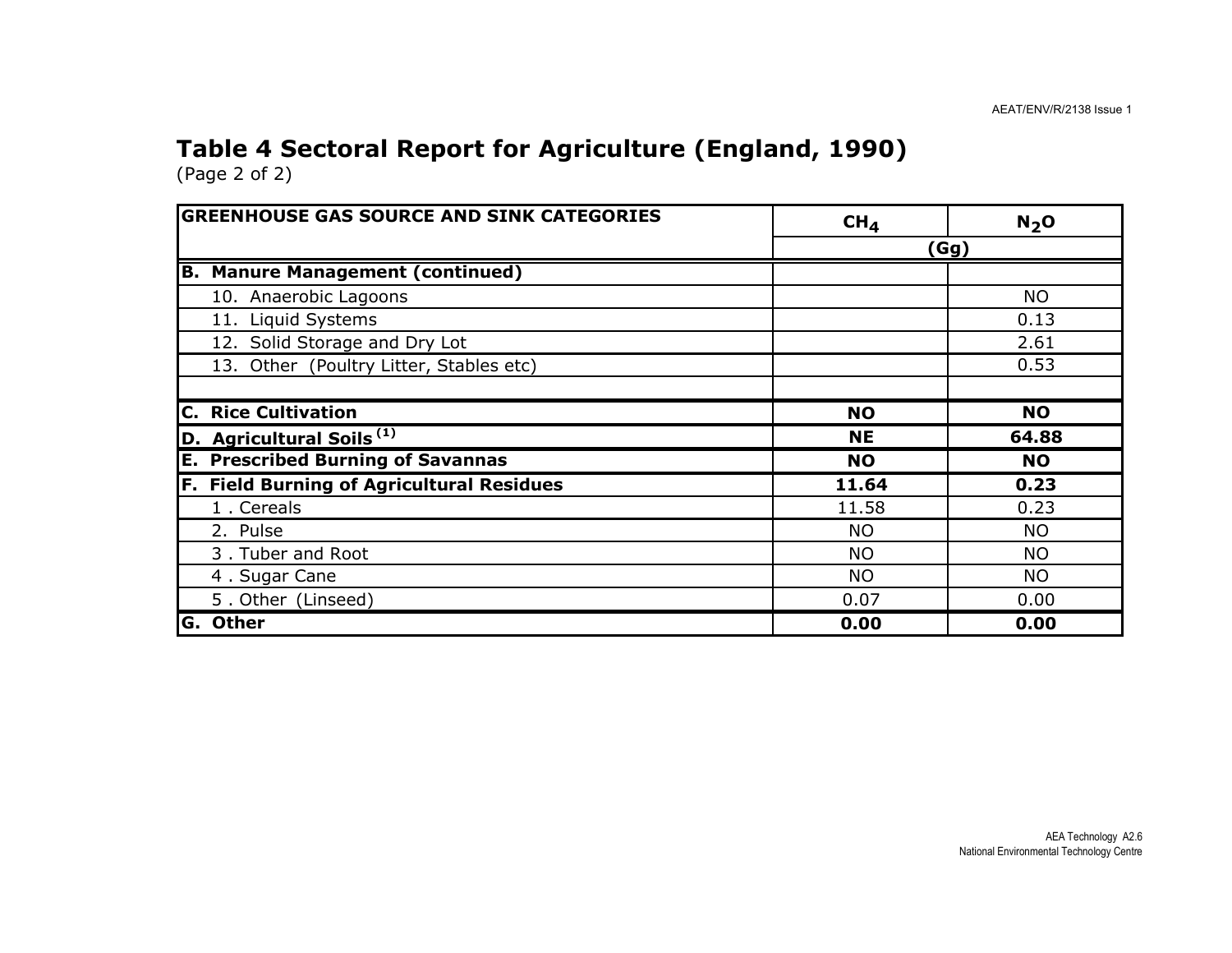#### Table 5 Sectoral Report for Land Use Change and Forestry (England, 1990)

| <b>GREENHOUSE GAS SOURCE AND SINK CATEGORIES</b> | CO <sub>2</sub> | CH <sub>4</sub> | $N2$ O |
|--------------------------------------------------|-----------------|-----------------|--------|
|                                                  |                 | (Gg)            |        |
| 5. Land-Use Change and Forestry                  | 5,736           | 0.47            | 0.00   |
| A. Forest Land                                   | $-2,733$        |                 |        |
| B. Cropland                                      | 7,515           |                 |        |
| C. Grassland                                     | $-2,594$        | 0.11            | 0.00   |
| D. Wetlands                                      |                 |                 |        |
| E. Settlements                                   | 3,909           | 0.37            | 0.00   |
| F. Other land                                    |                 |                 |        |
| G. Other activities                              | $-361$          |                 |        |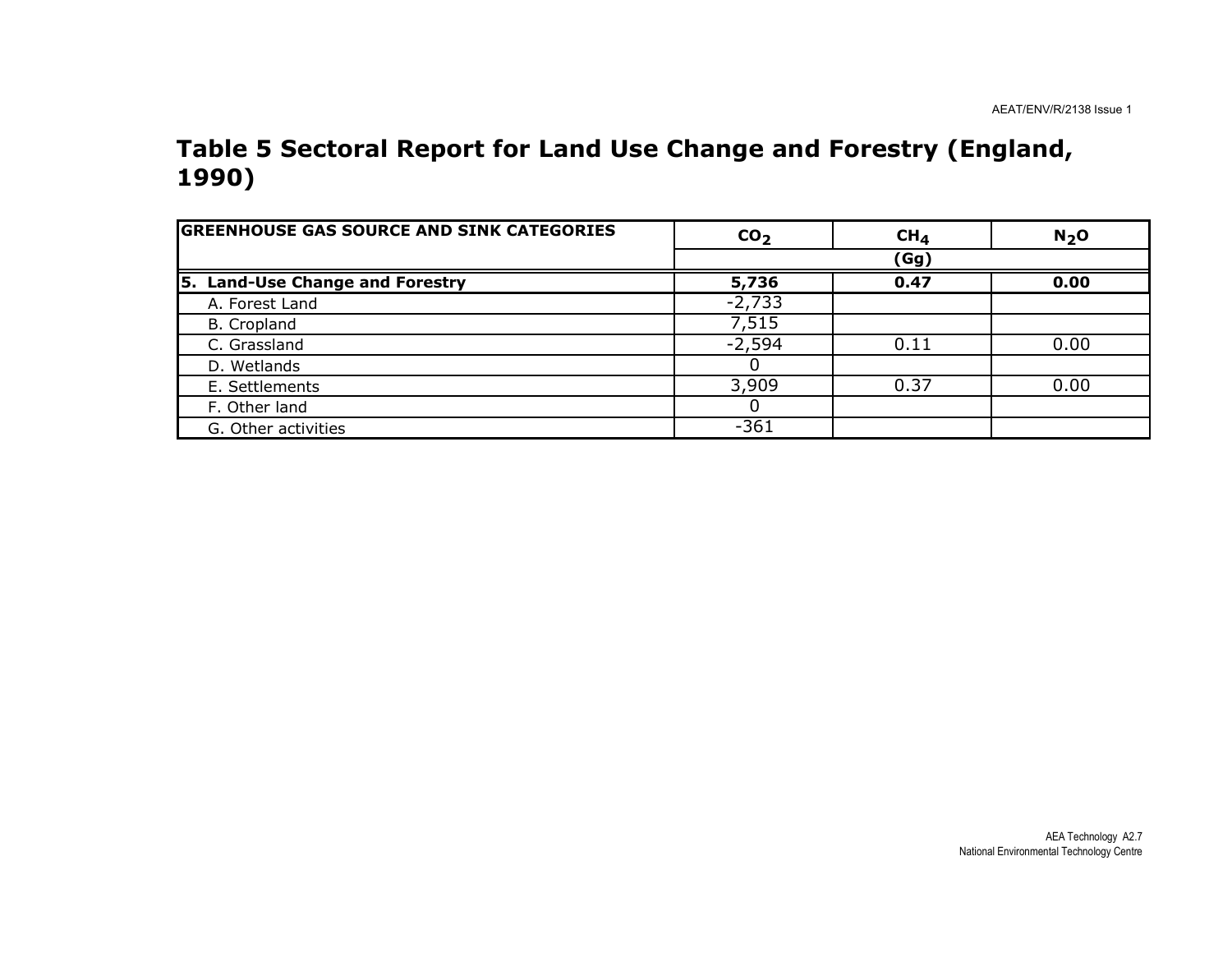#### Table 6 Sectoral Report for Waste (England, 1990)

| <b>GREENHOUSE GAS SOURCE AND SINK CATEGORIES</b> | CO <sub>2</sub> | CH <sub>4</sub> | N <sub>2</sub> O |
|--------------------------------------------------|-----------------|-----------------|------------------|
|                                                  |                 | (Gg)            |                  |
| <b>Total Waste</b>                               | 1,100           | 1,634           | 2.92             |
| A. Solid Waste Disposal on Land                  | 0.00            | 1,600           | 0.00             |
| 1. Managed Waste Disposal on Land                | 0.00            | 1,600           | 0.00             |
| 2. Unmanaged Waste Disposal Sites                |                 |                 |                  |
| 3. Other (please specify)                        |                 |                 |                  |
|                                                  |                 |                 |                  |
| <b>B. Wastewater Handling</b>                    | 0.00            | 27.95           | 2.78             |
| 1. Industrial Wastewater                         |                 |                 |                  |
| 2. Domestic and Commercial Wastewater            | 0.00            | 27.95           | 2.78             |
| 3. Other (please specify)                        |                 |                 |                  |
|                                                  |                 |                 |                  |
| <b>C.</b> Waste Incineration                     | 1,100           | 6.16            | 0.15             |
| D. Other (please specify)                        |                 |                 |                  |
|                                                  |                 |                 |                  |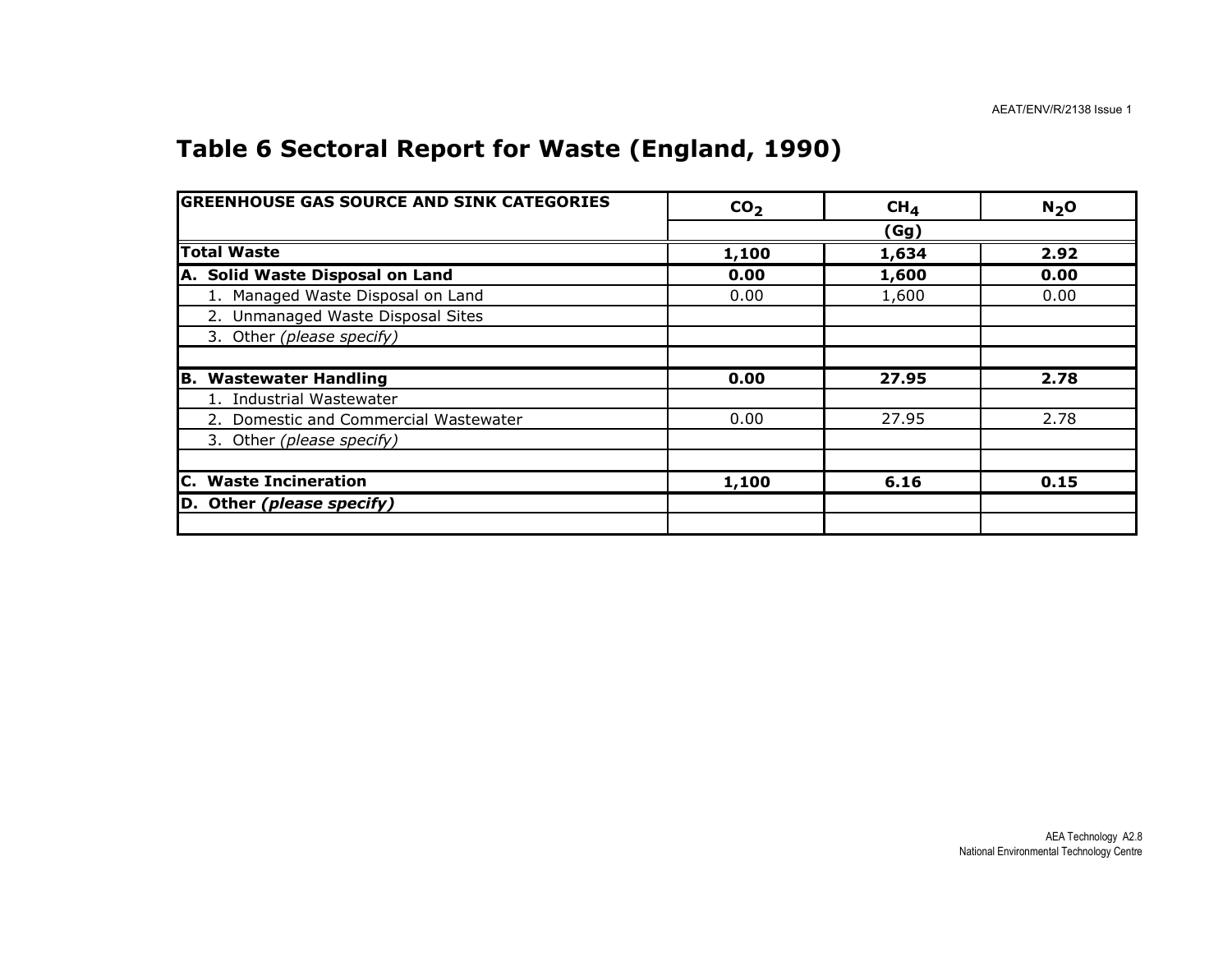#### Table 7A Summary Report for National Greenhouse Gas Inventories (England, 1990)

| <b>lGREENHOUSE GAS SOURCE AND SINK CATEGORIES</b> | CO <sub>2</sub> | CH <sub>4</sub> | N <sub>2</sub> O | <b>HFCs</b> | <b>PFCs</b>           | SF <sub>6</sub> |
|---------------------------------------------------|-----------------|-----------------|------------------|-------------|-----------------------|-----------------|
|                                                   |                 | (Gg)            |                  |             | $CO2$ equivalent (Gg) | Gg              |
| <b>Total National Emissions and Removals</b>      | 472,522.24      | 3,472.12        | 178.26           | 11,375.11   | 972.79                | 0.04            |
| 1. Energy                                         | 454,060.79      | 1,222.84        | 15.03            | 0.00        | 0.00                  | 0.00            |
| A. Fuel Combustion                                | 453,137.29      | 88.80           | 15.02            |             |                       |                 |
| 1. Energy Industries                              | 186,752.22      | 3.68            | 4.92             |             |                       |                 |
| 2. Manufacturing Industries and Construction      | 75,860.86       | 9.98            | 4.24             |             |                       |                 |
| 3. Transport                                      | 97,143.98       | 25.25           | 3.58             |             |                       |                 |
| 4. Other Sectors                                  | 88,805.06       | 49.67           | 2.10             |             |                       |                 |
| 5. Other                                          | 4,575.17        | 0.22            | 0.18             |             |                       |                 |
| B. Fugitive Emissions from Fuels                  | 923.50          | 1,134.04        | 0.01             |             |                       |                 |
| 1. Solid Fuels                                    | 682.68          | 787.92          | 0.00             |             |                       |                 |
| 2. Oil and Natural Gas                            | 240.82          | 346.12          | 0.01             |             |                       |                 |
| <b>Industrial Processes</b>                       | 10,068.98       | 7.17            | 91.92            | 11,375.11   | 972.79                | 0.04            |
| A. Mineral Products                               | 7,546.47        | 1.07            | 0.00             | 0.00        | 0.00                  | 0.00            |
| <b>B.</b> Chemical Industry                       | 1,321.67        | 5.68            | 91.90            | 0.00        | 0.00                  | 0.00            |
| C. Metal Production                               | 1,200.84        | 0.43            | 0.02             | 0.00        | 932.77                | 0.02            |
| D. Other Production <sup>(3)</sup>                | 0.00            | 0.00            | 0.00             | 0.00        | 0.00                  | 0.00            |
| E. Production of Halocarbons and SF <sub>6</sub>  | 0.00            | 0.00            | 0.00             | 11373.73    | 10.90                 | 0.00            |
| F. Consumption of Halocarbons and SF6             | 0.00            | 0.00            | 0.00             | 1.39        | 29.12                 | 0.02            |
| G. Other                                          | 0.00            | 0.00            | 0.00             | <b>NO</b>   | NO.                   | <b>NO</b>       |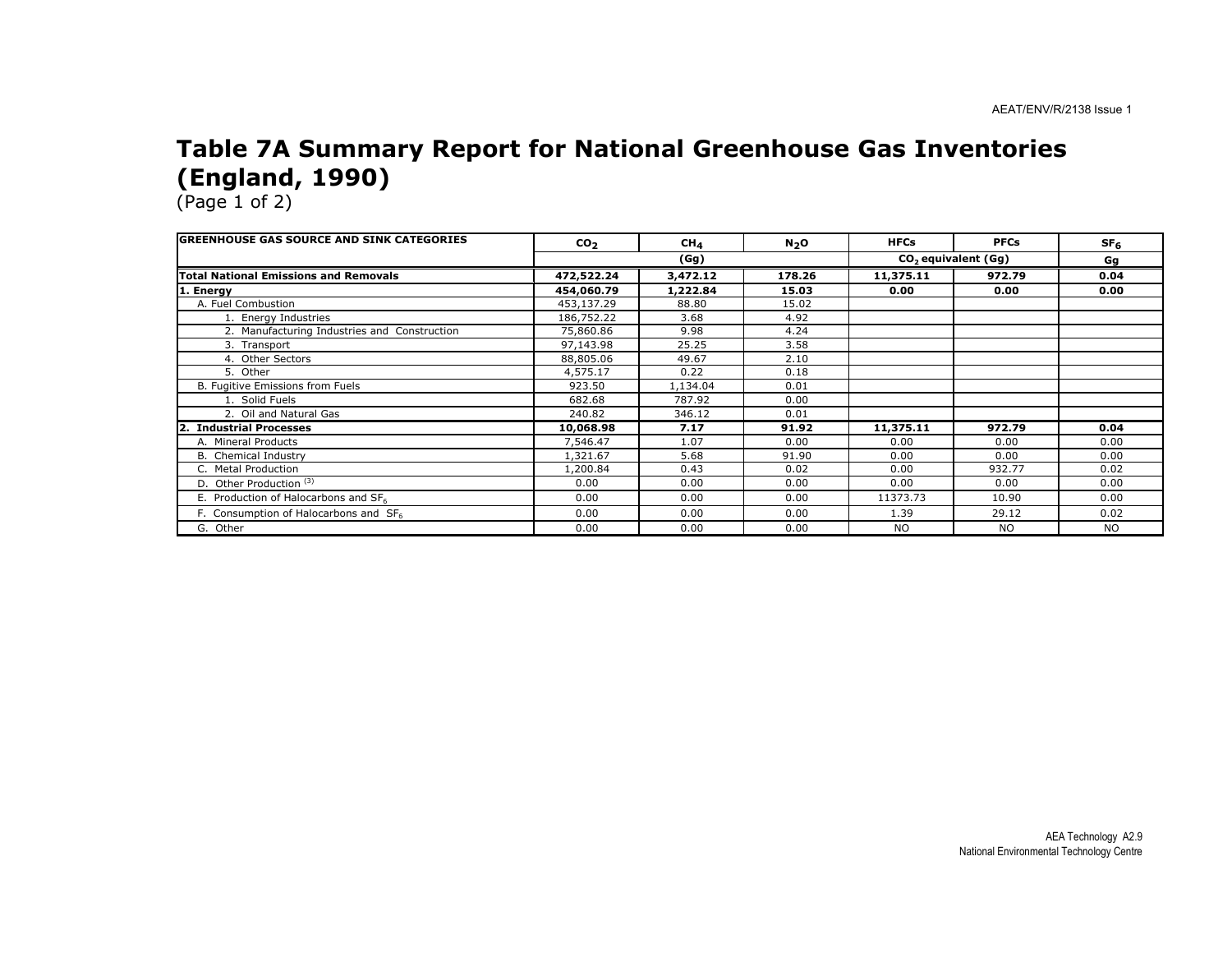#### Table 7A Summary Report for National Greenhouse Gas Inventories (England, 1990)

| <b>IGREENHOUSE GAS SOURCE AND SINK CATEGORIES</b> | CO <sub>2</sub> | CH <sub>4</sub> | N <sub>2</sub> O | HFCs $(1)$            | $PFCs^{(1)}$ | SF <sub>6</sub> |
|---------------------------------------------------|-----------------|-----------------|------------------|-----------------------|--------------|-----------------|
|                                                   | (Gg)            |                 |                  | $CO2$ equivalent (Gg) |              | (Gg)            |
| <b>Solvent and Other Product Use</b><br>ΙЗ.       | 0.00            | 0.00            | 0.00             | 0.00                  | 0.00         | 0.00            |
| 4. Agriculture                                    | 0.00            | 607.75          | 68.38            | 0.00                  | 0.00         | 0.00            |
| A. Enteric Fermentation                           |                 | 501.64          | 0.00             |                       |              |                 |
| B. Manure Management                              |                 | 94.47           | 3.27             |                       |              |                 |
| C. Rice Cultivation                               |                 | <b>NO</b>       | <b>NO</b>        |                       |              |                 |
| D. Agricultural Soils                             |                 | <b>NE</b>       | 64.88            |                       |              |                 |
| E. Prescribed Burning of Savannas                 |                 | <b>NO</b>       | <b>NO</b>        |                       |              |                 |
| F. Field Burning of Agricultural Residues         |                 | 11.64           | 0.23             |                       |              |                 |
| G. Other                                          |                 | 0.00            | 0.00             |                       |              |                 |
| <b>Land-Use Change and Forestry</b><br>15.        | 5,735.64        | 0.47            | 0.00             | 0.00                  | 0.00         | 0.00            |
| A. Forest Land                                    | -2,733.04       |                 |                  |                       |              |                 |
| <b>B.</b> Cropland                                | 7,515.12        |                 |                  |                       |              |                 |
| C. Grassland                                      | $-2,594.09$     | 0.11            | 0.00             |                       |              |                 |
| D. Wetlands                                       | 0.00            |                 |                  |                       |              |                 |
| E. Settlements                                    | 3,908.94        | 0.37            | 0.00             |                       |              |                 |
| F. Other land                                     | 0.00            |                 |                  |                       |              |                 |
| G. Other activities                               | $-361.29$       | 0.00            |                  |                       |              |                 |
| 16.<br>Waste                                      | 1100.34         | 1633.88         | 2.92             | 0.00                  | 0.00         | 0.00            |
| A. Solid Waste Disposal on Land                   | 0.00            | 1,599.77        | 0.00             |                       |              |                 |
| B. Wastewater Handling                            | 0.00            | 27.95           | 2.78             |                       |              |                 |
| C. Waste Incineration                             | 1100.34         | 6.16            | 0.15             |                       |              |                 |
| D. Other                                          |                 |                 |                  |                       |              |                 |
| 7. Other (please specify)                         | 1,556.49        |                 |                  |                       |              |                 |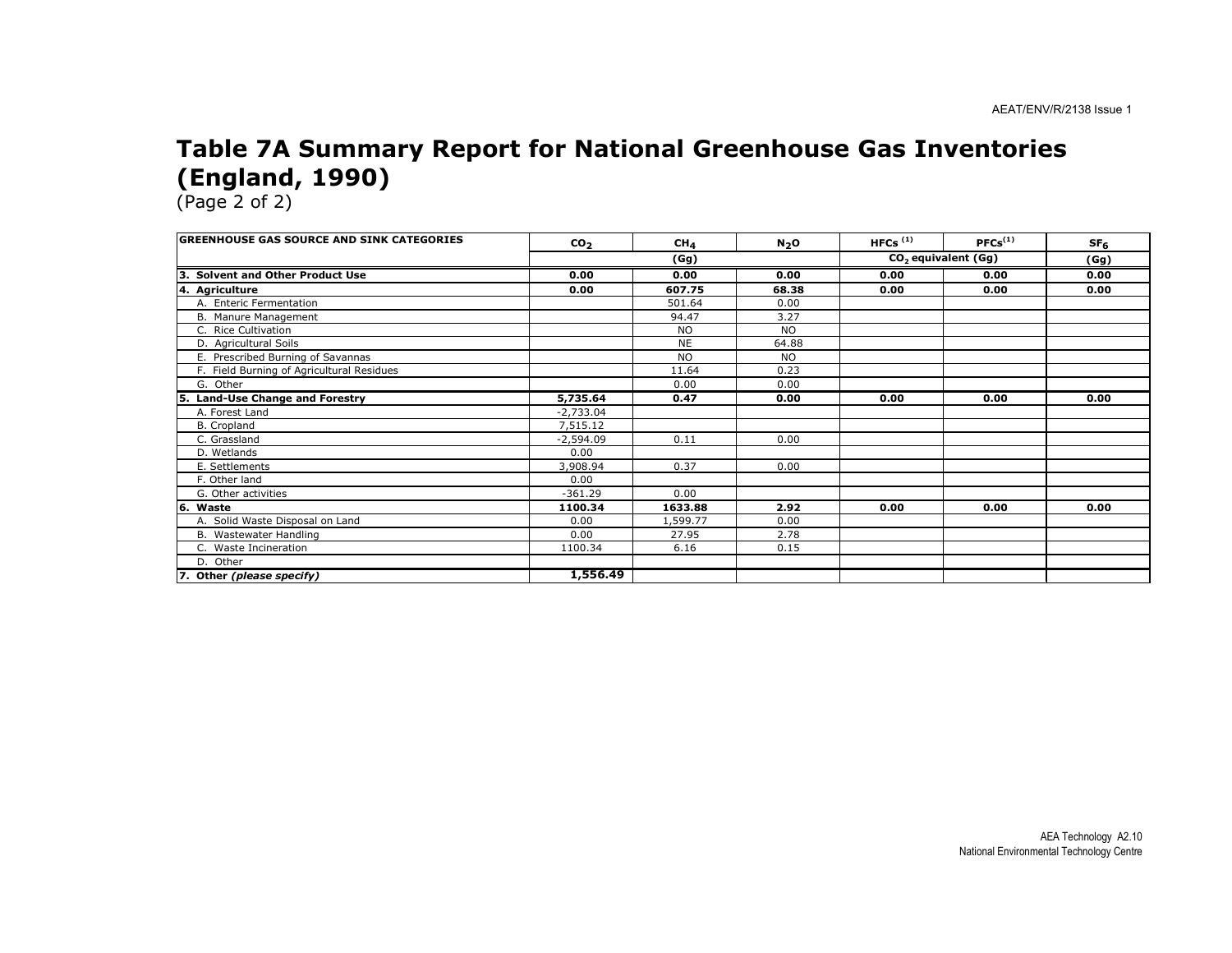#### Table 7A Summary Report for National Greenhouse Gas Inventories (England, 1995)

| <b>GREENHOUSE GAS SOURCE AND SINK</b>             | CO <sub>2</sub> | CH <sub>A</sub> | N <sub>2</sub> O | <b>HFCs</b>                     | <b>PFCs</b> | SF <sub>6</sub> |
|---------------------------------------------------|-----------------|-----------------|------------------|---------------------------------|-------------|-----------------|
| <b>CATEGORIES</b>                                 |                 | (Gg)            |                  | CO <sub>2</sub> equivalent (Gq) |             | Gg              |
| <b>Total National Emissions and Removals</b>      | 430204.09       | 2966.86         | 143.08           | 15251.07                        | 234.89      | 0.05            |
| 1. Energy                                         | 413362.03       | 937.11          | 16.21            | 0.00                            | 0.00        | 0.00            |
| A. Fuel Combustion                                | 412740.23       | 63.24           | 16.20            |                                 |             |                 |
| 1. Energy Industries                              | 148529.92       | 3.51            | 3.55             |                                 |             |                 |
| 2. Manufacturing Industries and Construction      | 71368.78        | 10.24           | 3.96             |                                 |             |                 |
| 3. Transport                                      | 97935.60        | 19.63           | 6.74             |                                 |             |                 |
| 4. Other Sectors                                  | 91541.58        | 29.70           | 1.81             |                                 |             |                 |
| 5. Other                                          | 3364.34         | 0.17            | 0.14             |                                 |             |                 |
| B. Fugitive Emissions from Fuels                  | 621.81          | 873.87          | 0.01             |                                 |             |                 |
| 1. Solid Fuels                                    | 185.65          | 548.64          | 0.00             |                                 |             |                 |
| 2. Oil and Natural Gas                            | 436.15          | 325.23          | 0.01             |                                 |             |                 |
| <b>Industrial Processes</b>                       | 9266.50         | 5.49            | 59.75            | 15251.07                        | 234.89      | 0.05            |
| A. Mineral Products                               | 6921.88         | 0.73            | 0.00             | 0.00                            | 0.00        | 0.00            |
| <b>B.</b> Chemical Industry                       | 1352.71         | 4.36            | 59.73            | 0.00                            | 0.00        | 0.00            |
| C. Metal Production                               | 991.92          | 0.40            | 0.02             | 0.00                            | 107.08      | 0.02            |
| D. Other Production <sup>(3)</sup>                |                 |                 |                  |                                 |             |                 |
| E. Production of Halocarbons and SF <sub>6</sub>  | 0.00            | 0.00            | 0.00             | 13980.68                        | 70.79       | 0.00            |
| F. Consumption of Halocarbons and SF <sub>6</sub> | 0.00            | 0.00            | 0.00             | 1270.39                         | 57.02       | 0.03            |
| G. Other                                          |                 |                 |                  |                                 |             |                 |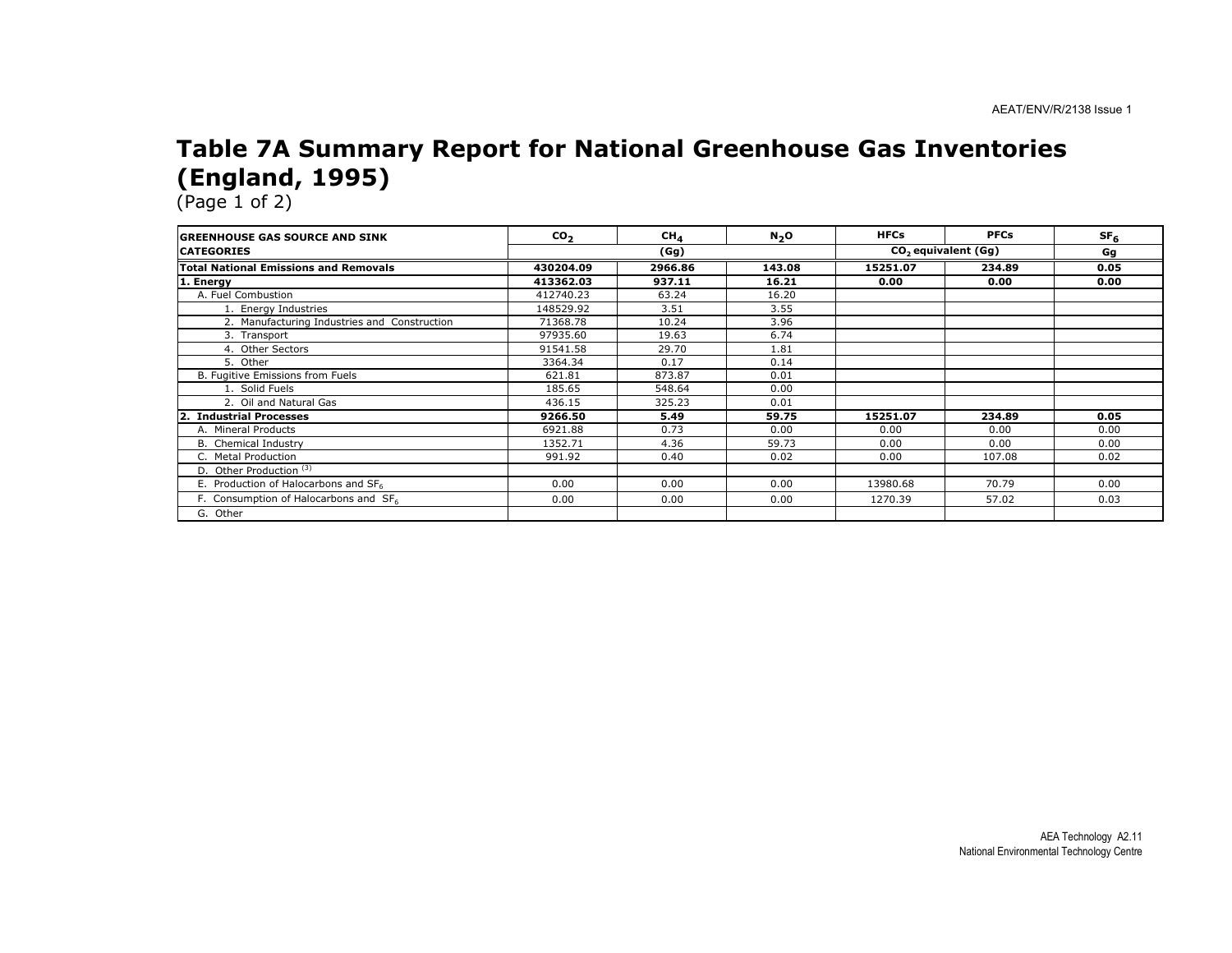#### Table 7A Summary Report for National Greenhouse Gas Inventories (England, 1995)

| <b>GREENHOUSE GAS SOURCE AND SINK</b>     | CO <sub>2</sub> | CH <sub>4</sub> | N <sub>2</sub> O | <b>HFCs</b>           | <b>PFCs</b> | SF <sub>6</sub> |
|-------------------------------------------|-----------------|-----------------|------------------|-----------------------|-------------|-----------------|
| <b>CATEGORIES</b>                         |                 | (Gg)            |                  | $CO2$ equivalent (Gg) | (Gg)        |                 |
| 3. Solvent and Other Product Use          | 0.00            | 0.00            | 0.00             | 0.00                  | 0.00        | 0.00            |
| 4. Agriculture                            | 0.00            | 576.51          | 64.20            | 0.00                  | 0.00        | 0.00            |
| A. Enteric Fermentation                   |                 | 485.27          | 0.00             |                       |             |                 |
| B. Manure Management                      |                 | 91.24           | 3.17             |                       |             |                 |
| C. Rice Cultivation                       |                 | <b>NO</b>       | <b>NO</b>        |                       |             |                 |
| D. Agricultural Soils                     |                 | 0.00            | 61.03            |                       |             |                 |
| E. Prescribed Burning of Savannas         |                 | <b>NO</b>       | <b>NO</b>        |                       |             |                 |
| F. Field Burning of Agricultural Residues |                 | 0.00            | 0.00             |                       |             |                 |
| G. Other                                  |                 | <b>NO</b>       | <b>NO</b>        |                       |             |                 |
| <b>Land-Use Change and Forestry</b><br>5. | 5110.54         | 0.39            | 0.00             | 0.00                  | 0.00        | 0.00            |
| A. Forest Land                            | $-2825.06$      |                 |                  |                       |             |                 |
| B. Cropland                               | 7261.06         |                 |                  |                       |             |                 |
| C. Grassland                              | $-2777.91$      | 0.11            | 0.00             |                       |             |                 |
| D. Wetlands                               | 0.00            |                 |                  |                       |             |                 |
| E. Settlements                            | 3671.51         | 0.28            | 0.00             |                       |             |                 |
| F. Other land                             | 0.00            |                 |                  |                       |             |                 |
| G. Other activities                       | $-219.06$       |                 |                  |                       |             |                 |
| 6.<br>Waste                               | 783.54          | 1447.35         | 2.92             | 0.00                  | 0.00        | 0.00            |
| A. Solid Waste Disposal on Land           | 0.00            | 1415.12         | 0.00             |                       |             |                 |
| B. Wastewater Handling                    | 0.00            | 28.75           | 2.81             |                       |             |                 |
| C. Waste Incineration                     | 783.54          | 3.48            | 0.12             |                       |             |                 |
| D. Other                                  |                 |                 |                  |                       |             |                 |
| 7. Other (please specify)                 | 1681.49         | 0.00            | 0.00             |                       |             |                 |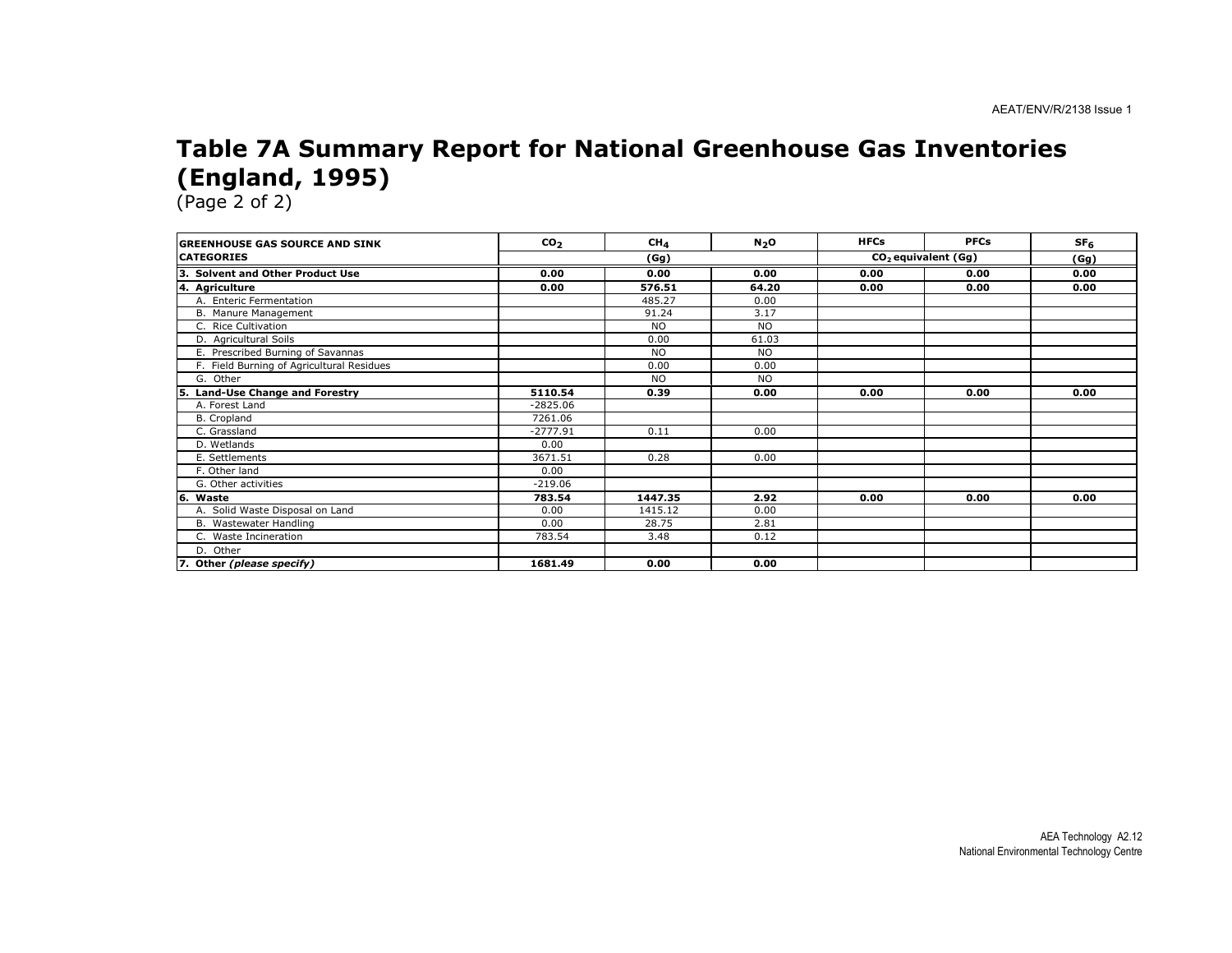#### Table 7A Summary Report for National Greenhouse Gas Inventories (England, 1998)

| <b>GREENHOUSE GAS SOURCE AND SINK</b>        | $\mathbf{co}_2$ | CH <sub>4</sub> | N <sub>2</sub> O | <b>HFCs</b> | <b>PFCs</b>           | SF <sub>6</sub> |
|----------------------------------------------|-----------------|-----------------|------------------|-------------|-----------------------|-----------------|
| <b>CATEGORIES</b>                            |                 | (Gg)            |                  |             | $CO2$ equivalent (Gq) |                 |
| <b>Total National Emissions and Removals</b> | 426245.61       | 2540.40         | 144.12           | 16496.02    | 222.83                | 0.05            |
| 1. Energy                                    | 410244.17       | 767.93          | 18.59            | 0.00        | 0.00                  | 0.00            |
| A. Fuel Combustion                           | 409903.01       | 60.07           | 18.59            |             |                       |                 |
| 1. Energy Industries                         | 137958.95       | 3.82            | 2.95             |             |                       |                 |
| 2. Manufacturing Industries and Construction | 69301.57        | 10.43           | 3.77             |             |                       |                 |
| 3. Transport                                 | 102591.06       | 15.68           | 9.96             |             |                       |                 |
| 4. Other Sectors                             | 97286.32        | 30.01           | 1.81             |             |                       |                 |
| 5. Other                                     | 2765.11         | 0.13            | 0.11             |             |                       |                 |
| B. Fugitive Emissions from Fuels             | 341.16          | 707.86          | 0.01             |             |                       |                 |
| 1. Solid Fuels                               | 125.27          | 406.70          | 0.00             |             |                       |                 |
| 2. Oil and Natural Gas                       | 215.89          | 301.15          | 0.00             |             |                       |                 |
| <b>Industrial Processes</b>                  | 9680.82         | 3.71            | 58.08            | 16496.02    | 222.83                | 0.05            |
| A. Mineral Products                          | 7729.48         | 0.71            | 0.00             | 0.00        | 0.00                  | 0.00            |
| B. Chemical Industry                         | 1110.52         | 2.66            | 58.06            | 0.00        | 0.00                  | 0.00            |
| C. Metal Production                          | 840.82          | 0.33            | 0.02             | 0.00        | 104.86                | 0.02            |
| D. Other Production <sup>(3)</sup>           |                 |                 |                  |             |                       |                 |
| E. Production of Halocarbons and SF6         | 0.00            | 0.00            | 0.00             | 12357.47    | 42.51                 | 0.00            |
| F. Consumption of Halocarbons and SF6        | 0.00            | 0.00            | 0.00             | 4138.55     | 75.46                 | 0.03            |
| G. Other                                     |                 |                 |                  |             |                       |                 |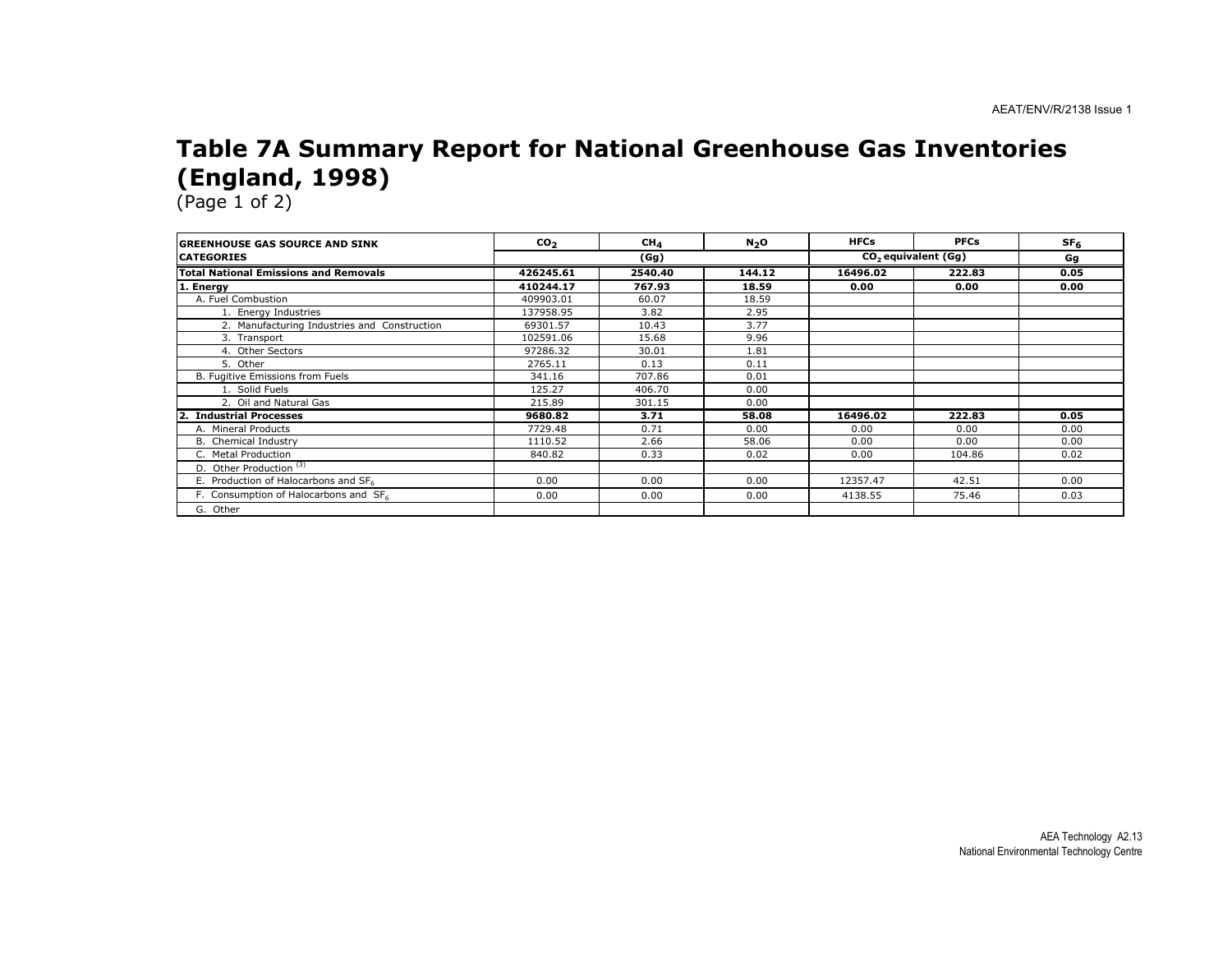#### Table 7A Summary Report for National Greenhouse Gas Inventories (England, 1998)

| <b>IGREENHOUSE GAS SOURCE AND SINK</b>     | CO <sub>2</sub> | CH <sub>4</sub> | N <sub>2</sub> O | <b>HFCs</b> | <b>PFCs</b>           | SF <sub>6</sub> |
|--------------------------------------------|-----------------|-----------------|------------------|-------------|-----------------------|-----------------|
| <b>CATEGORIES</b>                          | (Gg)            |                 |                  |             | $CO2$ equivalent (Gg) |                 |
| lз<br><b>Solvent and Other Product Use</b> | 0.00            | 0.00            | 0.00             | 0.00        | 0.00                  | 0.00            |
| 4. Agriculture                             | 0.00            | 561.54          | 64.10            | 0.00        | 0.00                  | 0.00            |
| A. Enteric Fermentation                    |                 | 470.59          | 0.00             |             |                       |                 |
| B. Manure Management                       |                 | 90.95           | 3.22             |             |                       |                 |
| C. Rice Cultivation                        |                 | <b>NO</b>       | N <sub>O</sub>   |             |                       |                 |
| D. Agricultural Soils                      |                 | 0.00            | 60.88            |             |                       |                 |
| E. Prescribed Burning of Savannas          |                 | <b>NO</b>       | <b>NO</b>        |             |                       |                 |
| F. Field Burning of Agricultural Residues  |                 | 0.00            | 0.00             |             |                       |                 |
| G. Other                                   |                 | <b>NO</b>       | <b>NO</b>        |             |                       |                 |
| Land-Use Change and Forestry<br>Ι5.        | 4199.59         | 0.50            | 0.00             | 0.00        | 0.00                  | 0.00            |
| A. Forest Land                             | $-2817.85$      |                 |                  |             |                       |                 |
| B. Cropland                                | 6878.66         |                 |                  |             |                       |                 |
| C. Grassland                               | $-3176.92$      | 0.11            | 0.00             |             |                       |                 |
| D. Wetlands                                | 0.00            |                 |                  |             |                       |                 |
| E. Settlements                             | 3599.73         | 0.38            | 0.00             |             |                       |                 |
| F. Other land                              | 0.00            |                 |                  |             |                       |                 |
| G. Other activities                        | $-284.03$       |                 |                  |             |                       |                 |
| l6.<br>Waste                               | 447.22          | 1206.73         | 3.34             | 0.00        | 0.00                  | 0.00            |
| A. Solid Waste Disposal on Land            | 0.00            | 1175.45         | 0.00             |             |                       |                 |
| B. Wastewater Handling                     | 0.00            | 31.14           | 3.19             |             |                       |                 |
| C. Waste Incineration                      | 447.22          | 0.13            | 0.15             |             |                       |                 |
| D. Other                                   |                 |                 |                  |             |                       |                 |
| 7. Other (please specify)                  | 1673.82         | 0.00            | 0.00             |             |                       |                 |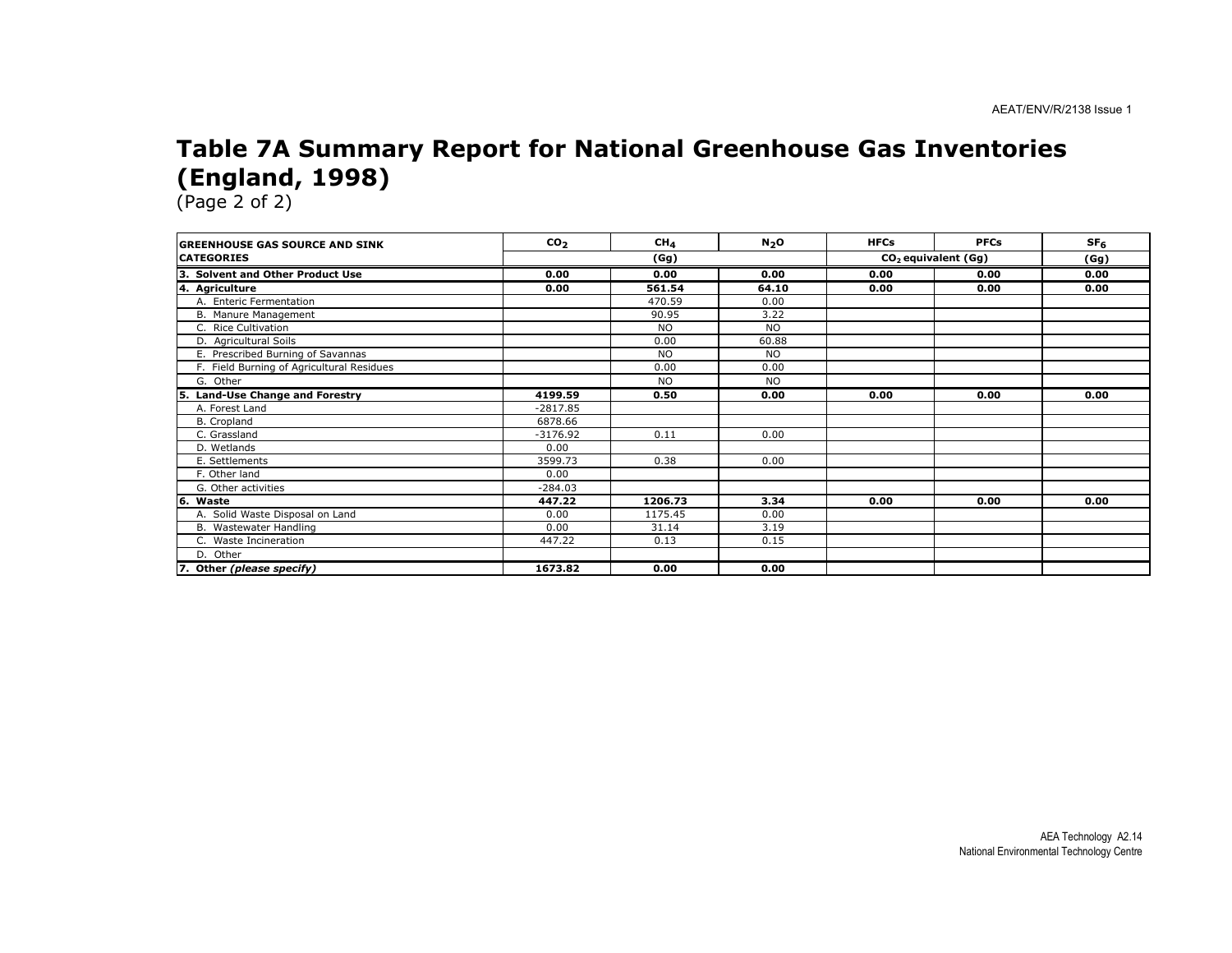#### Table 7A Summary Report for National Greenhouse Gas Inventories (England, 1999)

| <b>IGREENHOUSE GAS SOURCE AND SINK</b>            | co <sub>2</sub> | CH <sub>4</sub> | N <sub>2</sub> O | <b>HFCs</b> | <b>PFCs</b>                     | SF <sub>6</sub> |
|---------------------------------------------------|-----------------|-----------------|------------------|-------------|---------------------------------|-----------------|
| <b>CATEGORIES</b>                                 |                 | (Gg)            |                  |             | CO <sub>2</sub> equivalent (Gg) |                 |
| <b>Total National Emissions and Removals</b>      | 417016.90       | 2274.33         | 102.34           | 9982.95     | 204.83                          | 0.05            |
| 1. Energy                                         | 401447.92       | 707.07          | 19.19            | 0.00        | 0.00                            | 0.00            |
| A. Fuel Combustion                                | 401108.89       | 60.22           | 19.18            |             |                                 |                 |
| 1. Energy Industries                              | 129356.56       | 3.83            | 2.50             |             |                                 |                 |
| 2. Manufacturing Industries and Construction      | 68864.56        | 10.08           | 3.81             |             |                                 |                 |
| 3. Transport                                      | 103472.24       | 14.33           | 11.02            |             |                                 |                 |
| 4. Other Sectors                                  | 96667.29        | 31.84           | 1.74             |             |                                 |                 |
| 5. Other                                          | 2748.23         | 0.14            | 0.11             |             |                                 |                 |
| B. Fugitive Emissions from Fuels                  | 339.04          | 646.85          | 0.01             |             |                                 |                 |
| 1. Solid Fuels                                    | 100.51          | 348.85          | 0.00             |             |                                 |                 |
| 2. Oil and Natural Gas                            | 238.53          | 298.00          | 0.01             |             |                                 |                 |
| I2.<br><b>Industrial Processes</b>                | 9451.56         | 2.83            | 16.37            | 9982.95     | 204.83                          | 0.05            |
| A. Mineral Products                               | 7355.52         | 0.59            | 0.00             | 0.00        | 0.00                            | 0.00            |
| <b>B.</b> Chemical Industry                       | 1112.92         | 1.87            | 16.35            | 0.00        | 0.00                            | 0.00            |
| C. Metal Production                               | 983.13          | 0.37            | 0.02             | 0.00        | 96.61                           | 0.03            |
| D. Other Production <sup>(3)</sup>                |                 |                 |                  |             |                                 |                 |
| E. Production of Halocarbons and SF6              | 0.00            | 0.00            | 0.00             | 5381.50     | 19.50                           | 0.00            |
| F. Consumption of Halocarbons and SF <sub>6</sub> | 0.00            | 0.00            | 0.00             | 4601.45     | 88.73                           | 0.03            |
| G. Other                                          |                 |                 |                  |             |                                 |                 |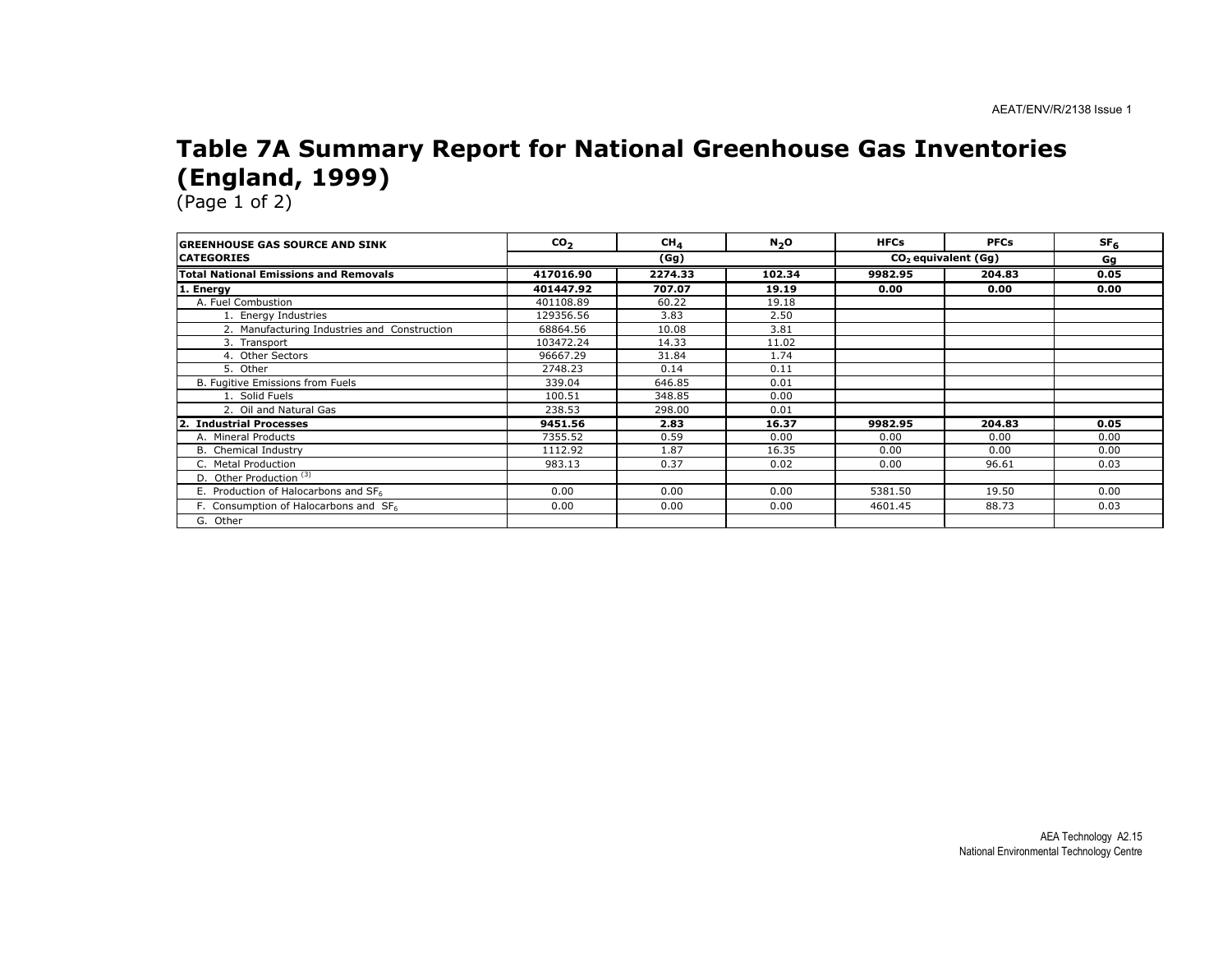#### Table 7A Summary Report for National Greenhouse Gas Inventories (England, 1999)

| <b>GREENHOUSE GAS SOURCE AND SINK</b>       | CO <sub>2</sub> | CH <sub>4</sub> | N <sub>2</sub> O | <b>HFCs</b> | <b>PFCs</b>                     | SF <sub>6</sub> |
|---------------------------------------------|-----------------|-----------------|------------------|-------------|---------------------------------|-----------------|
| <b>CATEGORIES</b>                           | (Gg)            |                 |                  |             | CO <sub>2</sub> equivalent (Gg) |                 |
| ΙЗ.<br><b>Solvent and Other Product Use</b> | 0.00            | 0.00            | 0.00             | 0.00        | 0.00                            | 0.00            |
| 4. Agriculture                              | 0.00            | 561.55          | 63.44            | 0.00        | 0.00                            | 0.00            |
| A. Enteric Fermentation                     |                 | 471.66          | 0.00             |             |                                 |                 |
| B. Manure Management                        |                 | 89.89           | 3.23             |             |                                 |                 |
| C. Rice Cultivation                         |                 | <b>NO</b>       | <b>NO</b>        |             |                                 |                 |
| D. Agricultural Soils                       |                 | 0.00            | 60.21            |             |                                 |                 |
| E. Prescribed Burning of Savannas           |                 | <b>NO</b>       | <b>NO</b>        |             |                                 |                 |
| F. Field Burning of Agricultural Residues   |                 | 0.00            | 0.00             |             |                                 |                 |
| G. Other                                    |                 | <b>NO</b>       | <b>NO</b>        |             |                                 |                 |
| <b>Land-Use Change and Forestry</b><br>l5.  | 4012.90         | 0.60            | 0.00             | 0.00        | 0.00                            | 0.00            |
| A. Forest Land                              | $-2874.01$      |                 |                  |             |                                 |                 |
| B. Cropland                                 | 6764.71         |                 |                  |             |                                 |                 |
| C. Grassland                                | $-3156.27$      | 0.28            | 0.00             |             |                                 |                 |
| D. Wetlands                                 | 0.00            |                 |                  |             |                                 |                 |
| E. Settlements                              | 3530.77         | 0.32            | 0.00             |             |                                 |                 |
| F. Other land                               | 0.00            |                 |                  |             |                                 |                 |
| G. Other activities                         | $-252.30$       |                 |                  |             |                                 |                 |
| 16.<br>Waste                                | 399.14          | 1002.28         | 3.34             | 0.00        | 0.00                            | 0.00            |
| A. Solid Waste Disposal on Land             | 0.00            | 971.92          | 0.00             |             |                                 |                 |
| B. Wastewater Handling                      | 0.00            | 30.21           | 3.19             |             |                                 |                 |
| C. Waste Incineration                       | 399.14          | 0.14            | 0.15             |             |                                 |                 |
| D. Other                                    |                 |                 |                  |             |                                 |                 |
| 7. Other (please specify)                   | 1705.37         | 0.00            | 0.00             |             |                                 |                 |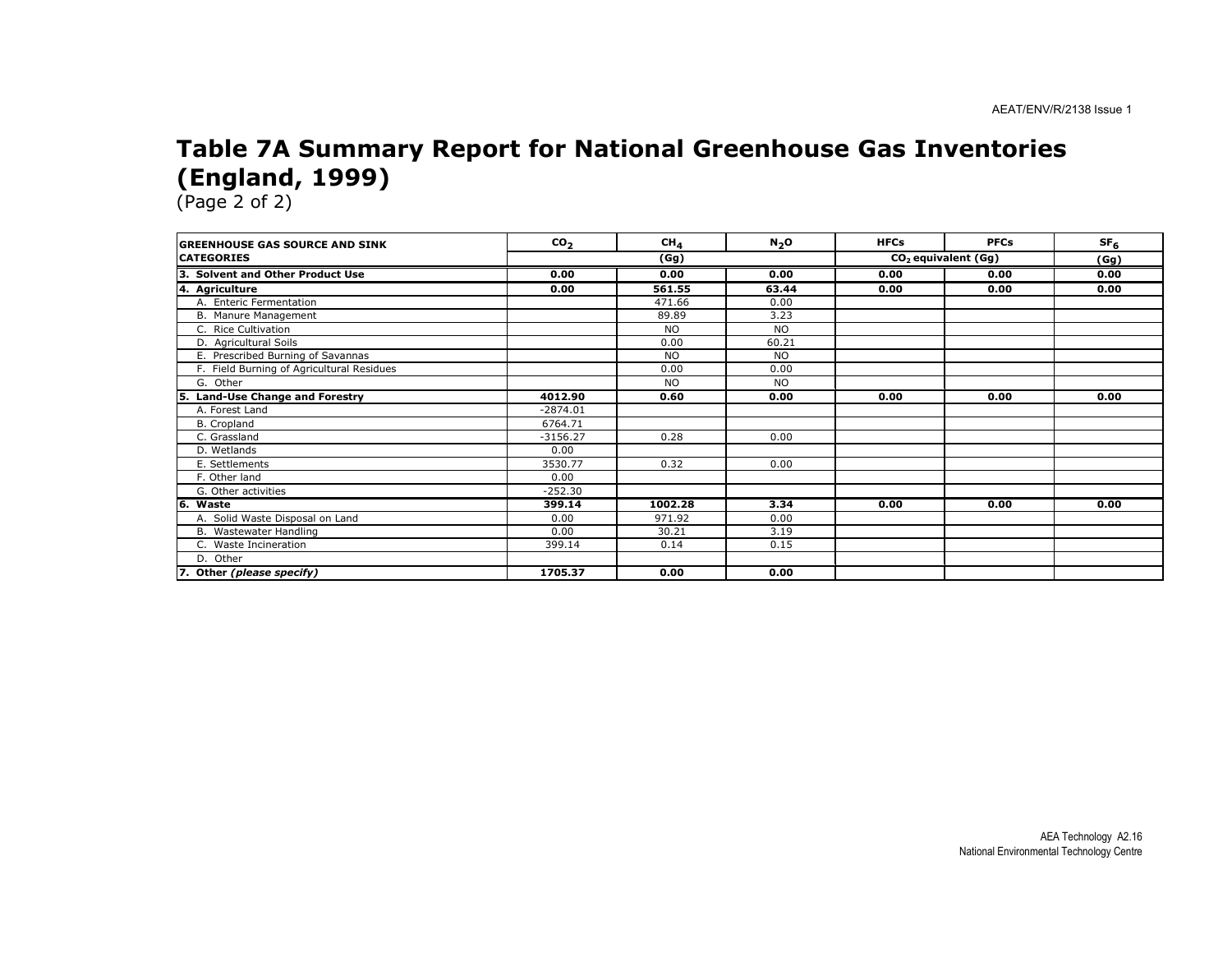#### Table 7A Summary Report for National Greenhouse Gas Inventories (England, 2000)

| <b>IGREENHOUSE GAS SOURCE AND SINK</b>           | CO <sub>2</sub> | CH <sub>4</sub> | N <sub>2</sub> O | <b>HFCs</b> | <b>PFCs</b>                     | SF <sub>6</sub> |
|--------------------------------------------------|-----------------|-----------------|------------------|-------------|---------------------------------|-----------------|
| <b>ICATEGORIES</b>                               |                 | (Gg)            |                  |             | CO <sub>2</sub> equivalent (Gq) |                 |
| <b>Total National Emissions and Removals</b>     | 420192.18       | 2141.47         | 103.35           | 8087.67     | 275.41                          | 0.07            |
| 1. Energy                                        | 404818.34       | 639.02          | 19.80            | 0.00        | 0.00                            | 0.00            |
| A. Fuel Combustion                               | 404277.77       | 52.05           | 19.79            |             |                                 |                 |
| 1. Energy Industries                             | 134319.80       | 3.96            | 2.68             |             |                                 |                 |
| 2. Manufacturing Industries and Construction     | 68219.90        | 9.89            | 3.55             |             |                                 |                 |
| 3. Transport                                     | 102723.77       | 12.75           | 11.82            |             |                                 |                 |
| 4. Other Sectors                                 | 96481.78        | 25.33           | 1.63             |             |                                 |                 |
| 5. Other                                         | 2532.53         | 0.13            | 0.11             |             |                                 |                 |
| B. Fugitive Emissions from Fuels                 | 540.57          | 586.96          | 0.01             |             |                                 |                 |
| 1. Solid Fuels                                   | 82.56           | 303.25          | 0.00             |             |                                 |                 |
| 2. Oil and Natural Gas                           | 458.01          | 283.71          | 0.01             |             |                                 |                 |
| <b>Industrial Processes</b><br>$\mathbf{2}$ .    | 9362.85         | 2.32            | 18.63            | 8087.67     | 275.41                          | 0.07            |
| A. Mineral Products                              | 7148.68         | 0.59            | 0.00             | 0.00        | 0.00                            | 0.00            |
| B. Chemical Industry                             | 1300.55         | 1.40            | 18.62            | 0.00        | 0.00                            | 0.00            |
| C. Metal Production                              | 913.62          | 0.33            | 0.02             | 0.00        | 151.04                          | 0.04            |
| D. Other Production <sup>(3)</sup>               |                 |                 |                  |             |                                 |                 |
| E. Production of Halocarbons and SF <sub>6</sub> | 0.00            | 0.00            | 0.00             | 2676.52     | 23.08                           | 0.00            |
| F. Consumption of Halocarbons and SF6            | 0.00            | 0.00            | 0.00             | 5411.16     | 101.28                          | 0.03            |
| G. Other                                         |                 |                 |                  |             |                                 |                 |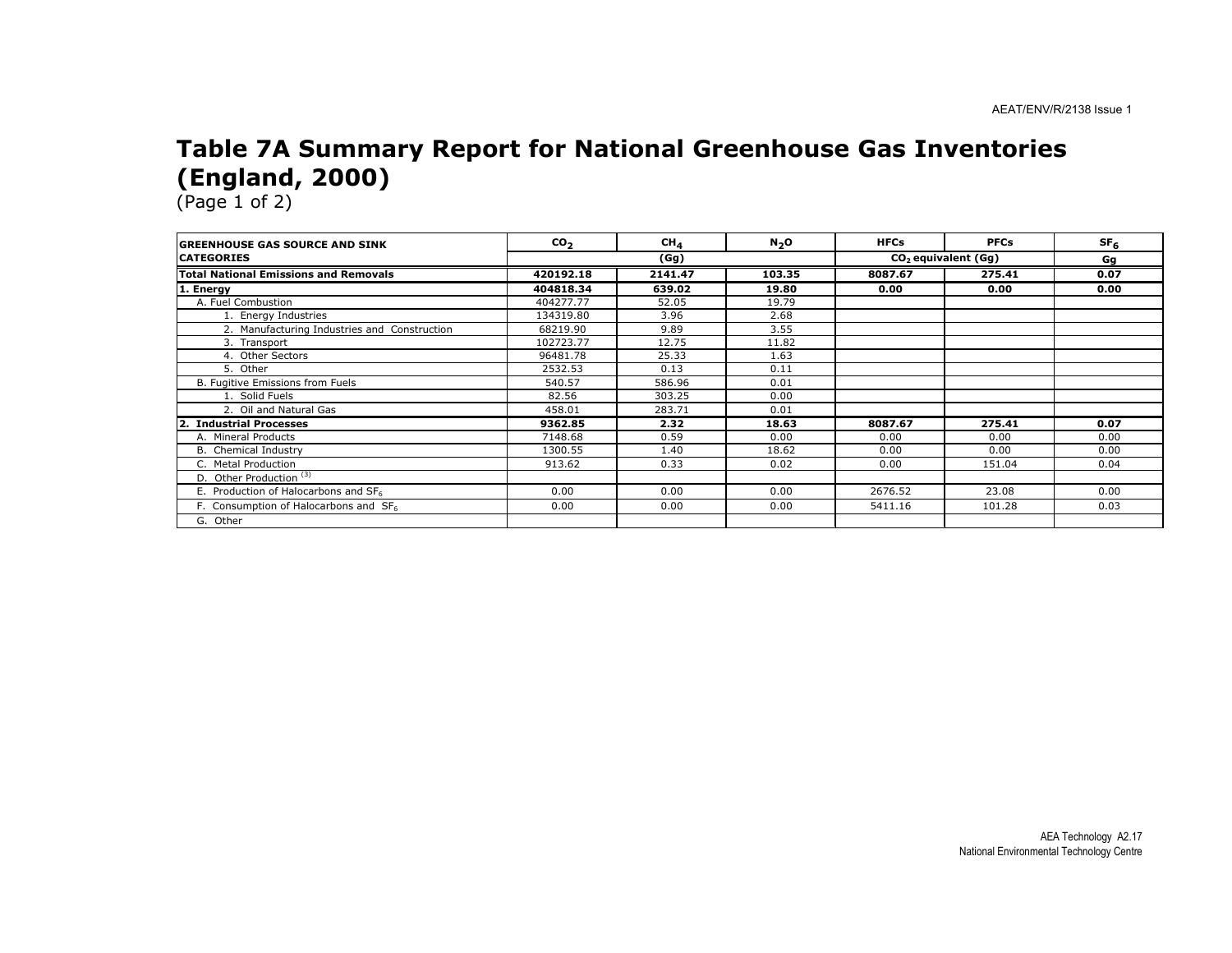#### Table 7A Summary Report for National Greenhouse Gas Inventories (England, 2000)

| <b>GREENHOUSE GAS SOURCE AND SINK</b>     | CO <sub>2</sub> | CH <sub>4</sub> | N <sub>2</sub> O | <b>HFCs</b> | <b>PFCs</b>           | SF <sub>6</sub> |
|-------------------------------------------|-----------------|-----------------|------------------|-------------|-----------------------|-----------------|
| <b>CATEGORIES</b>                         |                 | (Gg)            |                  |             | $CO2$ equivalent (Gg) |                 |
| 3. Solvent and Other Product Use          | 0.00            | 0.00            | 0.00             | 0.00        | 0.00                  | 0.00            |
| 4. Agriculture                            | 0.00            | 539.86          | 61.60            | 0.00        | 0.00                  | 0.00            |
| A. Enteric Fermentation                   |                 | 454.26          | 0.00             |             |                       |                 |
| B. Manure Management                      |                 | 85.59           | 3.00             |             |                       |                 |
| C. Rice Cultivation                       |                 | <b>NO</b>       | <b>NO</b>        |             |                       |                 |
| D. Agricultural Soils                     |                 | 0.00            | 58.60            |             |                       |                 |
| E. Prescribed Burning of Savannas         |                 | <b>NO</b>       | <b>NO</b>        |             |                       |                 |
| F. Field Burning of Agricultural Residues |                 | 0.00            | 0.00             |             |                       |                 |
| G. Other                                  |                 | <b>NO</b>       | <b>NO</b>        |             |                       |                 |
| Land-Use Change and Forestry<br>5.        | 3910.97         | 0.66            | 0.00             | 0.00        | 0.00                  | 0.00            |
| A. Forest Land                            | $-2759.61$      |                 |                  |             |                       |                 |
| B. Cropland                               | 6741.50         |                 |                  |             |                       |                 |
| C. Grassland                              | $-3206.65$      | 0.42            | 0.00             |             |                       |                 |
| D. Wetlands                               | 0.00            |                 |                  |             |                       |                 |
| E. Settlements                            | 3466.21         | 0.24            | 0.00             |             |                       |                 |
| F. Other land                             | 0.00            |                 |                  |             |                       |                 |
| G. Other activities                       | $-330.48$       |                 |                  |             |                       |                 |
| l6.<br>Waste                              | 401.19          | 959.62          | 3.30             | 0.00        | 0.00                  | 0.00            |
| A. Solid Waste Disposal on Land           | 0.00            | 928.53          | 0.00             |             |                       |                 |
| B. Wastewater Handling                    | 0.00            | 30.96           | 3.18             |             |                       |                 |
| C. Waste Incineration                     | 401.19          | 0.13            | 0.12             |             |                       |                 |
| D. Other                                  |                 |                 |                  |             |                       |                 |
| 7. Other (please specify)                 | 1698.83         | 0.00            | 0.00             |             |                       |                 |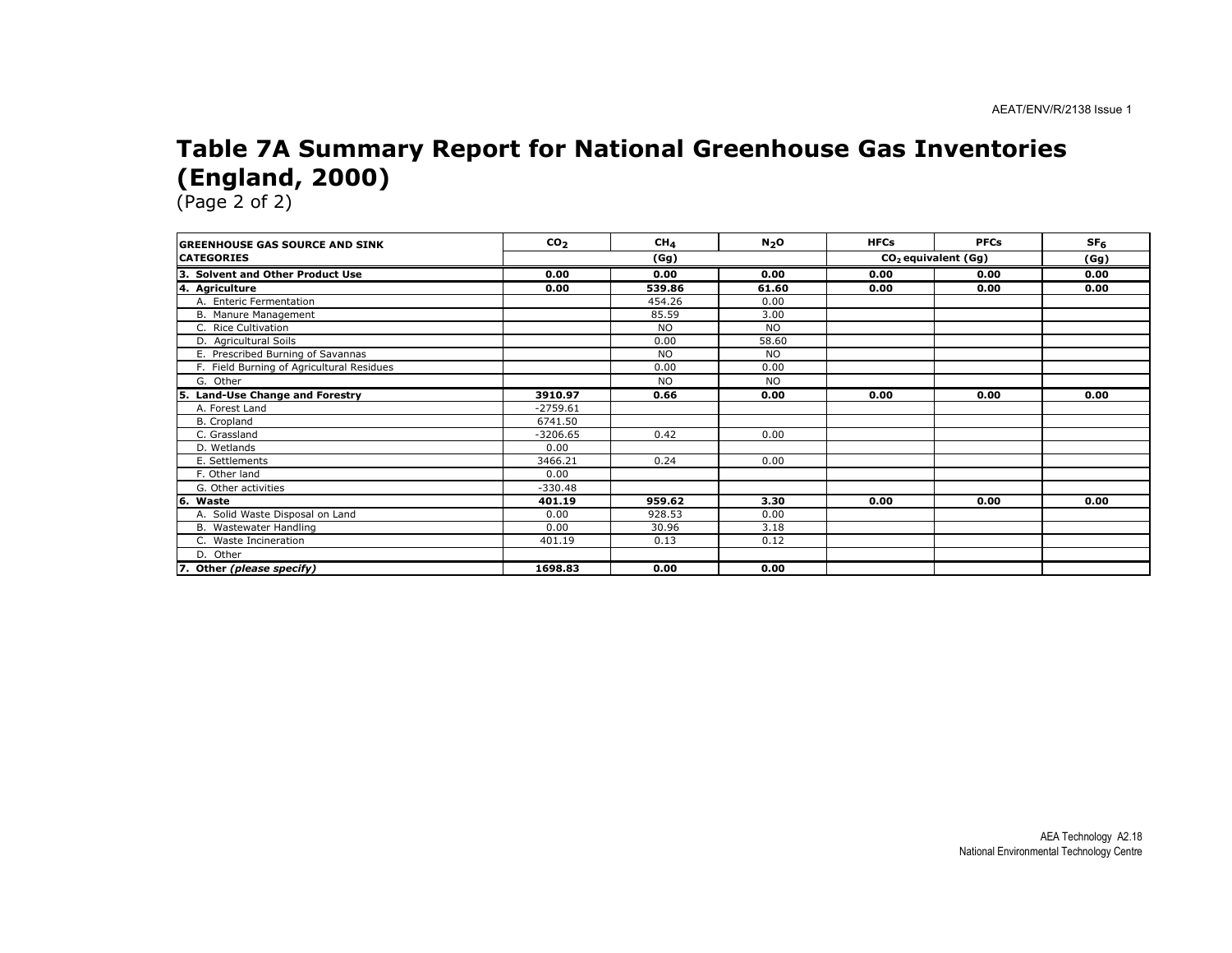#### Table 7A Summary Report for National Greenhouse Gas Inventories (England, 2001)

| <b>IGREENHOUSE GAS SOURCE AND SINK</b>       | CO <sub>2</sub> | CH <sub>4</sub> | N <sub>2</sub> O | <b>HFCs</b> | <b>PFCs</b>                     | SF <sub>6</sub> |
|----------------------------------------------|-----------------|-----------------|------------------|-------------|---------------------------------|-----------------|
| <b>CATEGORIES</b>                            |                 | (Gg)            |                  |             | CO <sub>2</sub> equivalent (Gq) | Gg              |
| <b>Total National Emissions and Removals</b> | 437790.52       | 1917.55         | 96.81            | 8567.06     | 240.15                          | 0.05            |
| . Energy                                     | 423136.22       | 612.34          | 21.22            | 0.00        | 0.00                            | 0.00            |
| A. Fuel Combustion                           | 422771.71       | 54.55           | 21.21            |             |                                 |                 |
| 1. Energy Industries                         | 143935.48       | 4.13            | 2.87             |             |                                 |                 |
| 2. Manufacturing Industries and Construction | 74479.72        | 10.29           | 3.91             |             |                                 |                 |
| 3. Transport                                 | 102414.54       | 11.24           | 12.67            |             |                                 |                 |
| 4. Other Sectors                             | 99412.09        | 28.77           | 1.66             |             |                                 |                 |
| 5. Other                                     | 2529.88         | 0.13            | 0.10             |             |                                 |                 |
| B. Fugitive Emissions from Fuels             | 364.51          | 557.79          | 0.01             |             |                                 |                 |
| 1. Solid Fuels                               | 89.26           | 271.58          | 0.00             |             |                                 |                 |
| 2. Oil and Natural Gas                       | 275.25          | 286.20          | 0.01             |             |                                 |                 |
| <b>Industrial Processes</b>                  | 8667.40         | 1.96            | 15.84            | 8567.06     | 240.15                          | 0.05            |
| A. Mineral Products                          | 6440.25         | 0.58            | 0.00             | 0.00        | 0.00                            | 0.00            |
| B. Chemical Industry                         | 1373.03         | 1.11            | 15.83            | 0.00        | 0.00                            | 0.00            |
| C. Metal Production                          | 854.12          | 0.27            | 0.01             | 0.00        | 110.86                          | 0.03            |
| D. Other Production                          |                 |                 |                  |             |                                 |                 |
| E. Production of Halocarbons and SF6         | 0.00            | 0.00            | 0.00             | 2451.94     | 54.05                           | 0.00            |
| F. Consumption of Halocarbons and SF6        | 0.00            | 0.00            | 0.00             | 6115.12     | 75.24                           | 0.02            |
| G. Other                                     |                 |                 |                  |             |                                 |                 |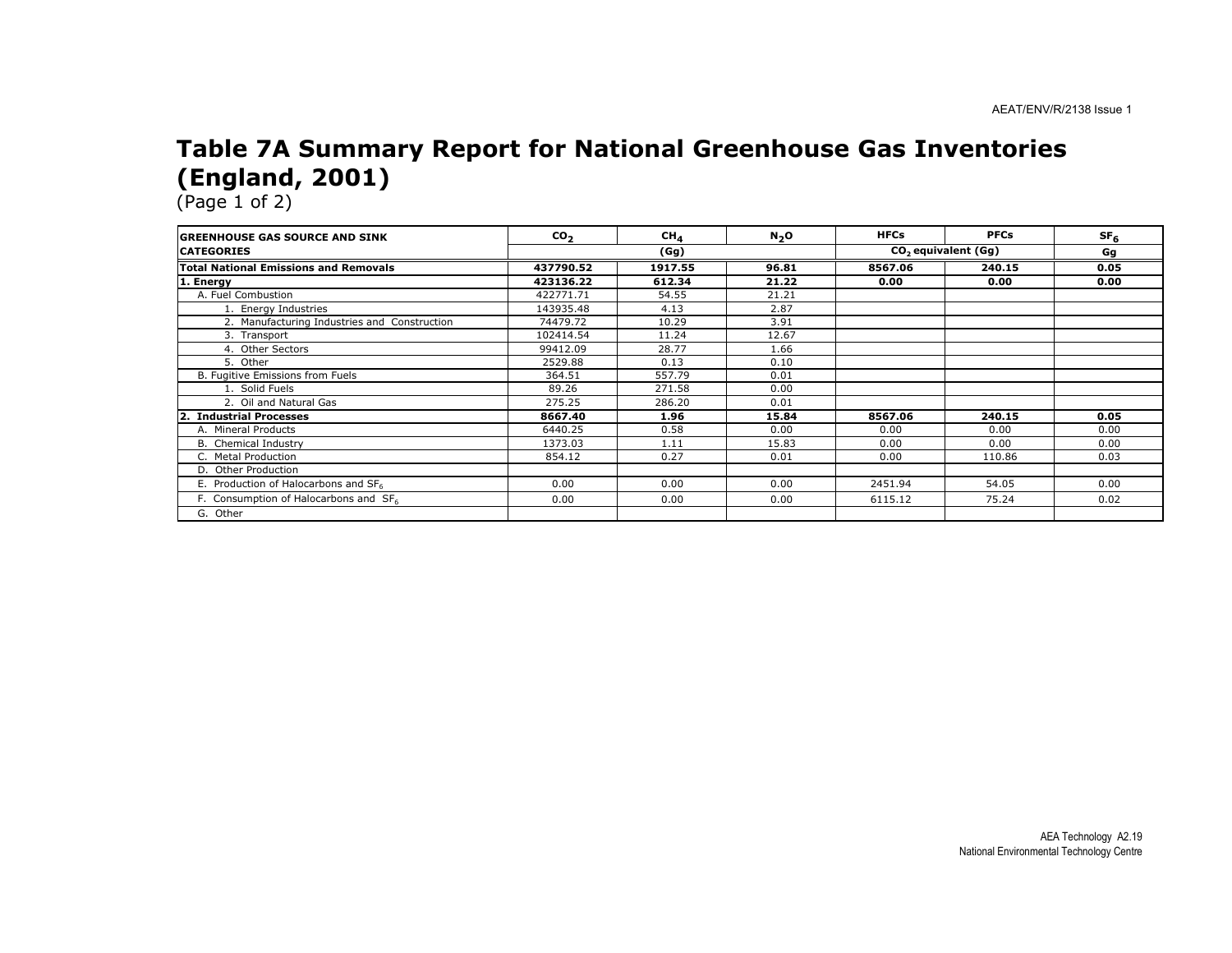#### Table 7A Summary Report for National Greenhouse Gas Inventories (England, 2001)

| <b>GREENHOUSE GAS SOURCE AND SINK</b>     | CO <sub>2</sub> | CH <sub>4</sub> | N <sub>2</sub> O | <b>HFCs</b> | <b>PFCs</b>           | SF <sub>6</sub> |
|-------------------------------------------|-----------------|-----------------|------------------|-------------|-----------------------|-----------------|
| <b>CATEGORIES</b>                         | (Gg)            |                 |                  |             | $CO2$ equivalent (Gg) |                 |
| 3. Solvent and Other Product Use          | 0.00            | 0.00            | 0.00             | 0.00        | 0.00                  | 0.00            |
| 4. Agriculture                            | 0.00            | 501.16          | 56.34            | 0.00        | 0.00                  | 0.00            |
| A. Enteric Fermentation                   |                 | 419.91          | 0.00             |             |                       |                 |
| B. Manure Management                      |                 | 81.25           | 2.85             |             |                       |                 |
| C. Rice Cultivation                       |                 | <b>NO</b>       | <b>NO</b>        |             |                       |                 |
| D. Agricultural Soils                     |                 | 0.00            | 53.49            |             |                       |                 |
| E. Prescribed Burning of Savannas         |                 | <b>NO</b>       | <b>NO</b>        |             |                       |                 |
| F. Field Burning of Agricultural Residues |                 | 0.00            | 0.00             |             |                       |                 |
| G. Other                                  |                 | <b>NO</b>       | <b>NO</b>        |             |                       |                 |
| Land-Use Change and Forestry<br>5.        | 3841.64         | 0.79            | 0.01             | 0.00        | 0.00                  | 0.00            |
| A. Forest Land                            | $-2945.85$      |                 |                  |             |                       |                 |
| B. Cropland                               | 6657.01         |                 |                  |             |                       |                 |
| C. Grassland                              | $-3149.49$      | 0.56            | 0.00             |             |                       |                 |
| D. Wetlands                               | 0.00            |                 |                  |             |                       |                 |
| E. Settlements                            | 3429.45         | 0.24            | 0.00             |             |                       |                 |
| F. Other land                             | 0.00            |                 |                  |             |                       |                 |
| G. Other activities                       | $-149.48$       |                 |                  |             |                       |                 |
| l6.<br>Waste                              | 433.20          | 801.30          | 3.40             | 0.00        | 0.00                  | 0.00            |
| A. Solid Waste Disposal on Land           | 0.00            | 769.97          | 0.00             |             |                       |                 |
| B. Wastewater Handling                    | 0.00            | 31.20           | 3.28             |             |                       |                 |
| C. Waste Incineration                     | 433.20          | 0.13            | 0.12             |             |                       |                 |
| D. Other                                  |                 |                 |                  |             |                       |                 |
| 7. Other (please specify)                 | 1712.06         | 0.00            | 0.00             |             |                       |                 |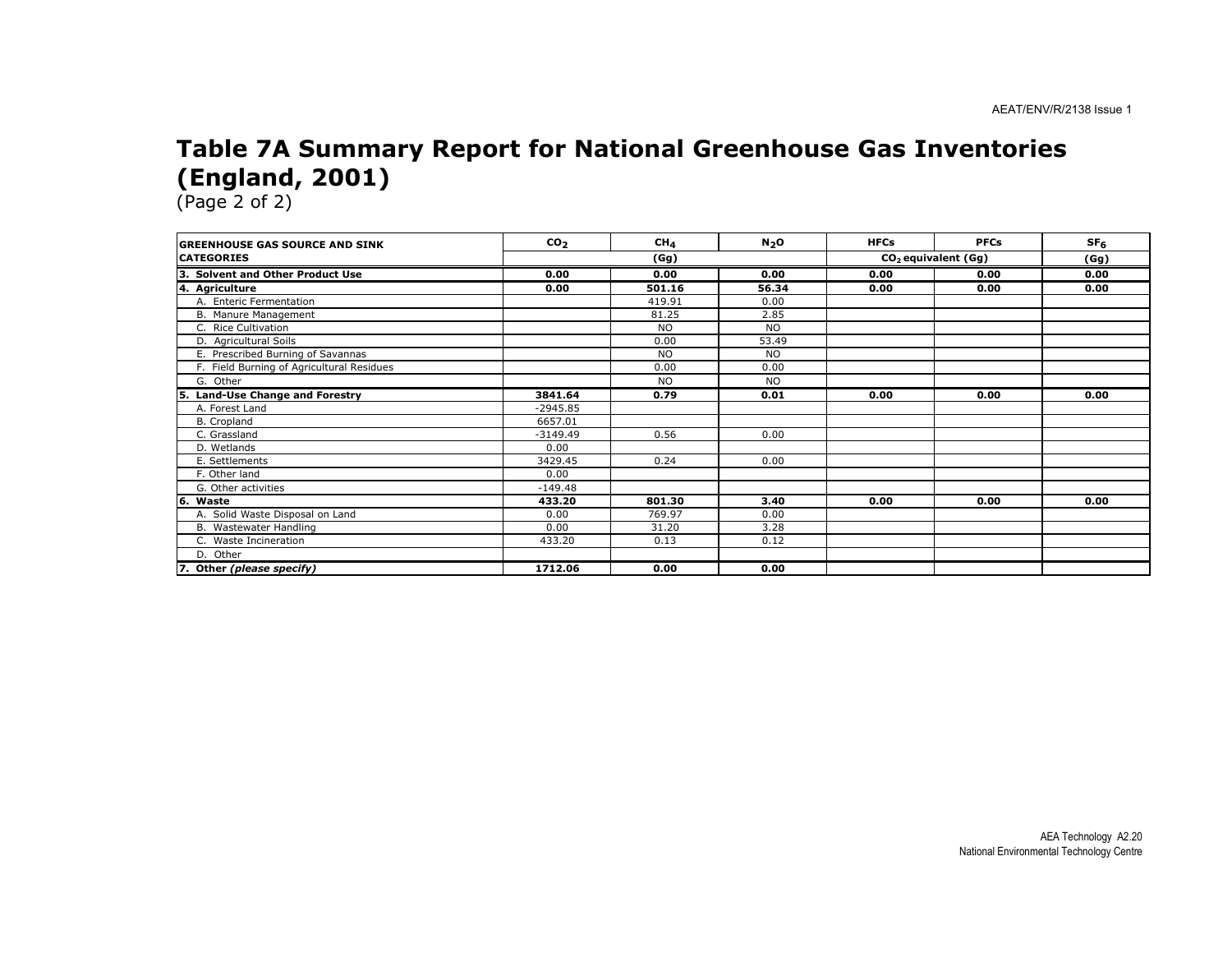#### Table 7A Summary Report for National Greenhouse Gas Inventories (England, 2002)

| <b>IGREENHOUSE GAS SOURCE AND SINK</b>       | CO <sub>2</sub> | CH <sub>4</sub> | N <sub>2</sub> O | <b>HFCs</b> | <b>PFCs</b>                     | SF <sub>6</sub> |
|----------------------------------------------|-----------------|-----------------|------------------|-------------|---------------------------------|-----------------|
| <b>CATEGORIES</b>                            |                 | (Gg)            |                  |             | CO <sub>2</sub> equivalent (Gq) |                 |
| <b>Total National Emissions and Removals</b> | 431417.42       | 1849.85         | 93.45            | 8676.62     | 184.91                          | 0.06            |
| . Energy                                     | 417206.00       | 619.45          | 21.80            | 0.00        | 0.00                            | 0.00            |
| A. Fuel Combustion                           | 416912.41       | 53.02           | 21.79            |             |                                 |                 |
| 1. Energy Industries                         | 145673.93       | 4.20            | 2.82             |             |                                 |                 |
| 2. Manufacturing Industries and Construction | 69539.39        | 10.57           | 3.78             |             |                                 |                 |
| 3. Transport                                 | 104100.61       | 9.95            | 13.47            |             |                                 |                 |
| 4. Other Sectors                             | 94947.84        | 28.19           | 1.61             |             |                                 |                 |
| 5. Other                                     | 2650.64         | 0.13            | 0.10             |             |                                 |                 |
| B. Fugitive Emissions from Fuels             | 293.59          | 566.43          | 0.01             |             |                                 |                 |
| 1. Solid Fuels                               | 98.66           | 283.10          | 0.00             |             |                                 |                 |
| 2. Oil and Natural Gas                       | 194.94          | 283.33          | 0.01             |             |                                 |                 |
| <b>Industrial Processes</b>                  | 8475.24         | 1.90            | 9.91             | 8676.62     | 184.91                          | 0.06            |
| A. Mineral Products                          | 6492.35         | 0.59            | 0.00             | 0.00        | 0.00                            | 0.00            |
| B. Chemical Industry                         | 1233.46         | 1.09            | 9.90             | 0.00        | 0.00                            | 0.00            |
| C. Metal Production                          | 749.42          | 0.22            | 0.01             | 0.00        | 100.83                          | 0.03            |
| D. Other Production                          |                 |                 |                  |             |                                 |                 |
| E. Production of Halocarbons and SF6         | 0.00            | 0.00            | 0.00             | 1989.67     | 57.35                           | 0.00            |
| F. Consumption of Halocarbons and SF6        | 0.00            | 0.00            | 0.00             | 6686.95     | 26.72                           | 0.02            |
| G. Other                                     |                 |                 |                  |             |                                 |                 |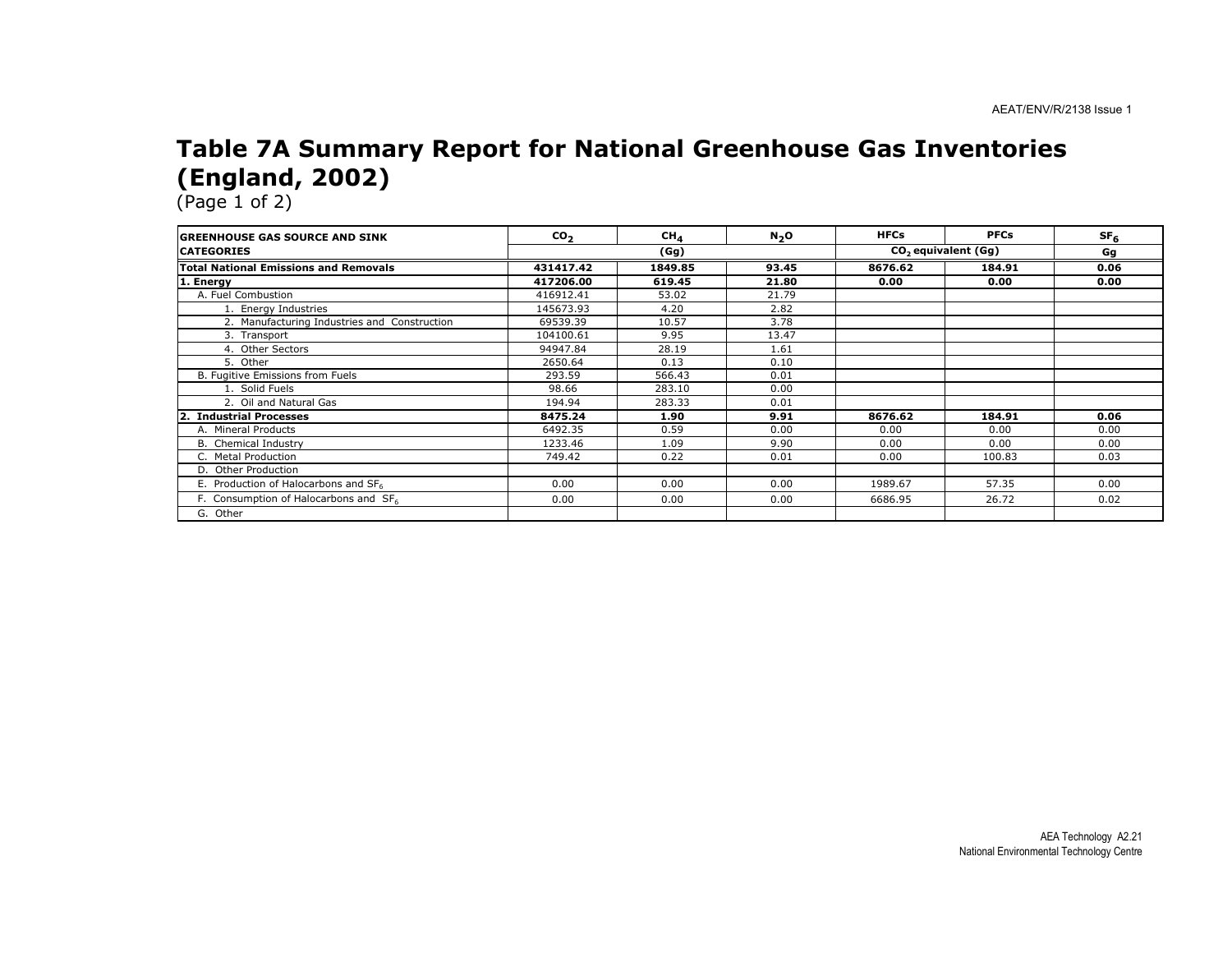#### Table 7A Summary Report for National Greenhouse Gas Inventories (England, 2002)

| <b>IGREENHOUSE GAS SOURCE AND SINK</b>      | co <sub>2</sub> | CH <sub>4</sub> | N <sub>2</sub> O | <b>HFCs</b> | <b>PFCs</b>                     | SF <sub>6</sub> |
|---------------------------------------------|-----------------|-----------------|------------------|-------------|---------------------------------|-----------------|
| <b>ICATEGORIES</b>                          |                 | (Gg)            |                  |             | CO <sub>2</sub> equivalent (Gg) |                 |
| lз.<br><b>Solvent and Other Product Use</b> | 0.00            | 0.00            | 0.00             | 0.00        | 0.00                            | 0.00            |
| 4. Agriculture                              | 0.00            | 491.55          | 58.35            | 0.00        | 0.00                            | 0.00            |
| A. Enteric Fermentation                     |                 | 411.78          | 0.00             |             |                                 |                 |
| B. Manure Management                        |                 | 79.77           | 2.74             |             |                                 |                 |
| C. Rice Cultivation                         |                 | <b>NO</b>       | <b>NO</b>        |             |                                 |                 |
| D. Agricultural Soils                       |                 | 0.00            | 55.61            |             |                                 |                 |
| E. Prescribed Burning of Savannas           |                 | <b>NO</b>       | <b>NO</b>        |             |                                 |                 |
| F. Field Burning of Agricultural Residues   |                 | 0.00            | 0.00             |             |                                 |                 |
| G. Other                                    |                 | <b>NO</b>       | <b>NO</b>        |             |                                 |                 |
| <b>Land-Use Change and Forestry</b><br>l5.  | 3550.46         | 0.67            | 0.00             | 0.00        | 0.00                            | 0.00            |
| A. Forest Land                              | $-3169.14$      |                 |                  |             |                                 |                 |
| B. Cropland                                 | 6660.67         |                 |                  |             |                                 |                 |
| C. Grassland                                | $-3356.91$      | 0.48            | 0.00             |             |                                 |                 |
| D. Wetlands                                 | 0.00            |                 |                  |             |                                 |                 |
| E. Settlements                              | 3386.90         | 0.18            | 0.00             |             |                                 |                 |
| F. Other land                               | 0.00            |                 |                  |             |                                 |                 |
| G. Other activities                         | 28.93           |                 |                  |             |                                 |                 |
| 16.<br>Waste                                | 436.92          | 736.28          | 3.38             | 0.00        | 0.00                            | 0.00            |
| A. Solid Waste Disposal on Land             | 0.00            | 704.76          | 0.00             |             |                                 |                 |
| B. Wastewater Handling                      | 0.00            | 31.40           | 3.26             |             |                                 |                 |
| C. Waste Incineration                       | 436.92          | 0.13            | 0.12             |             |                                 |                 |
| D. Other                                    |                 |                 |                  |             |                                 |                 |
| 7. Other (please specify)                   | 1748.81         | 0.00            | 0.00             |             |                                 |                 |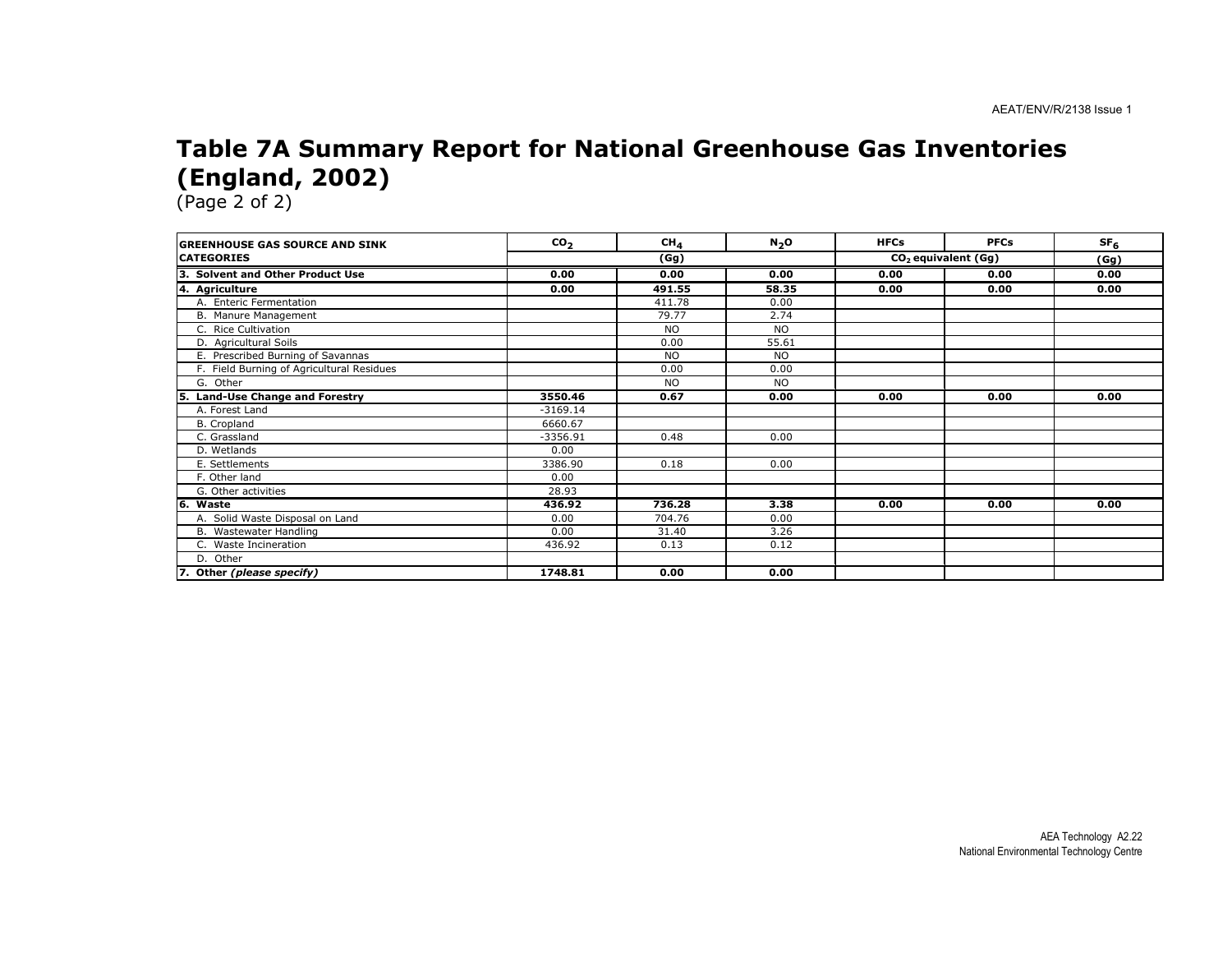#### Table 7A Summary Report for National Greenhouse Gas Inventories (England, 2003)

| <b>IGREENHOUSE GAS SOURCE AND SINK</b>           | CO <sub>2</sub> | CH <sub>4</sub> | N <sub>2</sub> O | <b>HFCs</b> | <b>PFCs</b>                     | SF <sub>6</sub> |
|--------------------------------------------------|-----------------|-----------------|------------------|-------------|---------------------------------|-----------------|
| <b>ICATEGORIES</b>                               |                 | (Gg)            |                  |             | CO <sub>2</sub> equivalent (Gq) |                 |
| <b>Total National Emissions and Removals</b>     | 440456.00       | 1644.91         | 92.58            | 8896.13     | 175.09                          | 0.05            |
| 1. Energy                                        | 425847.83       | 494.78          | 22.36            | 0.00        | 0.00                            | 0.00            |
| A. Fuel Combustion                               | 425344.67       | 45.28           | 22.35            |             |                                 |                 |
| 1. Energy Industries                             | 154213.61       | 4.31            | 3.11             |             |                                 |                 |
| 2. Manufacturing Industries and Construction     | 68727.69        | 10.46           | 3.63             |             |                                 |                 |
| 3. Transport                                     | 104839.00       | 8.86            | 14.01            |             |                                 |                 |
| 4. Other Sectors                                 | 95125.26        | 21.54           | 1.51             |             |                                 |                 |
| 5. Other                                         | 2439.11         | 0.11            | 0.09             |             |                                 |                 |
| B. Fugitive Emissions from Fuels                 | 503.15          | 449.50          | 0.01             |             |                                 |                 |
| 1. Solid Fuels                                   | 101.39          | 247.44          | 0.00             |             |                                 |                 |
| 2. Oil and Natural Gas                           | 401.76          | 202.06          | 0.00             |             |                                 |                 |
| <b>Industrial Processes</b><br>$\mathbf{2}$ .    | 8857.40         | 1.98            | 10.30            | 8896.13     | 175.09                          | 0.05            |
| A. Mineral Products                              | 6548.39         | 0.62            | 0.00             | 0.00        | 0.00                            | 0.00            |
| B. Chemical Industry                             | 1164.46         | 0.96            | 10.28            | 0.00        | 0.00                            | 0.00            |
| C. Metal Production                              | 1144.55         | 0.40            | 0.02             | 0.00        | 82.89                           | 0.03            |
| D. Other Production                              |                 |                 |                  |             |                                 |                 |
| E. Production of Halocarbons and SF <sub>6</sub> | 0.00            | 0.00            | 0.00             | 1851.90     | 66.00                           | 0.00            |
| F. Consumption of Halocarbons and SF6            | 0.00            | 0.00            | 0.00             | 7044.23     | 26.20                           | 0.02            |
| G. Other                                         |                 |                 |                  |             |                                 |                 |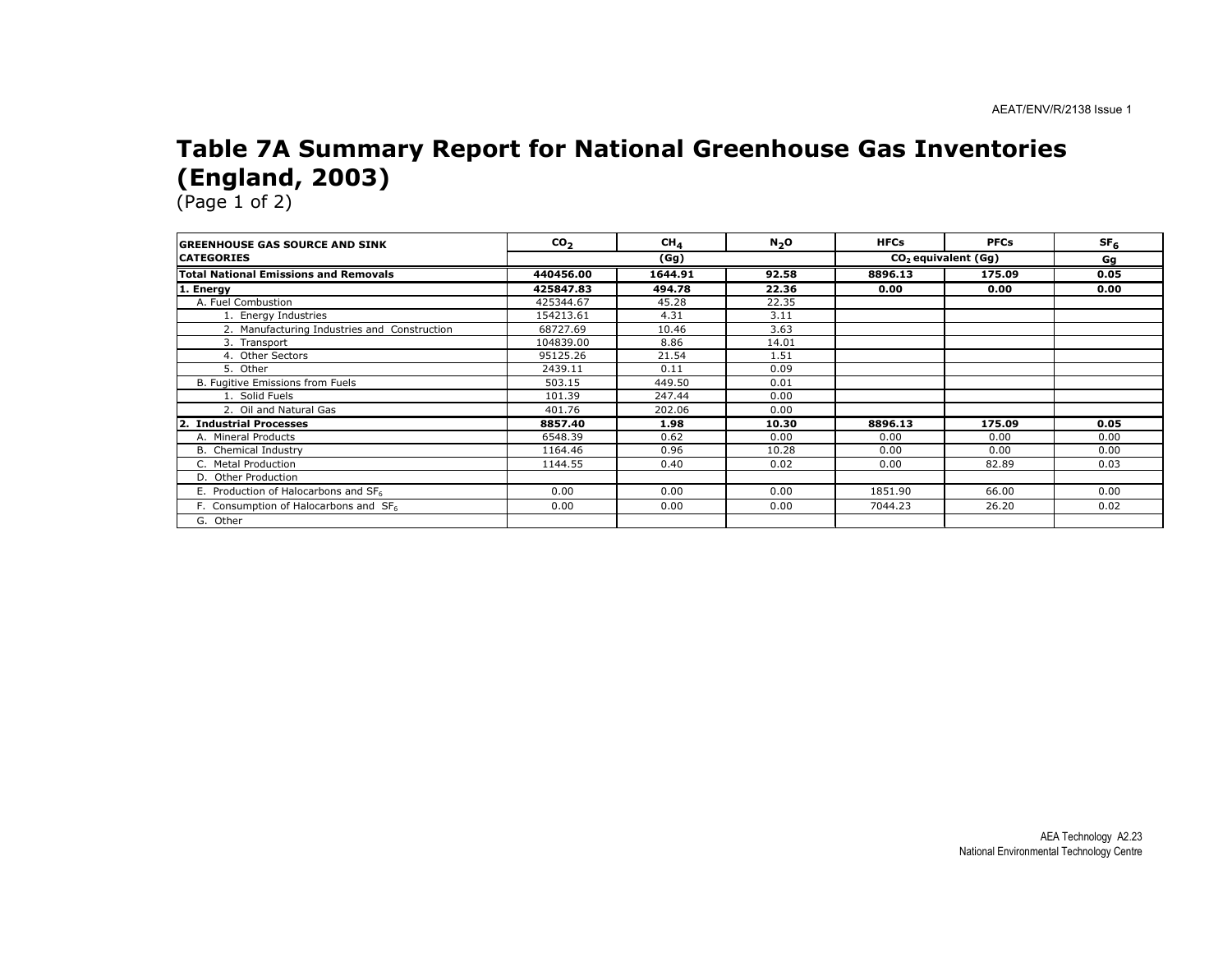#### Table 7A Summary Report for National Greenhouse Gas Inventories (England, 2003)

| <b>GREENHOUSE GAS SOURCE AND SINK</b>     | CO <sub>2</sub> | CH <sub>4</sub> | N <sub>2</sub> O | <b>HFCs</b> | <b>PFCs</b>           | SF <sub>6</sub> |
|-------------------------------------------|-----------------|-----------------|------------------|-------------|-----------------------|-----------------|
| <b>CATEGORIES</b>                         |                 | (Gg)            |                  |             | $CO2$ equivalent (Gg) |                 |
| 3. Solvent and Other Product Use          | 0.00            | 0.00            | 0.00             | 0.00        | 0.00                  | 0.00            |
| 4. Agriculture                            | 0.00            | 490.98          | 56.51            | 0.00        | 0.00                  | 0.00            |
| A. Enteric Fermentation                   |                 | 412.65          | 0.00             |             |                       |                 |
| B. Manure Management                      |                 | 78.34           | 2.62             |             |                       |                 |
| C. Rice Cultivation                       |                 | <b>NO</b>       | <b>NO</b>        |             |                       |                 |
| D. Agricultural Soils                     |                 | 0.00            | 53.89            |             |                       |                 |
| E. Prescribed Burning of Savannas         |                 | <b>NO</b>       | <b>NO</b>        |             |                       |                 |
| F. Field Burning of Agricultural Residues |                 | 0.00            | 0.00             |             |                       |                 |
| G. Other                                  |                 | <b>NO</b>       | <b>NO</b>        |             |                       |                 |
| Land-Use Change and Forestry<br>5.        | 3568.99         | 0.63            | 0.00             | 0.00        | 0.00                  | 0.00            |
| A. Forest Land                            | $-3333.15$      |                 |                  |             |                       |                 |
| B. Cropland                               | 6700.54         |                 |                  |             |                       |                 |
| C. Grassland                              | $-3290.66$      | 0.46            | 0.00             |             |                       |                 |
| D. Wetlands                               | 0.00            |                 |                  |             |                       |                 |
| E. Settlements                            | 3359.55         | 0.17            | 0.00             |             |                       |                 |
| F. Other land                             | 0.00            |                 |                  |             |                       |                 |
| G. Other activities                       | 132.70          |                 |                  |             |                       |                 |
| l6.<br>Waste                              | 415.98          | 656.54          | 3.41             | 0.00        | 0.00                  | 0.00            |
| A. Solid Waste Disposal on Land           | 0.00            | 624.67          | 0.00             |             |                       |                 |
| B. Wastewater Handling                    | 0.00            | 31.75           | 3.29             |             |                       |                 |
| C. Waste Incineration                     | 415.98          | 0.13            | 0.12             |             |                       |                 |
| D. Other                                  |                 |                 |                  |             |                       |                 |
| 7. Other (please specify)                 | 1765.80         | 0.00            | 0.00             |             |                       |                 |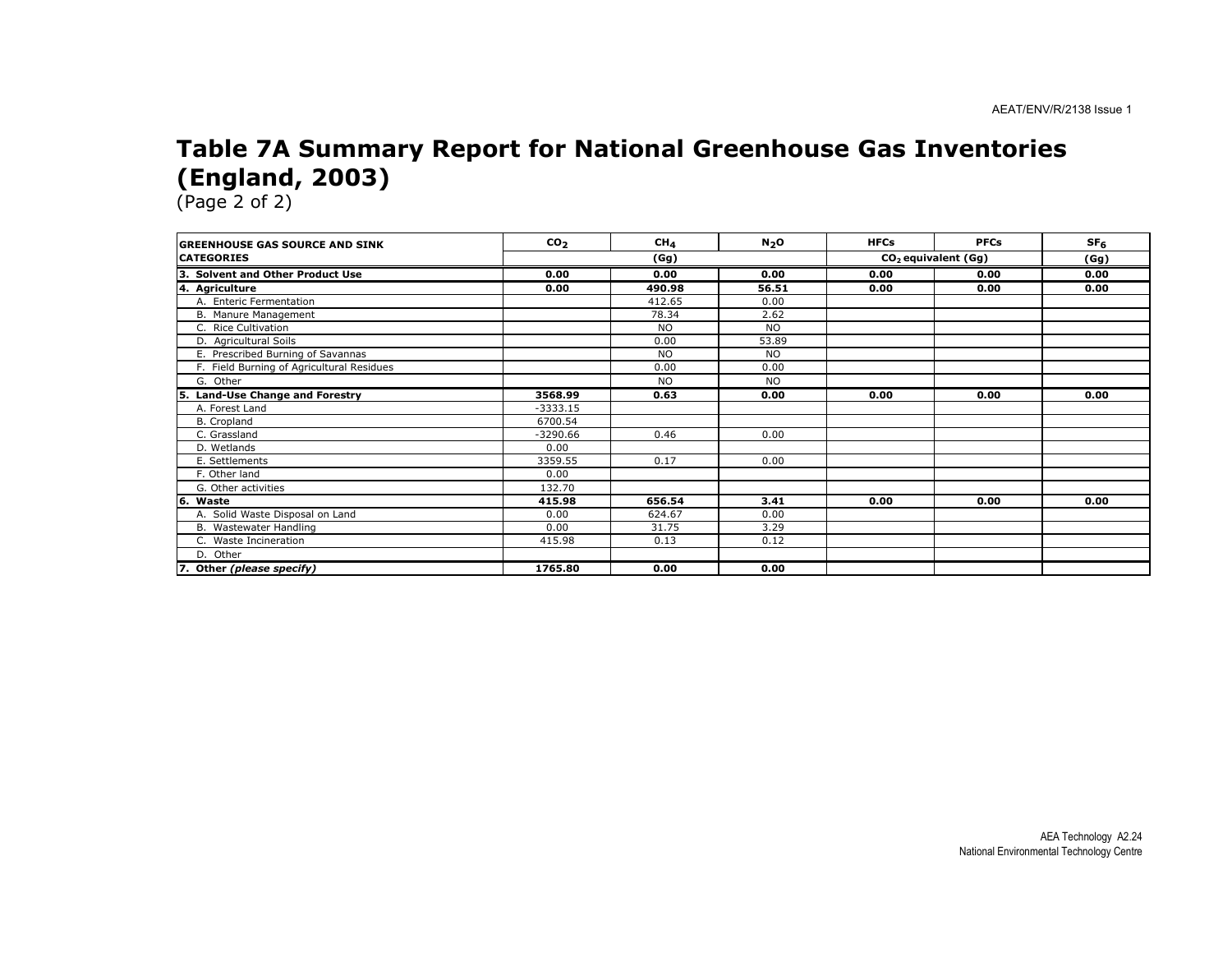#### Table 1 Sectoral Report for Energy (England, 2004)

| <b>GREENHOUSE GAS SOURCE AND SINK CATEGORIES</b>          | CO <sub>2</sub> | CH <sub>4</sub> | $N_2$ O |
|-----------------------------------------------------------|-----------------|-----------------|---------|
|                                                           | (Gg)            |                 |         |
| <b>Total Energy</b>                                       | 426,221         | 476             | 23      |
| A. Fuel Combustion Activities (Sectoral Approach)         | 425,635         | 45.74           | 22.87   |
| 1. Energy Industries                                      | 152,973         | 4.35            | 3.04    |
| a. Public Electricity and Heat Production                 | 137,449         | 2.93            | 2.74    |
| b. Petroleum Refining                                     | 12,143          | 0.28            | 0.23    |
| c. Manufacture of Solid Fuels and Other Energy Industries | 3,382           | 1.14            | 0.07    |
| 2. Manufacturing Industries and Construction              | 68,757          | 9.99            | 3.70    |
| a. Iron and Steel                                         | 12,034          | 5.11            | 0.21    |
| b. Non-Ferrous Metals                                     | IE              | IE              | ΙE      |
| c. Chemicals                                              | IE              | IE              | IE      |
| d. Pulp, Paper and Print                                  | IE              | IE              | IE      |
| e. Food Processing, Beverages and Tobacco                 | IE              | IE              | IE      |
| f. Other (please specify)                                 | 56,723          | 4.89            | 3.50    |
| 3. Transport                                              | 105,696         | 7.87            | 14.54   |
| a. Civil Aviation                                         | 1,952           | 0.11            | 0.06    |
| b. Road Transportation                                    | 98,950          | 7.47            | 13.43   |
| c. Railways                                               | 2,008           | 0.07            | 0.76    |
| d. Navigation                                             | 2,431           | 0.21            | 0.15    |
| e. Other Transportation (please specify)                  | 355             | 0.02            | 0.15    |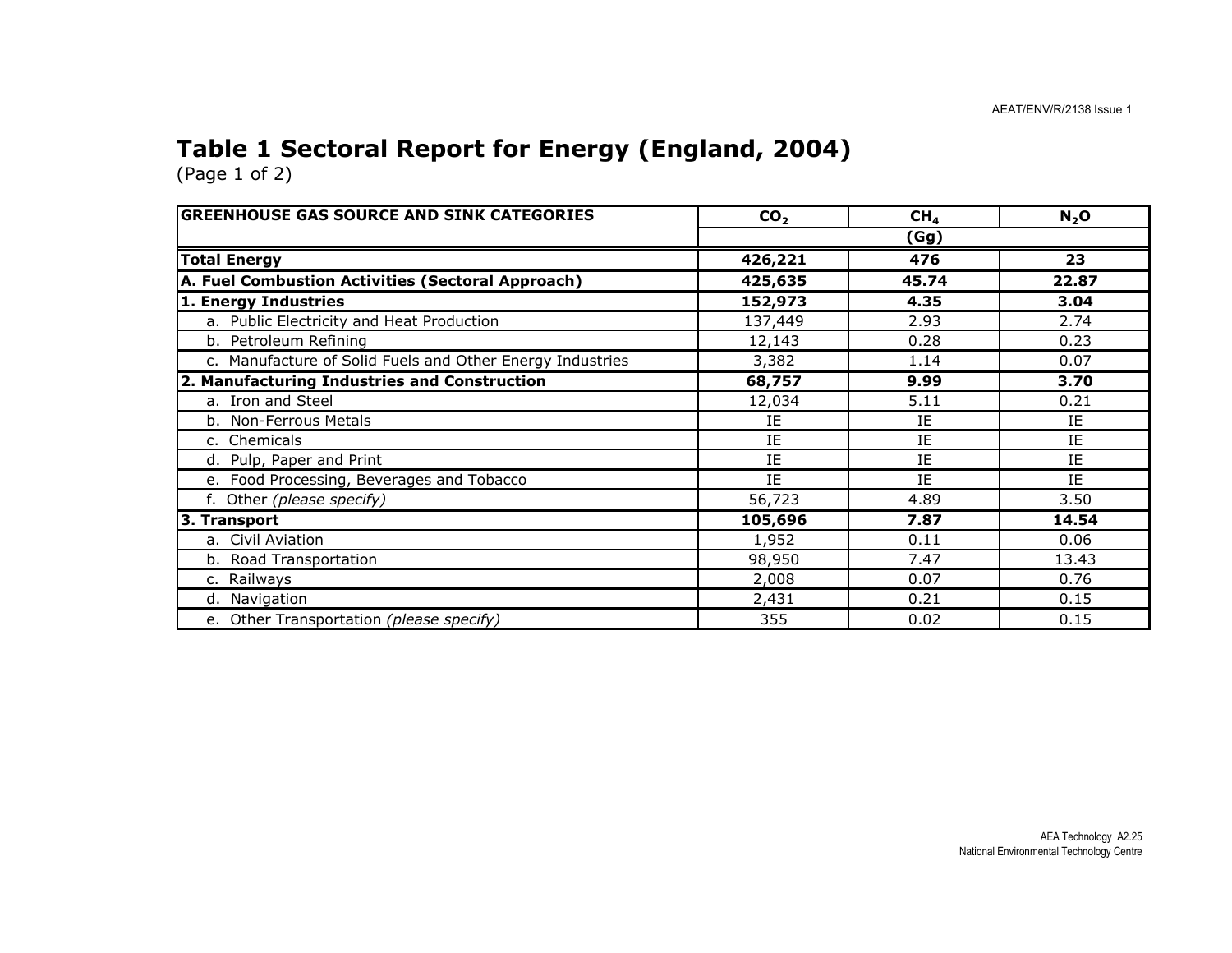#### Table 1 Sectoral Report for Energy (England, 2004)

| <b>GREENHOUSE GAS SOURCE AND SINK CATEGORIES</b> | CO <sub>2</sub> | CH <sub>4</sub> | N <sub>2</sub> O |  |  |
|--------------------------------------------------|-----------------|-----------------|------------------|--|--|
|                                                  | (Gg)            |                 |                  |  |  |
| 4. Other Sectors                                 | 95,694          | 23.41           | 1.48             |  |  |
| a. Commercial/Institutional                      | 19,862          | 2.37            | 0.06             |  |  |
| b. Residential                                   | 72,759          | 20.01           | 0.32             |  |  |
| c. Agriculture/Forestry/Fisheries                | 3,073           | 1.03            | 1.10             |  |  |
| 5. Other (Military Aircraft and Naval Vessels)   | 2,515           | 0.12            | 0.10             |  |  |
| <b>B. Fugitive Emissions from Fuels</b>          | 586             | 429.84          | 0.01             |  |  |
| 1. Solid Fuels                                   | 154             | 223.33          | 0.00             |  |  |
| a. Coal Mining                                   | 0               | 222.86          | 0.00             |  |  |
| b. Solid Fuel Transformation                     | 154             | 0.47            | 0.00             |  |  |
| c. Other (please specify)                        | <b>NO</b>       | <b>NO</b>       | NO.              |  |  |
| 2. Oil and Natural Gas                           | 432             | 206.51          | 0.01             |  |  |
| a. Oil                                           | 209             | 2.64            | 0.00             |  |  |
| b. Natural Gas                                   | $\Omega$        | 201.48          | <b>NO</b>        |  |  |
| c. Venting and Flaring                           | 223             | 2.39            | 0.01             |  |  |
| Flaring                                          | 223             | 1.07            | 0.01             |  |  |
| Venting                                          | 0               | 1.33            | <b>NO</b>        |  |  |
| Memo Items: (2)                                  |                 |                 |                  |  |  |
| <b>International Bunkers</b>                     | <b>NA</b>       | <b>NA</b>       | <b>NA</b>        |  |  |
| Aviation                                         | <b>NA</b>       | <b>NA</b>       | <b>NA</b>        |  |  |
| Marine                                           | <b>NA</b>       | <b>NA</b>       | <b>NA</b>        |  |  |
| CO <sub>2</sub> Emissions from Biomass           | <b>NE</b>       |                 |                  |  |  |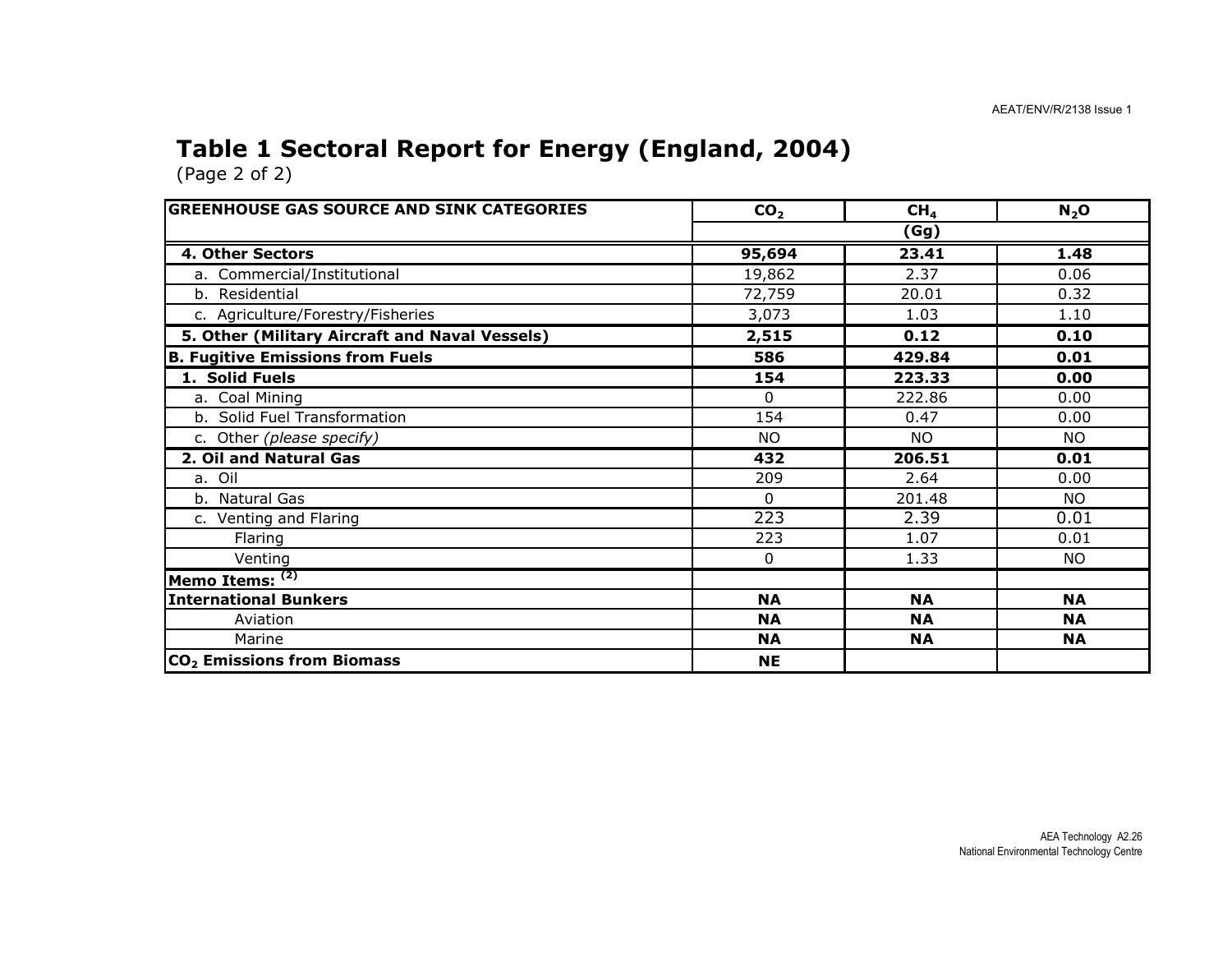#### Table 2(I) Sectoral Report for Industrial Processes (England, 2004)(Page 1 of 2)

| <b>GREENHOUSE GAS SOURCE AND SINK</b>                        | CO <sub>2</sub> | CH <sub>4</sub> | N <sub>2</sub> O | <b>HFCs</b> | <b>PFCs</b>              | SF <sub>6</sub> |
|--------------------------------------------------------------|-----------------|-----------------|------------------|-------------|--------------------------|-----------------|
| <b>CATEGORIES</b>                                            |                 | (Gg)            |                  |             | <b>Gg CO2 Equivalent</b> |                 |
| <b>Total Industrial Processes</b>                            | 9,192.30        | 1.89            | 13.01            | 7,524.47    | 224.60                   | 0.04            |
| A. Mineral Products                                          | 6,575           | 0.61            | 0.00             | 0.00        | 0.00                     | 0.00            |
| 1. Cement Production                                         | 4,457           | <b>NO</b>       | <b>NO</b>        | <b>NO</b>   | <b>NO</b>                | <b>NO</b>       |
| 2. Lime Production                                           | 815             | <b>NO</b>       | <b>NO</b>        | <b>NO</b>   | <b>NO</b>                | <b>NO</b>       |
| 3. Limestone and Dolomite Use                                | 1,035           | <b>NO</b>       | <b>NO</b>        | <b>NO</b>   | <b>NO</b>                | NO.             |
| 4. Soda Ash Production and Use                               | 140             | <b>NO</b>       | <b>NO</b>        | <b>NO</b>   | <b>NO</b>                | <b>NO</b>       |
| 5. Asphalt Roofing                                           | <b>NE</b>       | <b>NO</b>       | <b>NO</b>        | <b>NO</b>   | <b>NO</b>                | <b>NO</b>       |
| 6. Road Paving with Asphalt                                  | <b>NE</b>       | <b>NO</b>       | <b>NO</b>        | <b>NO</b>   | <b>NO</b>                | <b>NO</b>       |
| 7. Other (fletton bricks)                                    | 128             | 0.61            | <b>NO</b>        | <b>NO</b>   | <b>NO</b>                | <b>NO</b>       |
| <b>B.</b> Chemical Industry                                  | 1,329           | 0.86            | 12.99            | 0.00        | 0.00                     | 0.00            |
| . Ammonia Production                                         | 1,329           | <b>NE</b>       | <b>NO</b>        | NO.         | <b>NO</b>                | NO.             |
| 2. Nitric Acid Production                                    | <b>NO</b>       | <b>NO</b>       | 9.43             | <b>NO</b>   | <b>NO</b>                | <b>NO</b>       |
| 3. Adipic Acid Production                                    | <b>NO</b>       | <b>NO</b>       | 3.56             | <b>NO</b>   | <b>NO</b>                | <b>NO</b>       |
| 4. Carbide Production                                        | <b>NO</b>       | <b>NO</b>       | <b>NO</b>        | <b>NO</b>   | <b>NO</b>                | <b>NO</b>       |
| 5. Other (please specify)                                    | <b>NO</b>       | 0.86            | <b>NO</b>        | NO.         | <b>NO</b>                | NO.             |
| <b>Metal Production</b>                                      | 1,288           | 0.43            | 0.02             | 1.10        | 94.87                    | 0.02            |
| 1. Iron and Steel Production                                 | 989.09          | 0.43            | 0.02             | <b>NO</b>   | <b>NO</b>                | <b>NO</b>       |
| 2. Ferroalloys Production                                    | IE              | <b>NE</b>       | N <sub>O</sub>   | <b>NO</b>   | <b>NO</b>                | <b>NO</b>       |
| 3. Aluminium Production                                      | 298.70          | <b>NO</b>       | <b>NO</b>        | 0.00        | 94.87                    | 0.00            |
| 4. SF <sub>6</sub> Used in Aluminium and Magnesium Foundries | <b>NO</b>       | <b>NO</b>       | <b>NO</b>        | 1.10        | 0.00                     | 0.02            |
| 5. Other (please specify)                                    | <b>NO</b>       | <b>NO</b>       | NO.              | <b>NO</b>   | <b>NO</b>                | NO.             |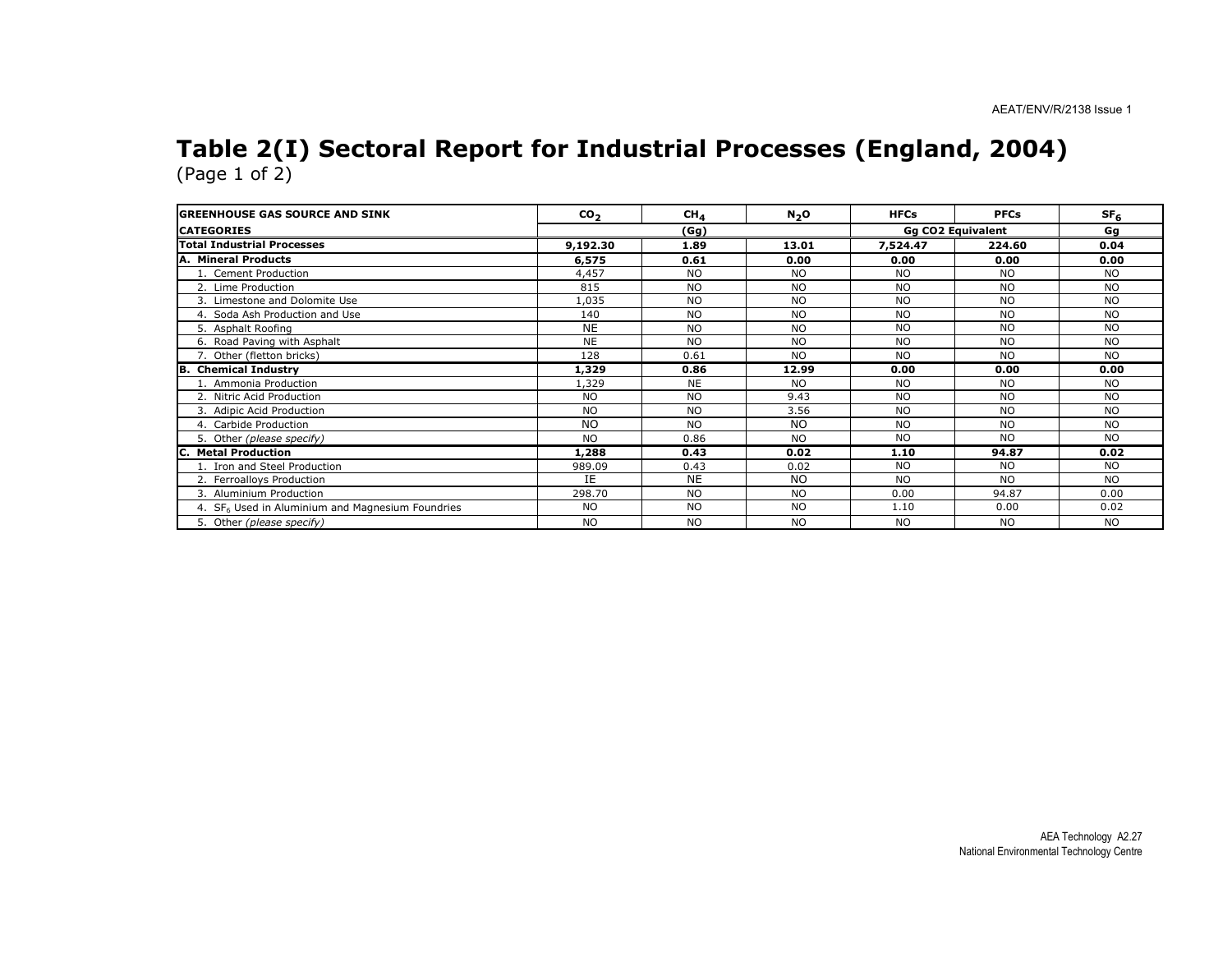## Table 2(I) Sectoral Report for Industrial Processes (England, 2004) (Page 2 of 2)

| <b>IGREENHOUSE GAS SOURCE AND SINK</b>           | CO <sub>2</sub> | CH <sub>4</sub> | N <sub>2</sub> O  | <b>HFCs</b>    | <b>PFCs</b> | SF <sub>6</sub> |
|--------------------------------------------------|-----------------|-----------------|-------------------|----------------|-------------|-----------------|
| <b>ICATEGORIES</b>                               | (Gg)            |                 | Gq CO2 Equivalent |                | Gg          |                 |
| <b>ID. Other Production</b>                      | 0.00            | 0.00            | 0.00              | 0.00           | 0.00        | 0.00            |
| 1. Pulp and Paper                                | <b>NO</b>       | <b>NO</b>       | <b>NO</b>         | <b>NO</b>      | NO.         | NO.             |
| 2. Food and Drink $^{(2)}$                       | IE              | <b>NO</b>       | <b>NO</b>         | N <sub>O</sub> | NO.         | <b>NO</b>       |
| E. Production of Halocarbons and SF <sub>6</sub> |                 |                 |                   | 283.41         | 106.34      | 0.00            |
| 1. By-product Emissions                          | <b>NO</b>       | <b>NO</b>       | <b>NO</b>         | 283.41         | 0.00        | NO.             |
| 2. Fugitive Emissions                            | NO.             | <b>NO</b>       | <b>NO</b>         | 0.00           | 106.34      | NO.             |
| 3. Other (please specify)                        | NO.             | <b>NO</b>       | N <sub>O</sub>    | <b>NO</b>      | NO.         | <b>NO</b>       |
| Consumption of Halocarbons and SF6               | 0.00            | 0.00            | 0.00              | 7,239.96       | 23.38       | 0.03            |
| 1. Refrigeration and Air Conditioning Equipment  | <b>NO</b>       | <b>NO</b>       | <b>NO</b>         | 4,286.78       | 0.00        | <b>NO</b>       |
| 2. Foam Blowing                                  | <b>NO</b>       | <b>NO</b>       | <b>NO</b>         | 426.22         | 0.00        | <b>NO</b>       |
| 3. Fire Extinguishers                            | <b>NO</b>       | <b>NO</b>       | <b>NO</b>         | 243.96         | 0.00        | <b>NO</b>       |
| 4. Aerosols/ Metered Dose Inhalers               | <b>NO</b>       | <b>NO</b>       | <b>NO</b>         | 2,164.96       | 0.00        | <b>NO</b>       |
| 5. Solvents                                      | <b>NO</b>       | <b>NO</b>       | <b>NO</b>         | 28.06          | 0.00        | <b>NO</b>       |
| 6. Semiconductor Manufacture                     | NO.             | <b>NO</b>       | NO.               | <b>NO</b>      | <b>NO</b>   | <b>NO</b>       |
| 7. Electrical Equipment                          | <b>NO</b>       | <b>NO</b>       | NO.               | <b>NO</b>      | NO.         | NO.             |
| 8. Other (please specify)                        | <b>NO</b>       | <b>NO</b>       | <b>NO</b>         | 89.98          | 23.38       | 0.03            |
| G. Other (please specify)                        | 0.00            | 0.00            | 0.00              | 0.00           | 0.00        | 0.00            |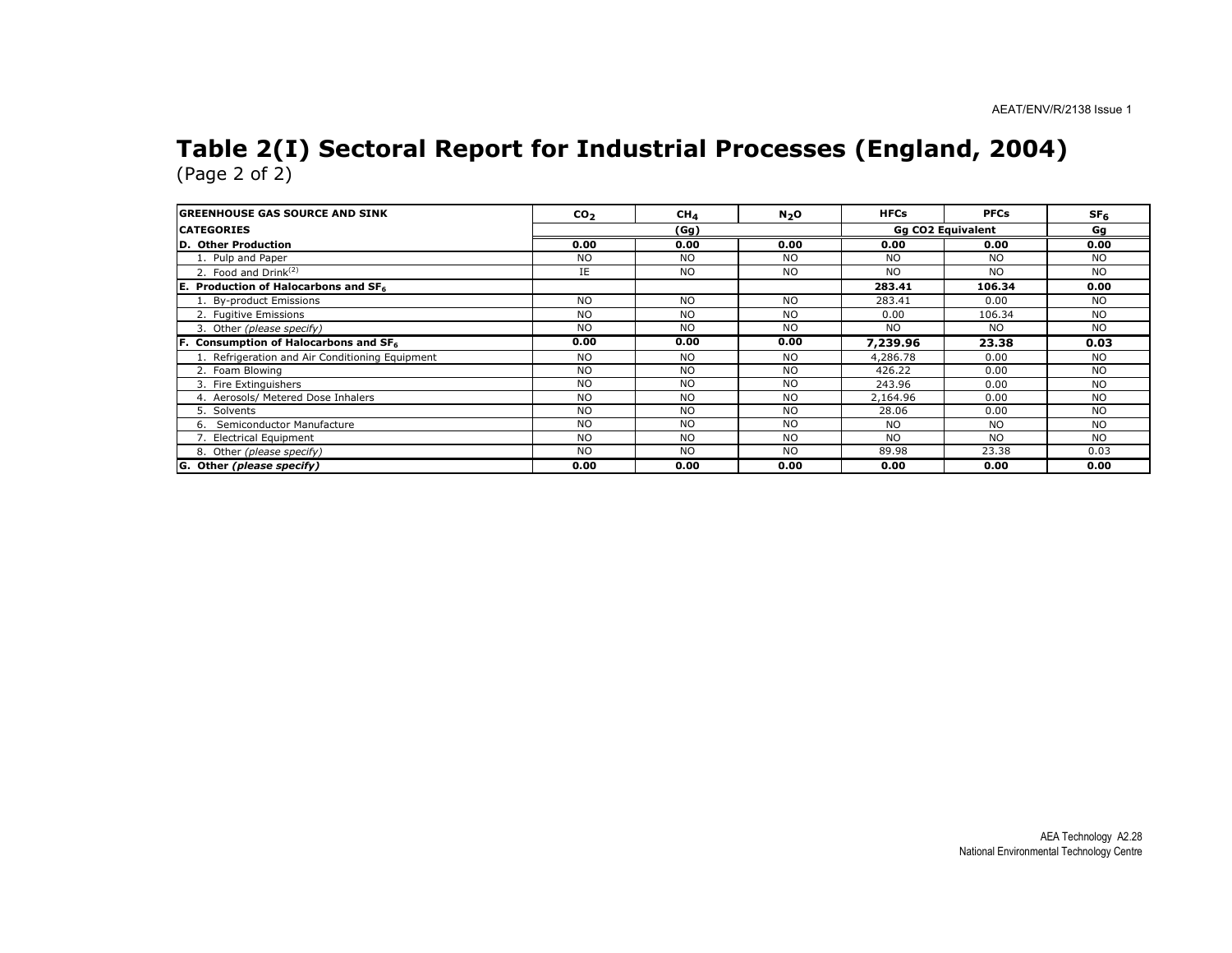### Table 4 Sectoral Report for Agriculture (England, 2004)

| <b>GREENHOUSE GAS SOURCE AND SINK</b> | CH <sub>4</sub> | $N2$ O    |
|---------------------------------------|-----------------|-----------|
| <b>CATEGORIES</b>                     | (Gg)            |           |
| <b>Total Agriculture</b>              | 492.66          | 56.56     |
| <b>A. Enteric Fermentation</b>        | 414.77          | 0.00      |
| 1.<br>Cattle                          | 324.27          | <b>NO</b> |
| 2.<br><b>Buffalo</b>                  | <b>NO</b>       | <b>NO</b> |
| 3.<br>Sheep                           | 75.09           | <b>NO</b> |
| Goats<br>4.                           | 0.39            | <b>NO</b> |
| <b>Camels and Llamas</b><br>5.        | <b>NO</b>       | <b>NO</b> |
| 6.<br>Horses                          | 4.61            | <b>NO</b> |
| 7.<br>Mules and Asses                 | <b>NO</b>       | <b>NO</b> |
| 8.<br>Swine                           | 6.35            | <b>NO</b> |
| Poultry<br>9.                         | $\Omega$        | <b>NO</b> |
| 10. Other (Deer)                      | 4.06            | <b>NO</b> |
| <b>Manure Management</b><br>В.        | 77.89           | 2.51      |
| Cattle<br>1.                          | 52.90           | 0.00      |
| <b>Buffalo</b><br>2.                  | <b>NO</b>       | NO.       |
| 3.<br>Sheep                           | 1.78            | 0.00      |
| 4.<br>Goats                           | 0.01            | 0.00      |
| 5.<br><b>Camels and Llamas</b>        | <b>NO</b>       | <b>NO</b> |
| 6.<br>Horses                          | 0.36            | 0.00      |
| 7.<br>Mules and Asses                 | <b>NO</b>       | <b>NO</b> |
| Swine<br>8.                           | 12.71           | 0.00      |
| 9.<br>Poultry                         | 10.12           | 0.00      |
| 9a. Deer                              | 0.00            | 0.00      |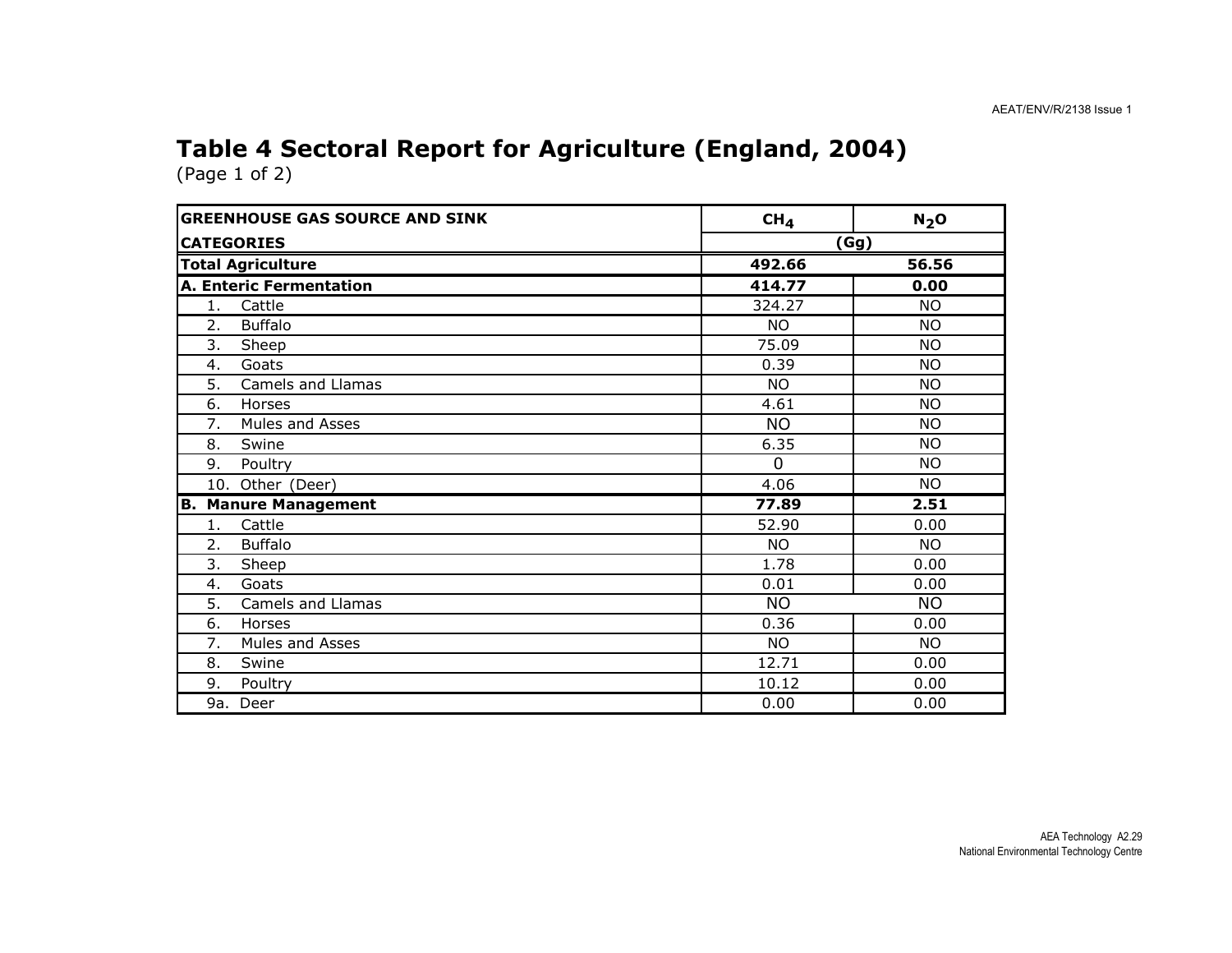## Table 4 Sectoral Report for Agriculture (England, 2004)

| <b>GREENHOUSE GAS SOURCE AND SINK</b>     | CH <sub>4</sub> | N <sub>2</sub> O |  |
|-------------------------------------------|-----------------|------------------|--|
| <b>CATEGORIES</b>                         | (Gg)            |                  |  |
| <b>B. Manure Management (continued)</b>   |                 |                  |  |
| 10. Anaerobic Lagoons                     |                 | NO.              |  |
| 11. Liquid Systems                        |                 | 0.10             |  |
| 12. Solid Storage and Dry Lot             |                 | 2.06             |  |
| 13. Other (Poultry Litter, Stables etc)   |                 | 0.35             |  |
| <b>C.</b> Rice Cultivation                | <b>NO</b>       | <b>NO</b>        |  |
| D. Agricultural Soils <sup>(1)</sup>      | <b>NE</b>       | 54.05            |  |
| <b>E. Prescribed Burning of Savannas</b>  | <b>NO</b>       | <b>NO</b>        |  |
| F. Field Burning of Agricultural Residues | 0.00            | 0.00             |  |
| 1. Cereals                                | 0.00            | 0.00             |  |
| 2. Pulse                                  | <b>NO</b>       | NO.              |  |
| 3. Tuber and Root                         | <b>NO</b>       | NO.              |  |
| 4. Sugar Cane                             | <b>NO</b>       | NO.              |  |
| 5. Other (Linseed)                        | 0.00            | 0.00             |  |
| G. Other                                  | 0.00            | 0.00             |  |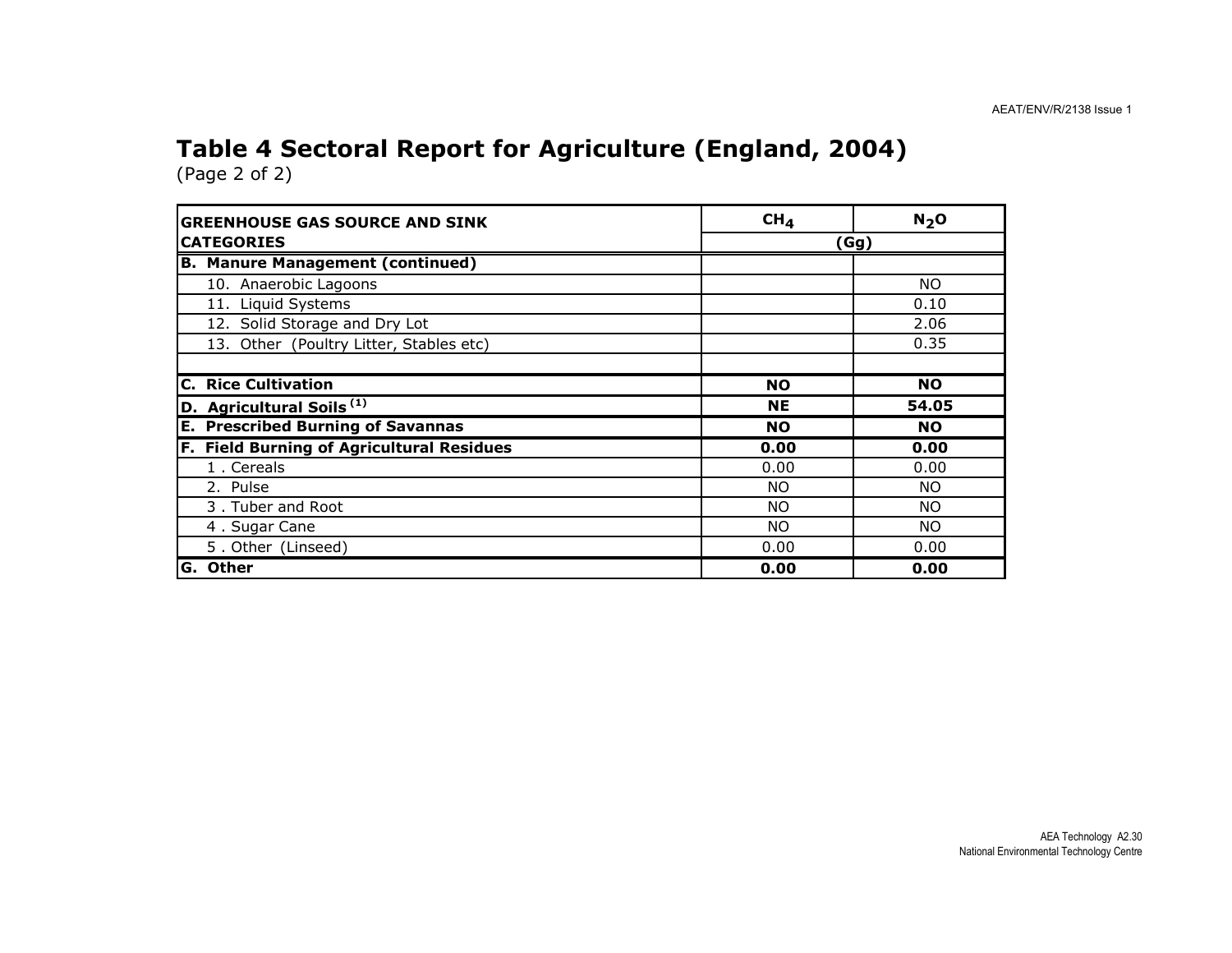#### Table 5 Sectoral Report for Land Use Change and Forestry (England, 2004)

| <b>GREENHOUSE GAS SOURCE AND SINK</b> | CO <sub>2</sub> | $CH_{4}$ | N <sub>2</sub> O |
|---------------------------------------|-----------------|----------|------------------|
| <b>ICATEGORIES</b>                    |                 | (Gg)     |                  |
| 5. Land-Use Change and Forestry       | 3,231           | 0.57     | 0.00             |
| A. Forest Land                        | $-3,540$        |          |                  |
| B. Cropland                           | 6,622           |          |                  |
| C. Grassland                          | $-3,439$        | 0.41     | 0.00             |
| D. Wetlands                           |                 |          |                  |
| E. Settlements                        | 3,336           | 0.17     | 0.00             |
| F. Other land                         |                 |          |                  |
| G. Other activities                   | 253             |          |                  |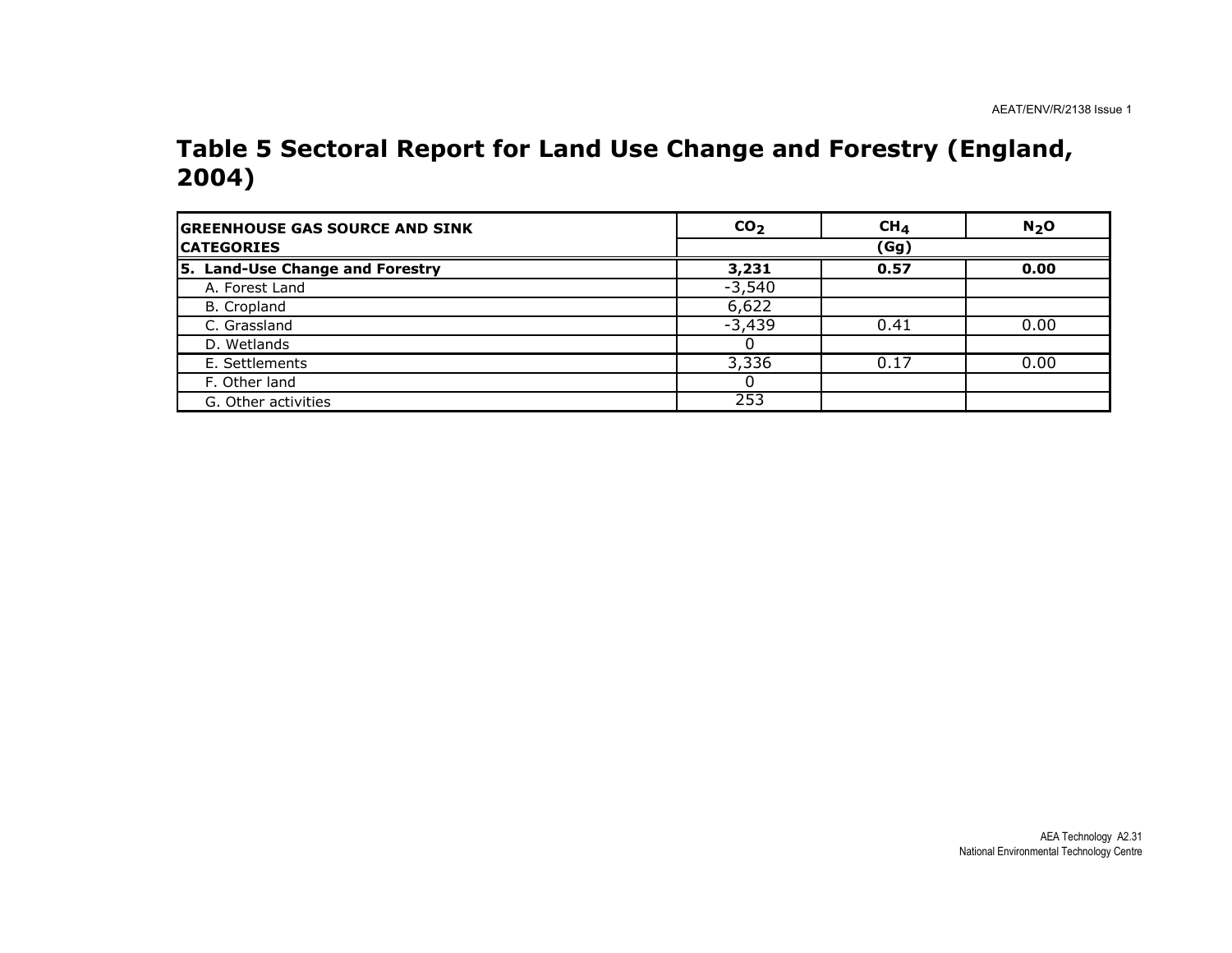#### Table 6 Sectoral Report for Waste (England, 2004)

| <b>GREENHOUSE GAS SOURCE AND SINK CATEGORIES</b> | CO <sub>2</sub> | CH <sub>4</sub> | $N_2$ O |
|--------------------------------------------------|-----------------|-----------------|---------|
|                                                  |                 | (Gg)            |         |
| <b>Total Waste</b>                               | 408.15          | 611.03          | 3.38    |
| A. Solid Waste Disposal on Land                  | 0.00            | 579.26          | 0.00    |
| 1. Managed Waste Disposal on Land                | 0.00            | 579.26          | 0.00    |
| 2. Unmanaged Waste Disposal Sites                |                 |                 |         |
| 3. Other (please specify)                        |                 |                 |         |
|                                                  |                 |                 |         |
| B. Wastewater Handling                           |                 | 31.64           | 3.26    |
| 1. Industrial Wastewater                         |                 |                 |         |
| 2. Domestic and Commercial Wastewater            | 0.00            | 31.64           | 3.26    |
| 3. Other (please specify)                        |                 |                 |         |
|                                                  |                 |                 |         |
| <b>C.</b> Waste Incineration                     | 408.15          | 0.12            | 0.12    |
| D. Other (please specify)                        |                 |                 |         |
|                                                  |                 |                 |         |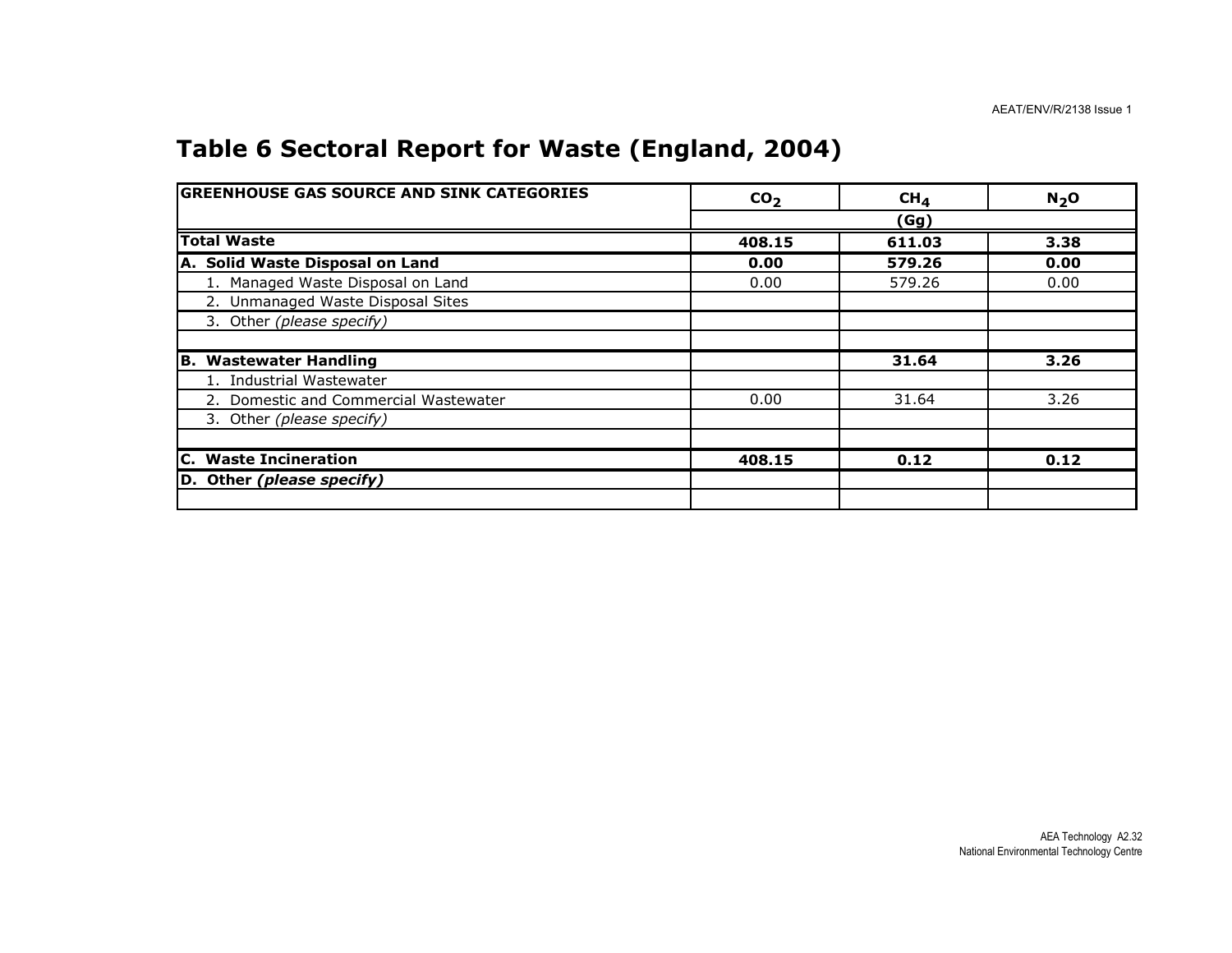#### Table 7A Summary Report for National Greenhouse Gas Inventories (England, 2004)

| <b>GREENHOUSE GAS SOURCE AND SINK</b>        | CO <sub>2</sub> | CH <sub>4</sub> | N <sub>2</sub> O                | <b>HFCs</b> | <b>PFCs</b> | SF <sub>6</sub> |
|----------------------------------------------|-----------------|-----------------|---------------------------------|-------------|-------------|-----------------|
| <b>ICATEGORIES</b>                           | (Gg)            |                 | CO <sub>2</sub> equivalent (Gq) |             | Gg          |                 |
| <b>Total National Emissions and Removals</b> | 440,823         | 1,582           | 95.84                           | 7,524.47    | 224.60      | 0.04            |
| 1. Energy                                    | 426,221         | 476             | 22.89                           | 0.00        | 0.00        | 0.00            |
| A. Fuel Combustion                           | 425,635         | 45.74           | 22.87                           |             |             |                 |
| 1. Energy Industries                         | 152,973         | 4.35            | 3.04                            |             |             |                 |
| 2. Manufacturing Industries and Construction | 68,757          | 9.99            | 3.70                            |             |             |                 |
| 3. Transport                                 | 105,696         | 7.87            | 14.54                           |             |             |                 |
| 4. Other Sectors                             | 95,694          | 23.41           | 1.48                            |             |             |                 |
| 5. Other                                     | 2,515           | 0.12            | 0.10                            |             |             |                 |
| B. Fugitive Emissions from Fuels             | 586             | 430             | 0.01                            |             |             |                 |
| 1. Solid Fuels                               | 154             | 223             | 0.00                            |             |             |                 |
| 2. Oil and Natural Gas                       | 432             | 207             | 0.01                            |             |             |                 |
| <b>Industrial Processes</b><br>2.            | 9,192           | 1.89            | 13.01                           | 7,524.47    | 224.60      | 0.04            |
| A. Mineral Products                          | 6,575           | 0.61            | 0.00                            | 0.00        | 0.00        | 0.00            |
| B. Chemical Industry                         | 1,329           | 0.86            | 12.99                           | 0.00        | 0.00        | 0.00            |
| C. Metal Production                          | 1,288           | 0.43            | 0.02                            | 1.10        | 94.87       | 0.02            |
| D. Other Production <sup>(3)</sup>           | 0.00            | 0.00            | 0.00                            | 0.00        | 0.00        | 0.00            |
| E. Production of Halocarbons and SF6         | 0.00            | 0.00            | 0.00                            | 283.41      | 106.34      | 0.00            |
| F. Consumption of Halocarbons and SF6        | 0.00            | 0.00            | 0.00                            | 7239.96     | 23.38       | 0.03            |
| G. Other                                     | 0.00            | 0.00            | 0.00                            | 0.00        | 0.00        | 0.00            |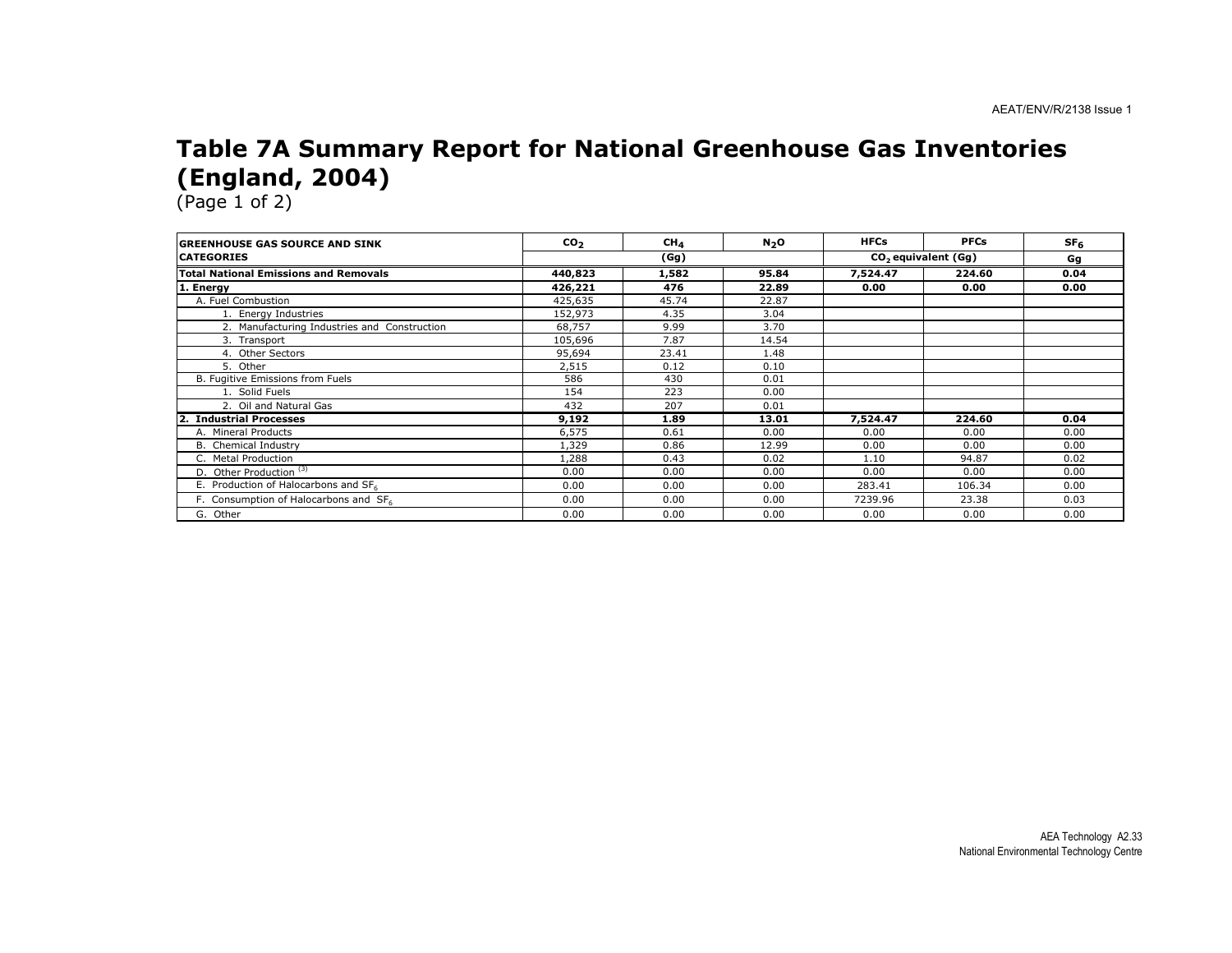#### Table 7A Summary Report for National Greenhouse Gas Inventories (England, 2004)

| <b>GREENHOUSE GAS SOURCE AND SINK</b>      | CO <sub>2</sub> | CH <sub>4</sub> | N <sub>2</sub> O | <b>HFCs</b> | <b>PFCs</b>                     | SF <sub>6</sub> |
|--------------------------------------------|-----------------|-----------------|------------------|-------------|---------------------------------|-----------------|
| <b>CATEGORIES</b>                          |                 | (Gg)            |                  |             | CO <sub>2</sub> equivalent (Gg) | (Gg)            |
| З.<br><b>Solvent and Other Product Use</b> | 0.00            | 0.00            | 0.00             | 0.00        | 0.00                            | 0.00            |
| 4. Agriculture                             | 0.00            | 493             | 56.56            | 0.00        | 0.00                            | 0.00            |
| A. Enteric Fermentation                    |                 | 415             | 0.00             |             |                                 |                 |
| B. Manure Management                       |                 | 77.89           | 2.51             |             |                                 |                 |
| C. Rice Cultivation                        |                 | <b>NO</b>       | <b>NO</b>        |             |                                 |                 |
| D. Agricultural Soils                      |                 | <b>NE</b>       | 54.05            |             |                                 |                 |
| E. Prescribed Burning of Savannas          |                 | <b>NO</b>       | <b>NO</b>        |             |                                 |                 |
| F. Field Burning of Agricultural Residues  |                 | 0.00            | 0.00             |             |                                 |                 |
| G. Other                                   |                 | 0.00            | 0.00             |             |                                 |                 |
| <b>Land-Use Change and Forestry</b><br>5.  | 3,231           | 0.57            | 0.00             | 0.00        | 0.00                            | 0.00            |
| A. Forest Land                             | $-3,540$        |                 |                  |             |                                 |                 |
| B. Cropland                                | 6,622           |                 |                  |             |                                 |                 |
| C. Grassland                               | $-3,439$        | 0.41            | 0.00             |             |                                 |                 |
| D. Wetlands                                | $\Omega$        |                 |                  |             |                                 |                 |
| E. Settlements                             | 3,336           | 0.17            | 0.00             |             |                                 |                 |
| F. Other land                              | $\Omega$        |                 |                  |             |                                 |                 |
| G. Other activities                        | 253             | 0.00            |                  |             |                                 |                 |
| 16.<br>Waste                               | 408             | 611.03          | 3.38             | 0.00        | 0.00                            | 0.00            |
| A. Solid Waste Disposal on Land            | $\Omega$        | 579.26          | 0.00             |             |                                 |                 |
| B. Wastewater Handling                     | $\Omega$        | 31.64           | 3.26             |             |                                 |                 |
| C. Waste Incineration                      | 408             | 0.12            | 0.12             |             |                                 |                 |
| D. Other                                   |                 |                 |                  |             |                                 |                 |
| 7. Other (please specify)                  | 1770            | $\blacksquare$  | $\blacksquare$   |             |                                 |                 |